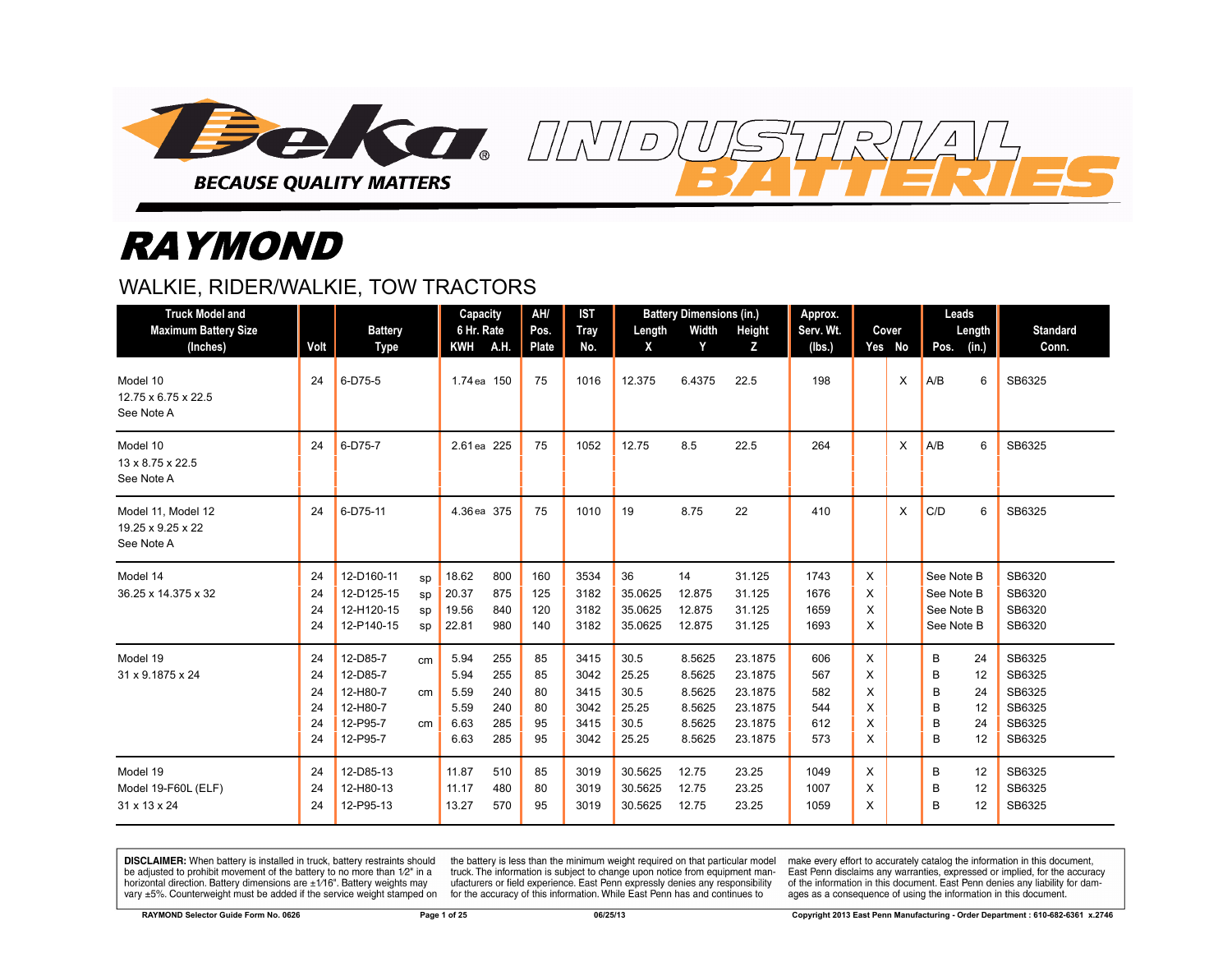| <b>Truck Model and</b>      |      |                |    | Capacity   |      | AH/   | IST  |         | <b>Battery Dimensions (in.)</b> |         | Approx.   |   |        | Leads |        |                 |
|-----------------------------|------|----------------|----|------------|------|-------|------|---------|---------------------------------|---------|-----------|---|--------|-------|--------|-----------------|
| <b>Maximum Battery Size</b> |      | <b>Battery</b> |    | 6 Hr. Rate |      | Pos.  | Tray | Length  | Width                           | Height  | Serv. Wt. |   | Cover  |       | Length | <b>Standard</b> |
| (Inches)                    | Volt | Type           |    | <b>KWH</b> | A.H. | Plate | No.  | X       | Y                               | z       | (lbs.)    |   | Yes No | Pos.  | (in.)  | Conn.           |
|                             |      |                |    |            |      |       |      |         |                                 |         |           |   |        |       |        |                 |
| Model 19-F60L               | 24   | 12-D85-13      |    | 11.87      | 510  | 85    | 3019 | 30.5625 | 12.75                           | 23.25   | 1049      | X |        | B     | 16     | SB6325          |
| 31 x 13 x 24                | 24   | 12-H80-13      |    | 11.17      | 480  | 80    | 3019 | 30.5625 | 12.75                           | 23.25   | 1007      | X |        | B     | 16     | SB6325          |
|                             | 24   | 12-P95-13      |    | 13.27      | 570  | 95    | 3019 | 30.5625 | 12.75                           | 23.25   | 1059      | X |        | B     | 16     | SB6325          |
| Model 19 (ELF)              | 24   | 12-D100-13     |    | 13.97      | 600  | 100   | 3015 | 30.5625 | 12.75                           | 26.25   | 1185      | X |        | B     | 18     | SB6325          |
| 31 x 13 x 31.25             | 24   | 12-D125-13     |    | 17.46      | 750  | 125   | 3008 | 30.5625 | 12.75                           | 31.125  | 1455      | X |        | B     | 18     | SB6325          |
|                             | 24   | 12-D85-13      |    | 11.87      | 510  | 85    | 3019 | 30.5625 | 12.75                           | 23.25   | 1049      | X |        | B     | 18     | SB6325          |
|                             | 24   | 12-H120-13     |    | 16.76      | 720  | 120   | 3008 | 30.5625 | 12.75                           | 31.125  | 1440      | X |        | B     | 18     | SB6325          |
|                             | 24   | 12-H80-13      |    | 11.17      | 480  | 80    | 3019 | 30.5625 | 12.75                           | 23.25   | 1007      | X |        | B     | 18     | SB6325          |
|                             | 24   | 12-P140-13     |    | 19.56      | 840  | 140   | 3008 | 30.5625 | 12.75                           | 31.125  | 1470      | X |        | B     | 18     | SB6325          |
|                             | 24   | 12-P95-13      |    | 13.27      | 570  | 95    | 3019 | 30.5625 | 12.75                           | 23.25   | 1059      | X |        | B     | 18     | SB6325          |
| Model 101-TF40L             | 12   | 6-D85-9        | cm | 3.96       | 340  | 85    | 1157 | 26.75   | 7.75                            | 23.1875 | 436       | X |        | B     | 27     | SB6325          |
| 29 x 8.75 x 26.5            | 12   | 6-H80-9        | cm | 3.72       | 320  | 80    | 1157 | 26.75   | 7.75                            | 23.1875 | 419       | X |        | B     | 27     | SB6325          |
|                             | 12   | 6-P95-9        | cm | 4.42       | 380  | 95    | 1157 | 26.75   | 7.75                            | 23.1875 | 440       | X |        | B     | 27     | SB6325          |
|                             | 12   | 6-D100-11      |    | 5.82       | 500  | 100   | 1089 | 25.875  | 7.75                            | 26.1875 | 522       | X |        | B     | 12     | SB6325          |
|                             | 12   | 6-D85-11       |    | 4.95       | 425  | 85    | 1087 | 25.875  | 7.75                            | 23.1875 | 455       | X |        | B     | 12     | SB6325          |
|                             | 12   | 6-H80-11       |    | 4.66       | 400  | 80    | 1087 | 25.875  | 7.75                            | 23.1875 | 437       | X |        | B     | 12     | SB6325          |
|                             | 12   | 6-P95-11       |    | 5.53       | 475  | 95    | 1087 | 25.875  | 7.75                            | 23.1875 | 460       | X |        | B     | 12     | SB6325          |
| Model 101                   | 24   | (4) 8GGC2      | pm | 3.60       | 155  |       | 3800 | 25.5    | 8.5625                          | 24.5    | 340       | X |        | B     | 26     | SB6325          |
| Model 101-TF40L             | 24   | 12-D100-5      | cm | 4.66       | 200  | 100   | 3526 | 24.25   | 8.3125                          | 26.1875 | 514       | X |        | B     | 24     | SB6325          |
| Model 110                   | 24   | 12-D85-5       | cm | 3.96       | 170  | 85    | 3167 | 24.25   | 8.3125                          | 23.1875 | 464       | X |        | B     | 24     | SB6325          |
| 29 x 8.75 x 26.5            | 24   | 12-H80-5       | cm | 3.72       | 160  | 80    | 3167 | 24.25   | 8.3125                          | 23.1875 | 445       | X |        | B     | 24     | SB6325          |
|                             | 24   | 12-P95-5       | cm | 4.42       | 190  | 95    | 3167 | 24.25   | 8.3125                          | 23.1875 | 469       | X |        | B     | 24     | SB6325          |
|                             | 24   | 12-D100-7      |    | 6.98       | 300  | 100   | 3123 | 25.3125 | 8.5625                          | 26.1875 | 649       | X |        | B     | 12     | SB6325          |
|                             | 24   | 12-D85-7       |    | 5.94       | 255  | 85    | 3042 | 25.25   | 8.5625                          | 23.1875 | 567       | X |        | B     | 12     | SB6325          |
|                             | 24   | 12-H80-7       |    | 5.59       | 240  | 80    | 3042 | 25.25   | 8.5625                          | 23.1875 | 544       | X |        | B     | 12     | SB6325          |
|                             | 24   | 12-P95-7       |    | 6.63       | 285  | 95    | 3042 | 25.25   | 8.5625                          | 23.1875 | 573       | X |        | B     | 12     | SB6325          |
| Model 101                   | 24   | 12-D85-7       |    | 5.94       | 255  | 85    | 3373 | 27.875  | 8.875                           | 23.25   | 598       | X |        | B     | 18     | SB6325          |
| 29.0625 x 9.125 x 24.75     | 24   | 12-H80-7       |    | 5.59       | 240  | 80    | 3373 | 27.875  | 8.875                           | 23.25   | 574       | X |        | B     | 18     | SB6325          |
|                             | 24   | 12-P95-7       |    | 6.63       | 285  | 95    | 3373 | 27.875  | 8.875                           | 23.25   | 604       | X |        | B     | 18     | SB6325          |
| 102XM                       | 24   | 12-D125-5      |    | 5.82       | 250  | 125   | 3085 | 24.5625 | 6.5                             | 31.0625 | 574       | X |        | B     | 18     | SB6329          |
| 26.5 x 7.75 x 32            | 24   | 12-P140-5      |    | 6.52       | 280  | 140   | 3085 | 24.5625 | 6.5                             | 31.0625 | 580       | X |        | B     | 18     | SB6329          |
| 102XM                       | 24   | 12-D125-7      |    | 8.73       | 375  | 125   | 3329 | 25.3125 | 8.5625                          | 31.0625 | 792       | X |        | B     | 18     | SB6329          |
| 26.5 x 9 x 32               | 24   | 12-H120-7      |    | 8.38       | 360  | 120   | 3329 | 25.3125 | 8.5625                          | 31.0625 | 784       | X |        | B     | 18     | SB6329          |
|                             | 24   |                |    |            | 420  |       |      |         |                                 |         |           | X |        | B     |        | SB6329          |
|                             |      | 12-P140-7      |    | 9.78       |      | 140   | 3329 | 25.3125 | 8.5625                          | 31.0625 | 800       |   |        |       | 18     |                 |

**DISCLAIMER:** When battery is installed in truck, battery restraints should be adjusted to prohibit movement of the battery to no more than  $12^v$  in a horizontal direction. Battery dimensions are  $\pm 1/16^v$ . Battery wei

the battery is less than the minimum weight required on that particular model<br>truck. The information is subject to change upon notice from equipment manufacturers or field experience. East Penn expressly denies any responsibility for the accuracy of this information. While East Penn has and continues to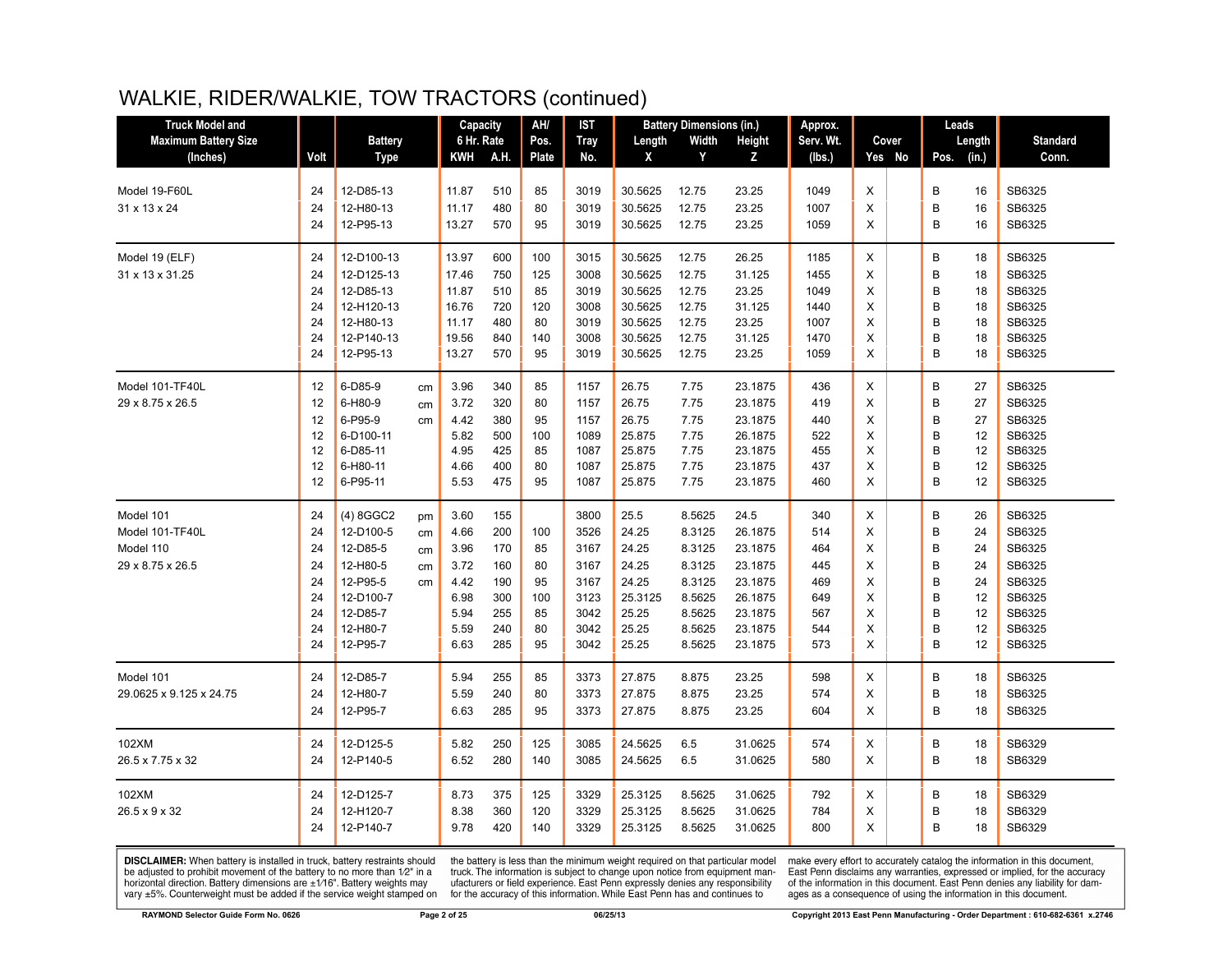| <b>Truck Model and</b>      |      |                |            | Capacity   | AH/          | <b>IST</b>  |         | <b>Battery Dimensions (in.)</b> |         | Approx.   |   |        | Leads  |       |                 |
|-----------------------------|------|----------------|------------|------------|--------------|-------------|---------|---------------------------------|---------|-----------|---|--------|--------|-------|-----------------|
| <b>Maximum Battery Size</b> |      | <b>Battery</b> |            | 6 Hr. Rate | Pos.         | <b>Tray</b> | Length  | Width                           | Height  | Serv. Wt. |   | Cover  | Length |       | <b>Standard</b> |
| (Inches)                    | Volt | <b>Type</b>    | <b>KWH</b> | A.H.       | <b>Plate</b> | No.         | X       | Y                               | z       | (Ibs.)    |   | Yes No | Pos.   | (in.) | Conn.           |
| Model 110                   | 12   | 6-D85-13       | 5.94       | 510        | 85           | 1088        | 30.5    | 7.75                            | 23.1875 | 538       | X |        | B      | 12    | SB6325          |
| 32 x 8.1875 x 23.5          | 12   | 6-H80-13       | 5.59       | 480        | 80           | 1088        | 30.5    | 7.75                            | 23.1875 | 516       | X |        | B      | 12    | SB6325          |
|                             | 12   | 6-P95-13       | 6.63       | 570        | 95           | 1088        | 30.5    | 7.75                            | 23.1875 | 543       | X |        | B      | 12    | SB6325          |
|                             |      |                |            |            |              |             |         |                                 |         |           |   |        |        |       |                 |
| Model 110                   | 24   | 12-D100-7      | 6.98       | 300        | 100          | 3123        | 25.3125 | 8.5625                          | 26.1875 | 649       | X |        | B      | 12    | SB6325          |
| 28 x 8.75 x 26.5            |      |                |            |            |              |             |         |                                 |         |           |   |        |        |       |                 |
| Model 110                   | 24   | 12-D85-13      | 11.87      | 510        | 85           | 3019        | 30.5625 | 12.75                           | 23.25   | 1049      | X |        | B      | 12    | SB6325          |
| 32 x 13.4375 x 23.5         | 24   | 12-H80-13      | 11.17      | 480        | 80           | 3019        | 30.5625 | 12.75                           | 23.25   | 1007      | X |        | B      | 12    | SB6325          |
|                             | 24   | 12-P95-13      | 13.27      | 570        | 95           | 3019        | 30.5625 | 12.75                           | 23.25   | 1059      | X |        | в      | 12    | SB6325          |
| Model 111                   | 12   | 6-D85-11<br>cm | 4.95       | 425        | 85           | 1061        | 31.25   | 7.75                            | 23.1875 | 516       | X |        | B      | 27    | SB6325          |
| 31.375 x 8.125 x 23.5       | 12   | 6-H80-11<br>cm | 4.66       | 400        | 80           | 1061        | 31.25   | 7.75                            | 23.1875 | 495       | X |        | B      | 27    | SB6325          |
|                             | 12   | 6-P95-11<br>cm | 5.53       | 475        | 95           | 1061        | 31.25   | 7.75                            | 23.1875 | 521       | X |        | B      | 27    | SB6325          |
|                             | 12   | 6-D85-13       | 5.94       | 510        | 85           | 1088        | 30.5    | 7.75                            | 23.1875 | 538       | X |        | B      | 12    | SB6325          |
|                             | 12   | 6-H80-13       | 5.59       | 480        | 80           | 1088        | 30.5    | 7.75                            | 23.1875 | 516       | X |        | B      | 12    | SB6325          |
|                             | 12   | 6-P95-13       | 6.63       | 570        | 95           | 1088        | 30.5    | 7.75                            | 23.1875 | 543       | X |        | B      | 12    | SB6325          |
| Model 111                   | 12   | 6-D85-13       | 5.94       | 510        | 85           | 1088        | 30.5    | 7.75                            | 23.1875 | 538       | X |        | B      | 16    | SB6325          |
| 32 x 8.1875 x 23.5          | 12   | 6-H80-13       | 5.59       | 480        | 80           | 1088        | 30.5    | 7.75                            | 23.1875 | 516       | X |        | B      | 16    | SB6325          |
|                             | 12   | 6-P95-13       | 6.63       | 570        | 95           | 1088        | 30.5    | 7.75                            | 23.1875 | 543       | X |        | B      | 16    | SB6325          |
| Model 111                   | 24   | 12-D85-7       | 5.94       | 255        | 85           | 3042        | 25.25   | 8.5625                          | 23.1875 | 567       | X |        | B      | 12    | SB6325          |
| 31.375 x 9.125 x 24         | 24   | 12-H80-7       | 5.59       | 240        | 80           | 3042        | 25.25   | 8.5625                          | 23.1875 | 544       | X |        | B      | 12    | SB6325          |
|                             | 24   | 12-P95-7       | 6.63       | 285        | 95           | 3042        | 25.25   | 8.5625                          | 23.1875 | 573       | X |        | B      | 12    | SB6325          |
| Model 111                   | 24   | 12-D100-13     | 13.97      | 600        | 100          | 3015        | 30.5625 | 12.75                           | 26.25   | 1185      | X |        | B      | 12    | SB6325          |
| Model 112TM-FRE60L          | 24   | 12-D125-13     | 17.46      | 750        | 125          | 3008        | 30.5625 | 12.75                           | 31.125  | 1455      | X |        | B      | 12    | SB6325          |
| 31 x 13 x 31.125            | 24   | 12-H120-13     | 16.76      | 720        | 120          | 3008        | 30.5625 | 12.75                           | 31.125  | 1440      | X |        | B      | 12    | SB6325          |
|                             | 24   | 12-P140-13     | 19.56      | 840        | 140          | 3008        | 30.5625 | 12.75                           | 31.125  | 1470      | X |        | B      | 12    | SB6325          |

**DISCLAIMER:** When battery is installed in truck, battery restraints should be adjusted to prohibit movement of the battery to no more than  $12^v$  in a horizontal direction. Battery dimensions are  $\pm 1/16^v$ . Battery wei

the battery is less than the minimum weight required on that particular model<br>truck. The information is subject to change upon notice from equipment manufacturers or field experience. East Penn expressly denies any responsibility for the accuracy of this information. While East Penn has and continues to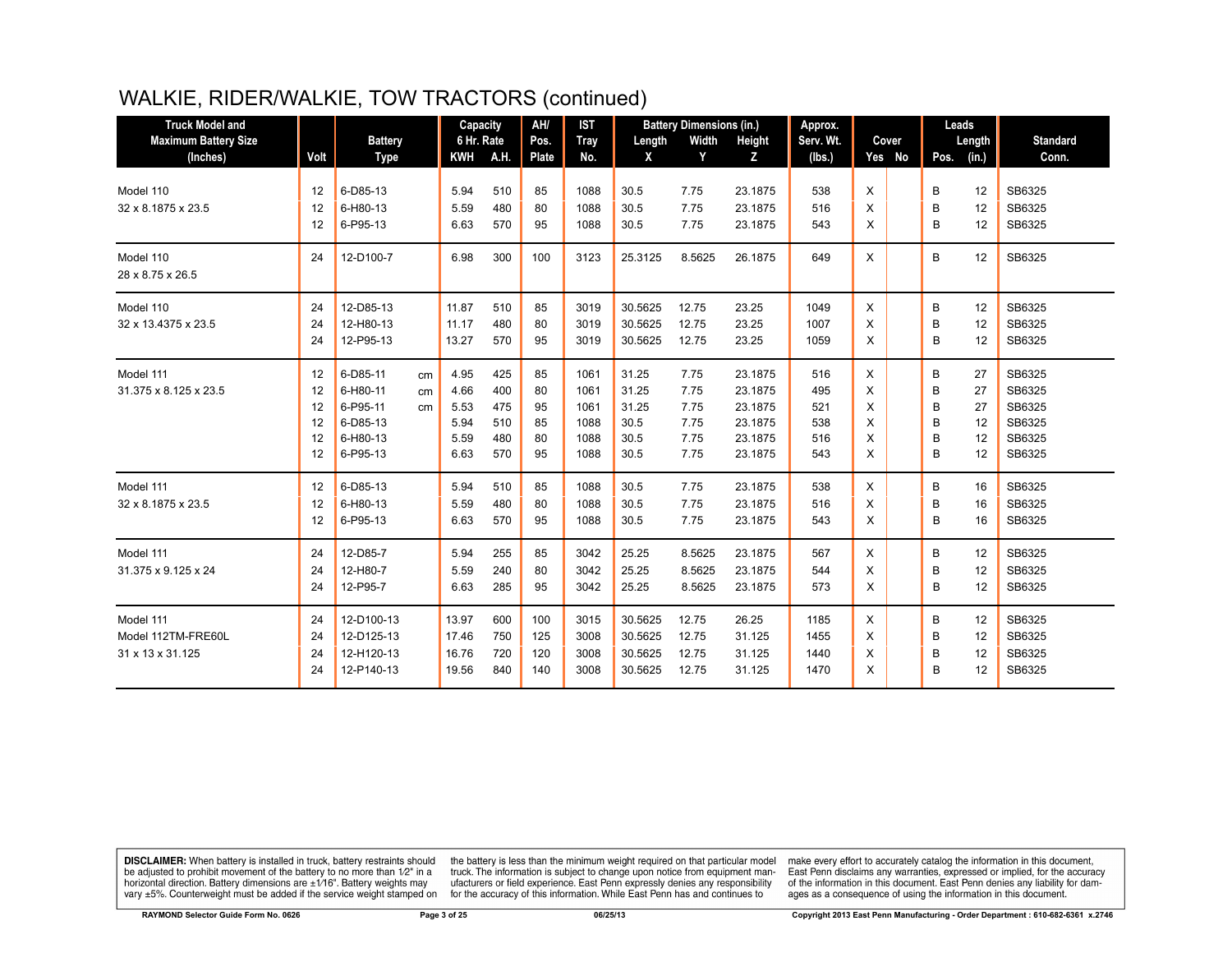| <b>Truck Model and</b>                                                                                                                                                      |                                  |                                                                            | Capacity                                     |                                        | AH/                                    | IST                                          |                                                                | <b>Battery Dimensions (in.)</b>                          |                                                             | Approx.                                |                            |        |                            | Leads                            |                                                          |
|-----------------------------------------------------------------------------------------------------------------------------------------------------------------------------|----------------------------------|----------------------------------------------------------------------------|----------------------------------------------|----------------------------------------|----------------------------------------|----------------------------------------------|----------------------------------------------------------------|----------------------------------------------------------|-------------------------------------------------------------|----------------------------------------|----------------------------|--------|----------------------------|----------------------------------|----------------------------------------------------------|
| <b>Maximum Battery Size</b>                                                                                                                                                 |                                  | <b>Battery</b>                                                             | 6 Hr. Rate                                   |                                        | Pos.                                   | <b>Tray</b>                                  | Length                                                         | Width                                                    | Height                                                      | Serv. Wt.                              |                            | Cover  |                            | Length                           | <b>Standard</b>                                          |
| (Inches)                                                                                                                                                                    | Volt                             | <b>Type</b>                                                                | KWH A.H.                                     |                                        | <b>Plate</b>                           | No.                                          | X                                                              | Y                                                        | Z                                                           | (lbs.)                                 |                            | Yes No | Pos.                       | (in.)                            | Conn.                                                    |
| Model 111. Model 112<br>Model 112TM-FRE60L<br>Model 112TM-FRE80L<br>Model 113<br>Model 113TM-FRC60L<br>Model 113TM-FRC80L<br>Model 114<br>Model 114TM-TOW<br>31.5 x 13 x 24 | 24<br>24<br>24                   | 12-D85-13<br>12-H80-13<br>12-P95-13                                        | 11.87<br>11.17<br>13.27                      | 510<br>480<br>570                      | 85<br>80<br>95                         | 3019<br>3019<br>3019                         | 30.5625<br>30.5625<br>30.5625                                  | 12.75<br>12.75<br>12.75                                  | 23.25<br>23.25<br>23.25                                     | 1049<br>1007<br>1059                   | X<br>X<br>X                |        | В<br>B<br>B                | 12<br>12<br>12                   | SB6325<br>SB6325<br>SB6325                               |
| Model 111<br>Model 111TM-F60L<br>Model 112<br>35.5 x 6.6875 x 31.125                                                                                                        | 24<br>24<br>24                   | 12-D125-7<br>12-H120-7<br>12-P140-7                                        | 8.73<br>8.38<br>9.78                         | 375<br>360<br>420                      | 125<br>120<br>140                      | 3128<br>3128<br>3128                         | 33.5625<br>33.5625<br>33.5625                                  | 6.4375<br>6.4375<br>6.4375                               | 31.0625<br>31.0625<br>31.0625                               | 797<br>789<br>805                      | X<br>X<br>X                |        | B<br>B<br>B                | 16<br>16<br>16                   | SB6325<br>SB6325<br>SB6325                               |
| Model 111TM-F60L<br>31 x 8.75 x 31.125                                                                                                                                      | 24<br>24<br>24<br>24<br>24<br>24 | 12-D125-7<br>12-D125-7<br>12-H120-7<br>12-H120-7<br>12-P140-7<br>12-P140-7 | 8.73<br>8.73<br>8.38<br>8.38<br>9.78<br>9.78 | 375<br>375<br>360<br>360<br>420<br>420 | 125<br>125<br>120<br>120<br>140<br>140 | 3824<br>3329<br>3824<br>3329<br>3824<br>3329 | 29.1875<br>25.3125<br>29.1875<br>25.3125<br>29.1875<br>25.3125 | 8.6875<br>8.5625<br>8.6875<br>8.5625<br>8.6875<br>8.5625 | 31.125<br>31.0625<br>31.125<br>31.0625<br>31.125<br>31.0625 | 851<br>792<br>842<br>784<br>860<br>800 | X<br>X<br>X<br>X<br>X<br>X |        | B<br>B<br>B<br>B<br>B<br>B | 16<br>16<br>16<br>16<br>16<br>16 | SB6325<br>SB6325<br>SB6325<br>SB6325<br>SB6325<br>SB6325 |
| 8300, 8400<br>31 x 9.1875 x 31.125                                                                                                                                          | 24<br>24                         | 12-D100-7<br>12-D100-7                                                     | 6.98<br>6.98                                 | 300<br>300                             | 100<br>100                             | 3456<br>3123                                 | 30.5<br>25.3125                                                | 8.5625<br>8.5625                                         | 26.1875<br>26.1875                                          | 672<br>649                             | X<br>X                     |        | B<br>B                     | 18<br>18                         | SB6325<br>SB6325                                         |
| 8300, 8310, 8400, 8410<br>8510, 8610<br>31 x 13.4375 x 31                                                                                                                   | 24                               | 12-D100-13                                                                 | 13.97                                        | 600                                    | 100                                    | 3015                                         | 30.5625                                                        | 12.75                                                    | 26.25                                                       | 1185                                   | X                          |        | B                          | 18                               | SB6325                                                   |
| 8300, 8400, Model 111XD<br>31.25 x 9.375 x 31.25                                                                                                                            | 24<br>24<br>24<br>24             | 12-D100-7<br>12-D85-7<br>12-H80-7<br>12-P95-7                              | 6.98<br>5.94<br>5.59<br>6.63                 | 300<br>255<br>240<br>285               | 100<br>85<br>80<br>95                  | 3523<br>3447<br>3447<br>3447                 | 29<br>30.5<br>30.5<br>30.5                                     | 8.5625<br>8.5625<br>8.5625<br>8.5625                     | 26.1875<br>23.25<br>23.25<br>23.25                          | 676<br>595<br>571<br>601               | X<br>X<br>X<br>X           |        | B<br>B<br>B<br>B           | 18<br>18<br>18<br>18             | SB6325<br>SB6325<br>SB6325<br>SB6325                     |
| 8300, 8400<br>34 x 6.75 x 31                                                                                                                                                | 24                               | 12-D100-7                                                                  | 6.98                                         | 300                                    | 100                                    | 3046                                         | 33.5625                                                        | 6.4375                                                   | 26.1875                                                     | 655                                    | X                          |        | B                          | 18                               | SB6325                                                   |

**DISCLAIMER:** When battery is installed in truck, battery restraints should be adjusted to prohibit movement of the battery to no more than  $12^v$  in a horizontal direction. Battery dimensions are  $\pm 1/16^v$ . Battery wei

the battery is less than the minimum weight required on that particular model<br>truck. The information is subject to change upon notice from equipment manufacturers or field experience. East Penn expressly denies any responsibility for the accuracy of this information. While East Penn has and continues to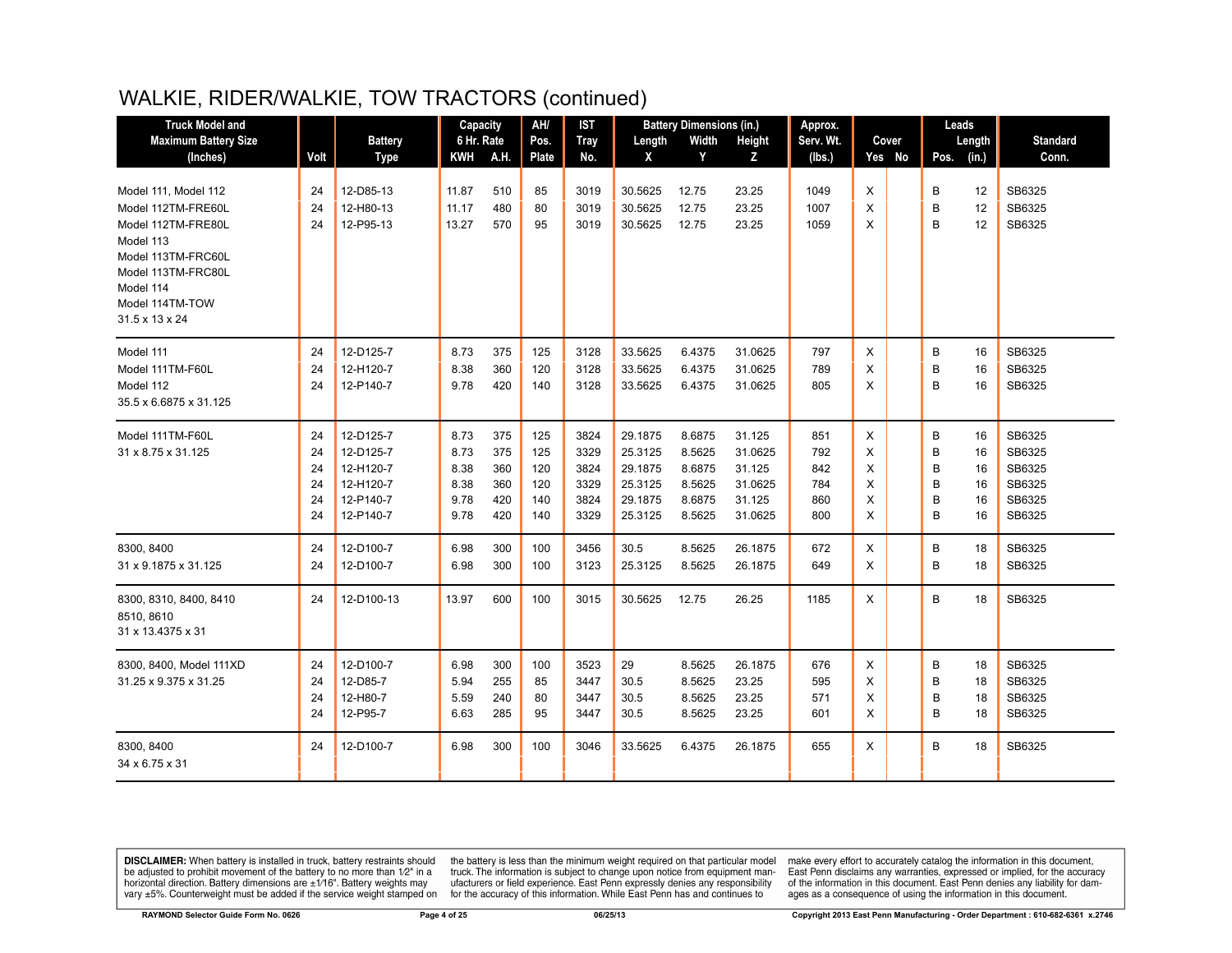| <b>Truck Model and</b><br><b>Maximum Battery Size</b> |      | <b>Battery</b> |    | Capacity<br>6 Hr. Rate |      | AH/<br>Pos.  | <b>IST</b><br>Tray | Length  | <b>Battery Dimensions (in.)</b><br>Width | Height  | Approx.<br>Serv. Wt. |   | Cover  |      | Leads<br>Length | <b>Standard</b> |
|-------------------------------------------------------|------|----------------|----|------------------------|------|--------------|--------------------|---------|------------------------------------------|---------|----------------------|---|--------|------|-----------------|-----------------|
| (Inches)                                              | Volt | Type           |    | <b>KWH</b>             | A.H. | <b>Plate</b> | No.                | X       | Y                                        | z       | (lbs.)               |   | Yes No | Pos. | (in.)           | Conn.           |
| 8310                                                  | 24   | 12-D100-7      |    | 6.98                   | 300  | 100          | 3456               | 30.5    | 8.5625                                   | 26.1875 | 672                  | X |        | в    | 18              | SB6325          |
| 31 x 9.125 x 31                                       | 24   | 12-D100-7      |    | 6.98                   | 300  | 100          | 3346               | 30.5    | 8.5625                                   | 26.1875 | 693                  | X |        | B    | 18              | SB6325          |
|                                                       | 24   | 12-D85-7       | cm | 5.94                   | 255  | 85           | 3447               | 30.5    | 8.5625                                   | 23.25   | 595                  | X |        | B    | 18              | SB6325          |
|                                                       | 24   | 12-D85-7       | cm | 5.94                   | 255  | 85           | 3415               | 30.5    | 8.5625                                   | 23.1875 | 606                  | X |        | B    | 18              | SB6325          |
|                                                       | 24   | 12-H80-7       |    | 5.59                   | 240  | 80           | 3447               | 30.5    | 8.5625                                   | 23.25   | 571                  | X |        | B    | 18              | SB6325          |
|                                                       | 24   | 12-H80-7       | cm | 5.59                   | 240  | 80           | 3415               | 30.5    | 8.5625                                   | 23.1875 | 582                  | X |        | B    | 18              | SB6325          |
|                                                       | 24   | 12-P95-7       |    | 6.63                   | 285  | 95           | 3447               | 30.5    | 8.5625                                   | 23.25   | 601                  | X |        | B    | 18              | SB6325          |
|                                                       | 24   | 12-P95-7       | cm | 6.63                   | 285  | 95           | 3415               | 30.5    | 8.5625                                   | 23.1875 | 612                  | X |        | B    | 18              | SB6325          |
|                                                       |      |                |    |                        |      |              |                    |         |                                          |         |                      |   |        |      |                 |                 |
| 8400, 8500, 8600                                      | 24   | 12-D100-13     |    | 13.97                  | 600  | 100          | 3015               | 30.5625 | 12.75                                    | 26.25   | 1185                 | X |        | в    | 18              | SB6325          |
| Model 112XD, Model 113XD                              | 24   | 12-D125-13     |    | 17.46                  | 750  | 125          | 3008               | 30.5625 | 12.75                                    | 31.125  | 1455                 | X |        | B    | 18              | SB6325          |
| Model 114XD                                           | 24   | 12-D85-13      |    | 11.87                  | 510  | 85           | 3019               | 30.5625 | 12.75                                    | 23.25   | 1049                 | X |        | B    | 18              | SB6325          |
| 31.25 x 13.625 x 31.25                                | 24   | 12-H120-13     |    | 16.76                  | 720  | 120          | 3008               | 30.5625 | 12.75                                    | 31.125  | 1440                 | X |        | в    | 18              | SB6325          |
|                                                       | 24   | 12-H80-13      |    | 11.17                  | 480  | 80           | 3019               | 30.5625 | 12.75                                    | 23.25   | 1007                 | X |        | B    | 18              | SB6325          |
|                                                       | 24   | 12-P140-13     |    | 19.56                  | 840  | 140          | 3008               | 30.5625 | 12.75                                    | 31.125  | 1470                 | X |        | B    | 18              | SB6325          |
|                                                       | 24   | 12-P95-13      |    | 13.27                  | 570  | 95           | 3019               | 30.5625 | 12.75                                    | 23.25   | 1059                 | X |        | B    | 18              | SB6325          |
| 8500, 8600, 8910<br>31 x 13 x 31                      | 24   | 12-D100-13     |    | 13.97                  | 600  | 100          | 3015               | 30.5625 | 12.75                                    | 26.25   | 1185                 | X |        | B    | 18              | SB6325          |

Note A: 24 volt Models 10, 11, 12 require (2) 6 cell batteries.

Note B: Consult factory. Connector mounted on cover. Optional connector EC5816.

ea - KWH calculated for each 6 cell battery.

sp - Special tray IST3182 and IST3534 with provisions for mounting SB or EC connector.

cm - Charge-Mate includes on board charger.

pm - Powr-Mate includes on board charger.

H - Designates (H-Series battery type), Hydrasaver Product - Extended Watering Series.

## REACH, STRADDLE

| <b>Truck Model and</b>      |                   |            | Capacity   |      | AH/          | <b>IST</b> |         | <b>Battery Dimensions (in.)</b> |        | Approx.   |     |                   |      | Leads  |                 |
|-----------------------------|-------------------|------------|------------|------|--------------|------------|---------|---------------------------------|--------|-----------|-----|-------------------|------|--------|-----------------|
| <b>Maximum Battery Size</b> |                   | Battery    | 6 Hr. Rate |      | Pos.         | Tray       | Length  | Width                           | Height | Serv. Wt. |     | Cover             |      | Length | <b>Standard</b> |
| (Inches)                    | Volt <sub>1</sub> | Type       | KWH        | A.H. | <b>Plate</b> | No.        | χ.      |                                 |        | (lbs.)    | Yes | No                | Pos. | (in.)  | Conn.           |
|                             |                   |            |            |      |              |            |         |                                 |        |           |     |                   |      |        |                 |
| Model 20*                   | 24                | 12-D160-9  | 14.90      | 640  | 160          | 3203       | 35.0625 | 10.9375                         | 30.5   | 1398      |     | X                 | B    | 12     | SB6322          |
| 36.25 x 12 x 30.5           | 24                | 12-D125-11 | 14.55      | 625  | 125          | 3014       | 31.875  | 10.8125                         | 30.5   | 1244      |     | $\lambda$<br>ᄉ    | B    | 12     | SB6322          |
|                             | 24                | 12-H120-11 | 13.97      | 600  | 120          | 3014       | 31.875  | 10.8125                         | 30.5   | 1232      |     | $\checkmark$<br>⋏ | B    | 12     | SB6322          |
|                             | 24                | 12-P140-11 | 16.30      | 700  | 140          | 3014       | 31.875  | 10.8125                         | 30.5   | 1256      |     | $\checkmark$<br>⋏ | B    | 12     | SB6322          |
|                             | 24                | 12-D125-13 | 17.46      | 750  | 125          | 3176       | 35.5625 | 11.5625                         | 30.5   | 1457      |     | $\checkmark$<br>⋏ | B    | 12     | SB6322          |
|                             | 24                | 12-H120-13 | 16.76      | 720  | 120          | 3176       | 35.5625 | 11.5625                         | 30.5   | 1442      |     | $\checkmark$<br>⋏ | B    | 12     | SB6322          |
|                             | 24                | 12-P140-13 | 19.56      | 840  | 140          | 3176       | 35.5625 | 11.5625                         | 30.5   | 1472      |     | $\checkmark$<br>⋏ | B    | 12     | SB6322          |

**DISCLAIMER:** When battery is installed in truck, battery restraints should be adjusted to prohibit movement of the battery to no more than 1/2" in a horizontal direction. Battery dimensions are  $\pm 1/16$ ". Battery weights may vary ±5%. Counterweight must be added if the service weight stamped on

the battery is less than the minimum weight required on that particular model truck. The information is subject to change upon notice from equipment manufacturers or field experience. East Penn expressly denies any responsibility for the accuracy of this information. While East Penn has and continues to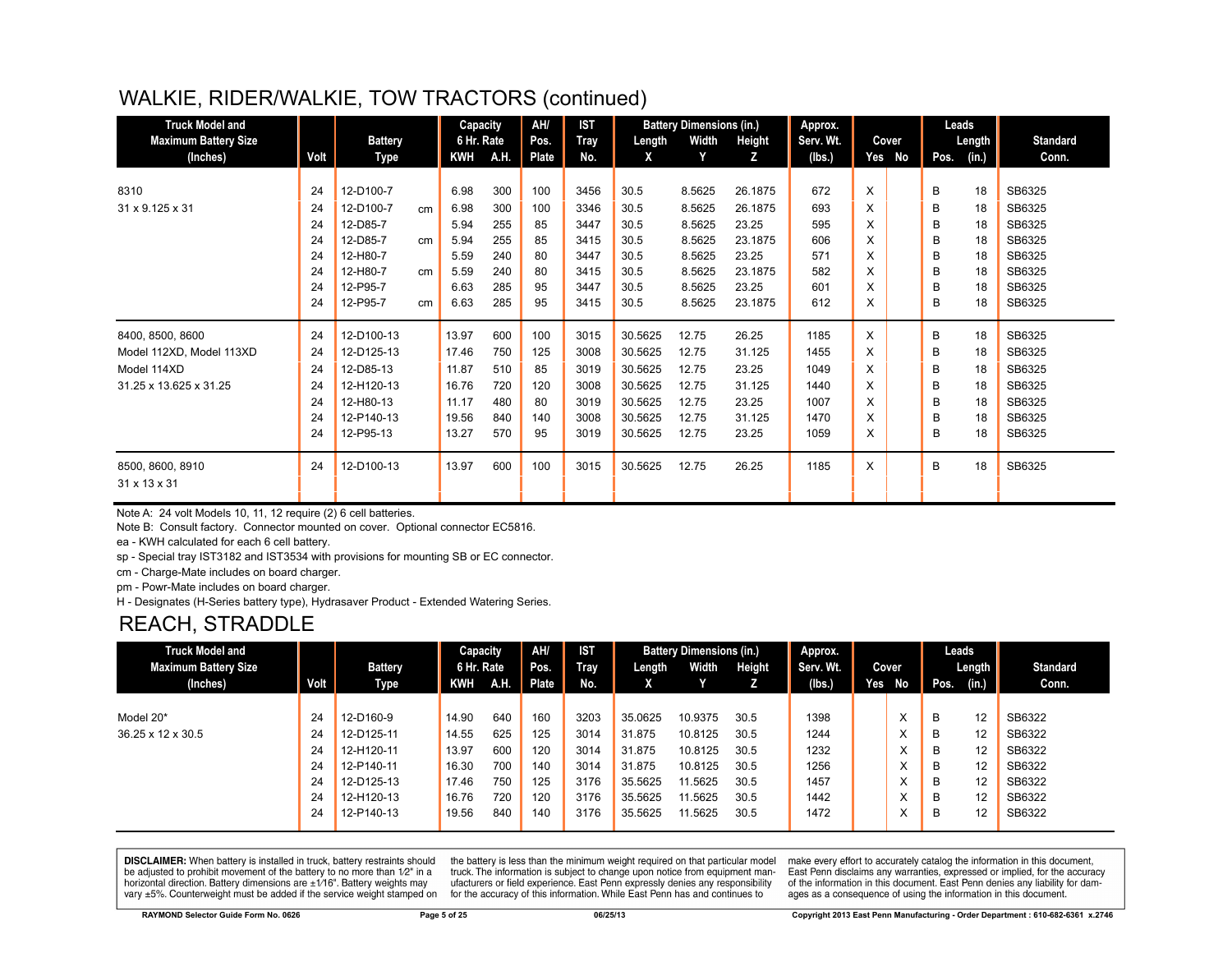| <b>Truck Model and</b>      |      |                | Capacity   |      | AH/   | <b>IST</b>  |         | <b>Battery Dimensions (in.)</b> |         | Approx.   |        |      | Leads  |                 |
|-----------------------------|------|----------------|------------|------|-------|-------------|---------|---------------------------------|---------|-----------|--------|------|--------|-----------------|
| <b>Maximum Battery Size</b> |      | <b>Battery</b> | 6 Hr. Rate |      | Pos.  | <b>Tray</b> | Length  | Width                           | Height  | Serv. Wt. | Cover  |      | Length | <b>Standard</b> |
| (Inches)                    | Volt | <b>Type</b>    | KWH        | A.H. | Plate | No.         | X       | Y                               | z       | (lbs.)    | Yes No | Pos. | (in.)  | Conn.           |
|                             |      |                |            |      |       |             |         |                                 |         |           |        |      |        |                 |
| Model 20D                   | 24   | 12-D125-13     | 17.46      | 750  | 125   | 3176        | 35.5625 | 11.5625                         | 30.5    | 1457      | X      | B    | 12     | SB6322          |
| 36.25 x 12 x 30.75          | 24   | 12-H120-13     | 16.76      | 720  | 120   | 3176        | 35.5625 | 11.5625                         | 30.5    | 1442      | X      | B    | 12     | SB6322          |
|                             | 24   | 12-P140-13     | 19.56      | 840  | 140   | 3176        | 35.5625 | 11.5625                         | 30.5    | 1472      | X      | B    | 12     | SB6322          |
| Model 20D                   | 24   | 12-D160-11     | 18.62      | 800  | 160   | 3764        | 36.0625 | 14                              | 30.5    | 1699      | X      | B    | 12     | SB6322          |
| 36.25 x 14.9375 x 30.75     | 24   | 12-D125-15     | 20.37      | 875  | 125   | 3670        | 36.0625 | 14                              | 30.5    | 1739      | X      | B    | 12     | SB6322          |
|                             | 24   | 12-H120-15     | 19.56      | 840  | 120   | 3670        | 36.0625 | 14                              | 30.5    | 1722      | X      | B    | 12     | SB6322          |
|                             | 24   | 12-P140-15     | 22.81      | 980  | 140   | 3670        | 36.0625 | 14                              | 30.5    | 1756      | X      | B    | 12     | SB6322          |
| Model 201                   | 24   | 12-D160-11     | 18.62      | 800  | 160   | 3025        | 35.0625 | 13.1875                         | 30.5    | 1647      | X      | B    | 11     | SB6322          |
| 36.125 x 14.125 x 30.5      | 24   | 12-D125-15     | 20.37      | 875  | 125   | 3036        | 35.0625 | 12.875                          | 30.5    | 1651      | Х      | B    | 11     | SB6322          |
|                             | 24   | 12-H120-15     | 19.56      | 840  | 120   | 3036        | 35.0625 | 12.875                          | 30.5    | 1634      | X      | B    | 11     | SB6322          |
|                             | 24   | 12-P140-15     | 22.81      | 980  | 140   | 3036        | 35.0625 | 12.875                          | 30.5    | 1668      | X      | B    | 11     | SB6322          |
| Model 21D                   | 36   | 18-D125-11     | 21.83      | 625  | 125   | 6016        | 37.8125 | 13.3125                         | 30.5625 | 1848      | Х      | В    | 14     | SB6320          |
| 38 x 14.5 x 30.75           | 36   | 18-H120-11     | 20.95      | 600  | 120   | 6016        | 37.8125 | 13.3125                         | 30.5625 | 1830      | X      | B    | 14     | SB6320          |
|                             | 36   | 18-P140-11     | 24.44      | 700  | 140   | 6016        | 37.8125 | 13.3125                         | 30.5625 | 1866      | X      | B    | 14     | SB6320          |
| Model 21D                   | 36   | 18-D125-13     | 26.19      | 750  | 125   | 6005        | 37.8125 | 15.5625                         | 30.5625 | 2168      | X      | B    | 14     | SB6322          |
| 38 x 16.5 x 30.75           | 36   | 18-H120-13     | 25.14      | 720  | 120   | 6005        | 37.8125 | 15.5625                         | 30.5625 | 2146      | х      | B    | 14     | SB6322          |
|                             | 36   | 18-P140-13     | 29.33      | 840  | 140   | 6005        | 37.8125 | 15.5625                         | 30.5625 | 2190      | X      | B    | 14     | SB6322          |
| Model 21I                   | 36   | 18-D125-13     | 26.19      | 750  | 125   | 6005        | 37.8125 | 15.5625                         | 30.5625 | 2168      | X      | B    | 23     | SB6325          |
| 38.125 x 16.125 x 30.5625   | 36   | 18-H120-13     | 25.14      | 720  | 120   | 6005        | 37.8125 | 15.5625                         | 30.5625 | 2146      | X      | B    | 23     | SB6325          |
|                             | 36   | 18-P140-13     | 29.33      | 840  | 140   | 6005        | 37.8125 | 15.5625                         | 30.5625 | 2190      | X      | B    | 23     | SB6325          |
| Model 31E                   | 36   | 18-D125-13     | 26.19      | 750  | 125   | 6005        | 37.8125 | 15.5625                         | 30.5625 | 2168      | X      | B    | 9      | SB6320          |
| 38.125 x 16.125 x 30.75     | 36   | 18-H120-13     | 25.14      | 720  | 120   | 6005        | 37.8125 | 15.5625                         | 30.5625 | 2146      | X      | B    | 9      | SB6320          |
|                             | 36   | 18-P140-13     | 29.33      | 840  | 140   | 6005        | 37.8125 | 15.5625                         | 30.5625 | 2190      | X      | B    | 9      | SB6320          |
| Model 31F                   | 36   | 18-D125-13     | 26.19      | 750  | 125   | 6155        | 30.6875 | 19.125                          | 30.5625 | 2164      | X      | B    | 14     | SB6320          |
| 31.75 x 21.25 x 31          | 36   | 18-H120-13     | 25.14      | 720  | 120   | 6155        | 30.6875 | 19.125                          | 30.5625 | 2142      | X      | B    | 14     | SB6320          |
|                             | 36   | 18-P140-13     | 29.33      | 840  | 140   | 6155        | 30.6875 | 19.125                          | 30.5625 | 2186      | X      | B    | 14     | SB6320          |
| Model 31F                   | 36   | 18-D125-17     | 34.92      | 1000 | 125   | 6069        | 38.1875 | 20.0625                         | 30.5625 | 2834      | X      | B    | 11     | SB6320          |
| 38.75 x 21.5 x 30.75        | 36   | 18-H120-17     | 33.52      | 960  | 120   | 6069        | 38.1875 | 20.0625                         | 30.5625 | 2806      | X      | В    | 11     | SB6320          |
|                             | 36   | 18-P140-17     | 39.11      | 1120 | 140   | 6069        | 38.1875 | 20.0625                         | 30.5625 | 2862      | X      | B    | 11     | SB6320          |
|                             |      |                |            |      |       |             |         |                                 |         |           |        |      |        |                 |

**DISCLAIMER:** When battery is installed in truck, battery restraints should be adjusted to prohibit movement of the battery to no more than  $12^v$  in a horizontal direction. Battery dimensions are  $\pm 1/16^v$ . Battery wei

the battery is less than the minimum weight required on that particular model<br>truck. The information is subject to change upon notice from equipment man-<br>ufacturers or field experience. East Penn expressly denies any respo for the accuracy of this information. While East Penn has and continues to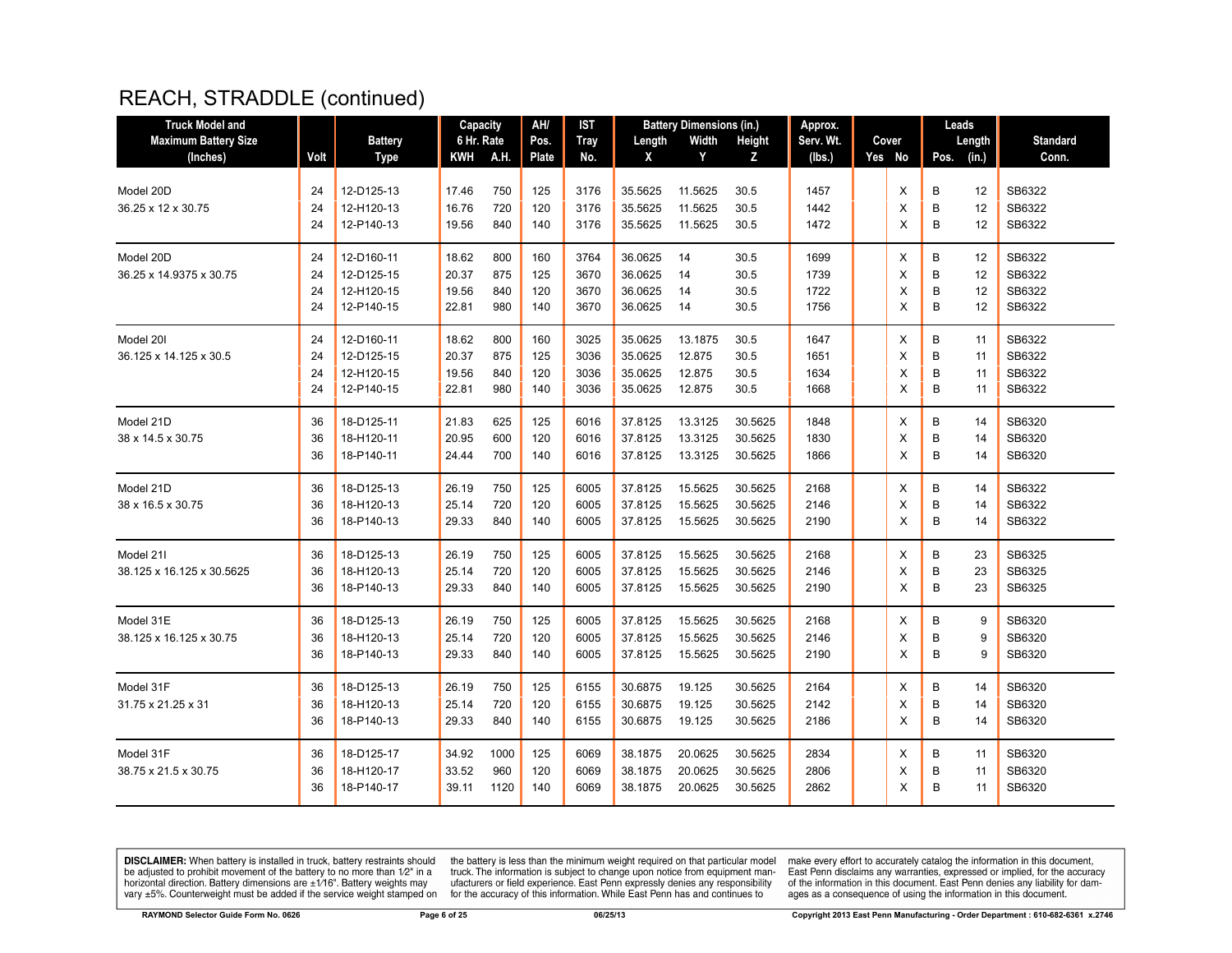| <b>Truck Model and</b>                                                                                       |                      |                                                     |                      | Capacity                         |                          | AH/                      | <b>IST</b>                   |                                          | <b>Battery Dimensions (in.)</b>          |                                      | Approx.                      |                  |             | Leads                                                |                                      |
|--------------------------------------------------------------------------------------------------------------|----------------------|-----------------------------------------------------|----------------------|----------------------------------|--------------------------|--------------------------|------------------------------|------------------------------------------|------------------------------------------|--------------------------------------|------------------------------|------------------|-------------|------------------------------------------------------|--------------------------------------|
| <b>Maximum Battery Size</b>                                                                                  |                      | <b>Battery</b>                                      |                      | 6 Hr. Rate                       |                          | Pos.                     | <b>Tray</b>                  | Length                                   | Width                                    | Height                               | Serv. Wt.                    |                  | Cover       | Length                                               | <b>Standard</b>                      |
| (Inches)                                                                                                     | Volt                 | Type                                                |                      | KWH                              | <b>A.H.</b>              | <b>Plate</b>             | No.                          | X                                        | Y                                        | Z                                    | (lbs.)                       |                  | Yes No      | Pos.<br>(in.)                                        | Conn.                                |
| Model 31I<br>39 x 16.125 x 30.75                                                                             | 36<br>36<br>36       | 18-D125-13<br>18-H120-13<br>18-P140-13              |                      | 26.19<br>25.14<br>29.33          | 750<br>720<br>840        | 125<br>120<br>140        | 6005<br>6005<br>6005         | 37.8125<br>37.8125<br>37.8125            | 15.5625<br>15.5625<br>15.5625            | 30.5625<br>30.5625<br>30.5625        | 2168<br>2146<br>2190         |                  | X<br>X<br>X | B<br>14<br>B<br>14<br>B<br>14                        | SB6320<br>SB6320<br>SB6320           |
| Model 38<br>38.75 x 21.0625 x 30.75                                                                          | 36<br>36<br>36       | 18-D125-17<br>18-H120-17<br>18-P140-17              |                      | 34.92<br>33.52<br>39.11          | 1000<br>960<br>1120      | 125<br>120<br>140        | 6069<br>6069<br>6069         | 38.1875<br>38.1875<br>38.1875            | 20.0625<br>20.0625<br>20.0625            | 30.5625<br>30.5625<br>30.5625        | 2834<br>2806<br>2862         |                  | Х<br>X<br>X | C<br>9<br>C<br>9<br>$\mathsf{C}$<br>9                | SB6320<br>SB6320<br>SB6320           |
| Model 40, Model 40-R40TT<br>Model 40-R45TN<br>Model 40-R45TT, Model 41<br>36 x 11.75 x 31.125                | 24<br>24<br>24<br>24 | 12-D160-9<br>12-D125-13<br>12-H120-13<br>12-P140-13 | sp<br>sp<br>sp<br>sp | 14.90<br>17.46<br>16.76<br>19.56 | 640<br>750<br>720<br>840 | 160<br>125<br>120<br>140 | 3830<br>3829<br>3829<br>3829 | 35.0625<br>35.5625<br>35.5625<br>35.5625 | 10.9375<br>11.5625<br>11.5625<br>11.5625 | 31.125<br>31.125<br>31.125<br>31.125 | 1420<br>1478<br>1463<br>1493 | X<br>X<br>X<br>X |             | See Note D<br>See Note D<br>See Note D<br>See Note D | EC5816<br>EC5816<br>EC5816<br>EC5816 |
| Model 40, Model 40-P60L<br>Model 40-R40TN<br>Model 40-R40TT, Model 41<br>Model 41-40<br>36 x 14.375 x 31.125 | 24                   | 12-D160-11                                          | sp                   | 18.62                            | 800                      | 160                      | 3831                         | 35.0625                                  | 13.1875                                  | 31.125                               | 1687                         | X                |             | See Note D                                           | EC5816                               |
| Model 40, Model 41<br>36 x 16.375 x 31.1875                                                                  | 24                   | 12-D160-13                                          | sp                   | 22.35                            | 960                      | 160                      | 3616                         | 35.1875                                  | 15.5625                                  | 31.1875                              | 1993                         | X                |             | See Note D                                           | EC5816                               |
| Model 40, Model 42<br>37 x 19 x 31.1875                                                                      | 24                   | 12-D160-15                                          | sp                   | 26.07                            | 1120                     | 160                      | 3152                         | 35.1875                                  | 17.8125                                  | 31.1875                              | 2319                         | X                |             | See Note D                                           | EC5816                               |
| Model 40, Model 40-R70TN<br>Model 40-R70TT, Model 42<br>37 x 22 x 31.1875                                    | 24                   | 12-D160-17                                          | sp                   | 29.80                            | 1280                     | 160                      | 3428                         | 35.1875                                  | 20.0625                                  | 31.1875                              | 2573                         | X                |             | See Note D                                           | EC5816                               |
| Model 42<br>37 x 15.75 x 31.1875                                                                             | 24                   | 12-D160-13                                          | sp                   | 22.35                            | 960                      | 160                      | 3094                         | 35.1875                                  | 15.5625                                  | 31.1875                              | 2063                         | X                |             | See Note D                                           | EC5816                               |
| Model 43, Model 44<br>38.75 x 22.625 x 31.1875                                                               | 36<br>36<br>36       | 18-D125-17<br>18-H120-17<br>18-P140-17              | sp<br>sp<br>sp       | 34.92<br>33.52<br>39.11          | 1000<br>960<br>1120      | 125<br>120<br>140        | 6325<br>6325<br>6325         | 38.1875<br>38.1875<br>38.1875            | 20.0625<br>20.0625<br>20.0625            | 31.1875<br>31.1875<br>31.1875        | 2869<br>2840<br>2898         | X<br>X<br>X      |             | See Note D<br>See Note D<br>See Note D               | SB6320<br>SB6320<br>SB6320           |
| Model 80*<br>38.125 x 16.0625 x 30.5625<br>945 Optional                                                      | 36<br>36<br>36       | 18-D125-13<br>18-H120-13<br>18-P140-13              |                      | 26.19<br>25.14<br>29.33          | 750<br>720<br>840        | 125<br>120<br>140        | 6005<br>6005<br>6005         | 37.8125<br>37.8125<br>37.8125            | 15.5625<br>15.5625<br>15.5625            | 30.5625<br>30.5625<br>30.5625        | 2168<br>2146<br>2190         |                  | Х<br>X<br>X | B<br>9<br>B<br>9<br>B<br>9                           | SB6320<br>SB6320<br>SB6320           |

**DISCLAIMER:** When battery is installed in truck, battery restraints should be adjusted to prohibit movement of the battery to no more than  $12^v$  in a horizontal direction. Battery dimensions are  $\pm 1/16^v$ . Battery wei

the battery is less than the minimum weight required on that particular model<br>truck. The information is subject to change upon notice from equipment man-<br>ufacturers or field experience. East Penn expressly denies any respo for the accuracy of this information. While East Penn has and continues to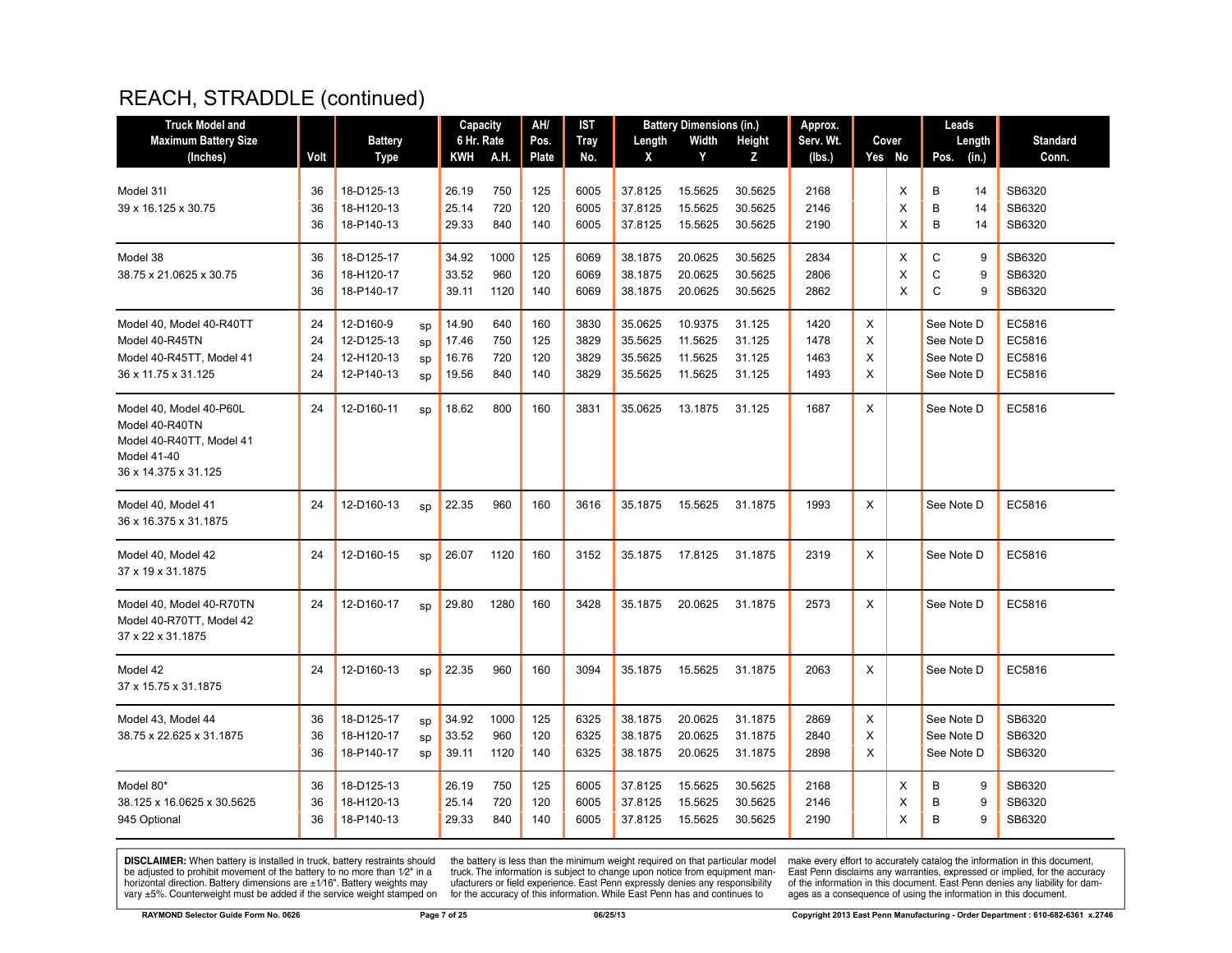| <b>Truck Model and</b>                                                                                                                                    |                                  |                                                                                  |                | Capacity                                           |                                        | AH/                                    | IST                                          |                                  | <b>Battery Dimensions (in.)</b>                                |                                                                | Approx.                                      |                            | Leads                                                          |                                                          |
|-----------------------------------------------------------------------------------------------------------------------------------------------------------|----------------------------------|----------------------------------------------------------------------------------|----------------|----------------------------------------------------|----------------------------------------|----------------------------------------|----------------------------------------------|----------------------------------|----------------------------------------------------------------|----------------------------------------------------------------|----------------------------------------------|----------------------------|----------------------------------------------------------------|----------------------------------------------------------|
| <b>Maximum Battery Size</b>                                                                                                                               |                                  | <b>Battery</b>                                                                   |                | 6 Hr. Rate                                         |                                        | Pos.                                   | <b>Tray</b>                                  | Length                           | Width                                                          | Height                                                         | Serv. Wt.                                    | Cover                      | Length                                                         | <b>Standard</b>                                          |
| (Inches)                                                                                                                                                  | Volt                             | Type                                                                             |                | KWH                                                | A.H.                                   | <b>Plate</b>                           | No.                                          | X                                | Y                                                              | z                                                              | (Ibs.)                                       | Yes No                     | (in.)<br>Pos.                                                  | Conn.                                                    |
| Model 80<br>Model 80-CSR40T<br>Model 80-CSR40TT<br>38.75 x 20.75 x 30.75                                                                                  | 36<br>36<br>36                   | 18-D125-17<br>18-H120-17<br>18-P140-17                                           |                | 34.92<br>33.52<br>39.11                            | 1000<br>960<br>1120                    | 125<br>120<br>140                      | 6069<br>6069<br>6069                         | 38.1875<br>38.1875<br>38.1875    | 20.0625<br>20.0625<br>20.0625                                  | 30.5625<br>30.5625<br>30.5625                                  | 2834<br>2806<br>2862                         | X<br>X<br>X                | В<br>9<br>B<br>9<br>B<br>9                                     | SB6320<br>SB6320<br>SB6320                               |
| Model 80A<br>38.4375 x 16.125 x 30.625                                                                                                                    | 36<br>36<br>36                   | 18-D125-13<br>18-H120-13<br>18-P140-13                                           |                | 26.19<br>25.14<br>29.33                            | 750<br>720<br>840                      | 125<br>120<br>140                      | 6005<br>6005<br>6005                         | 37.8125<br>37.8125<br>37.8125    | 15.5625<br>15.5625<br>15.5625                                  | 30.5625<br>30.5625<br>30.5625                                  | 2168<br>2146<br>2190                         | Χ<br>X<br>X                | B<br>14<br>B<br>14<br>B<br>14                                  | SB6320<br>SB6320<br>SB6320                               |
| Model 85<br>Model 85-CSR40T<br>Model 85-CSR40TT<br>Model 87<br>Model 87-CSR40T<br>Model 87-CSR40TT<br>Model 88<br>46.75 x 13.0625 x 30.5625<br>See Note E | 72<br>72<br>72                   | 18-D125-13<br>18-H120-13<br>18-P140-13                                           |                | 26.19ea 750<br>25.14 ea 720<br>29.33 ea 840        |                                        | 125<br>120<br>140                      | 6184<br>6184<br>6184                         | 45.6875<br>45.6875<br>45.6875    | 12.875<br>12.875<br>12.875                                     | 30.5625<br>30.5625<br>30.5625                                  | 2199<br>2177<br>2221                         | X<br>X<br>X                | C<br>21<br>C<br>21<br>$\mathsf{C}$<br>21                       | SB6325<br>SB6325<br>SB6325                               |
| Model 537<br>44.375 x 21.25 x 32.3125<br>Minimum Battery Wt - 3000 lbs.                                                                                   | 48<br>48<br>48                   | 24-D125-13<br>24-H120-13<br>24-P140-13                                           | SD<br>sp<br>sp | 34.92<br>33.52<br>39.11                            | 750<br>720<br>840                      | 125<br>120<br>140                      | 7195<br>7195<br>7195                         | 44<br>44<br>44                   | 20.5625<br>20.5625<br>20.5625                                  | 30.5625<br>30.5625<br>30.5625                                  | 3000<br>2970<br>3030                         | Х<br>X<br>X                | В<br>20<br>B<br>20<br>B<br>20                                  | SB6321<br>SB6321<br>SB6321                               |
| Model 537<br>44.375 x 24 x 32.3125                                                                                                                        | 48<br>48<br>48<br>48<br>48<br>48 | 24-D125-13<br>24-H120-13<br>24-P140-13<br>24-D125-15<br>24-H120-15<br>24-P140-15 |                | 34.92<br>33.52<br>39.11<br>40.74<br>39.11<br>45.63 | 750<br>720<br>840<br>875<br>840<br>980 | 125<br>120<br>140<br>125<br>120<br>140 | 7578<br>7578<br>7578<br>7403<br>7403<br>7403 | 44<br>44<br>44<br>44<br>44<br>44 | 23.5625<br>23.5625<br>23.5625<br>23.5625<br>23.5625<br>23.5625 | 30.5625<br>30.5625<br>30.5625<br>30.5625<br>30.5625<br>30.5625 | 3050<br>3020<br>3081<br>3369<br>3335<br>3403 | Χ<br>X<br>X<br>X<br>X<br>X | B<br>20<br>B<br>20<br>B<br>20<br>B<br>20<br>B<br>20<br>B<br>20 | SB6321<br>SB6321<br>SB6321<br>SB6321<br>SB6321<br>SB6321 |
| 7400, 7500, 7520<br>38.625 x 16.125 x 30.5625                                                                                                             | 36<br>36<br>36                   | 18-D125-13<br>18-H120-13<br>18-P140-13                                           |                | 26.19<br>25.14<br>29.33                            | 750<br>720<br>840                      | 125<br>120<br>140                      | 6005<br>6005<br>6005                         | 37.8125<br>37.8125<br>37.8125    | 15.5625<br>15.5625<br>15.5625                                  | 30.5625<br>30.5625<br>30.5625                                  | 2168<br>2146<br>2190                         | Χ<br>X<br>$\times$         | В<br>15<br>B<br>15<br>B<br>15                                  | SB6320<br>SB6320<br>SB6320                               |
| 7400, 7500, 7520, 7700<br>7720<br>38.625 x 18.125 x 30.5625                                                                                               | 36<br>36<br>36                   | 18-D125-15<br>18-H120-15<br>18-P140-15                                           |                | 30.56<br>29.33<br>34.22                            | 875<br>840<br>980                      | 125<br>120<br>140                      | 6045<br>6045<br>6045                         | 38.1875<br>38.1875<br>38.1875    | 17.8125<br>17.8125<br>17.8125                                  | 30.5625<br>30.5625<br>30.5625                                  | 2486<br>2461<br>2511                         | Х<br>X<br>X                | В<br>15<br>B<br>15<br>B<br>15                                  | SB6320<br>SB6320<br>SB6320                               |

**DISCLAIMER:** When battery is installed in truck, battery restraints should be adjusted to prohibit movement of the battery to no more than  $12^v$  in a horizontal direction. Battery dimensions are  $\pm 1/16^v$ . Battery wei

the battery is less than the minimum weight required on that particular model<br>truck. The information is subject to change upon notice from equipment man-<br>ufacturers or field experience. East Penn expressly denies any respo for the accuracy of this information. While East Penn has and continues to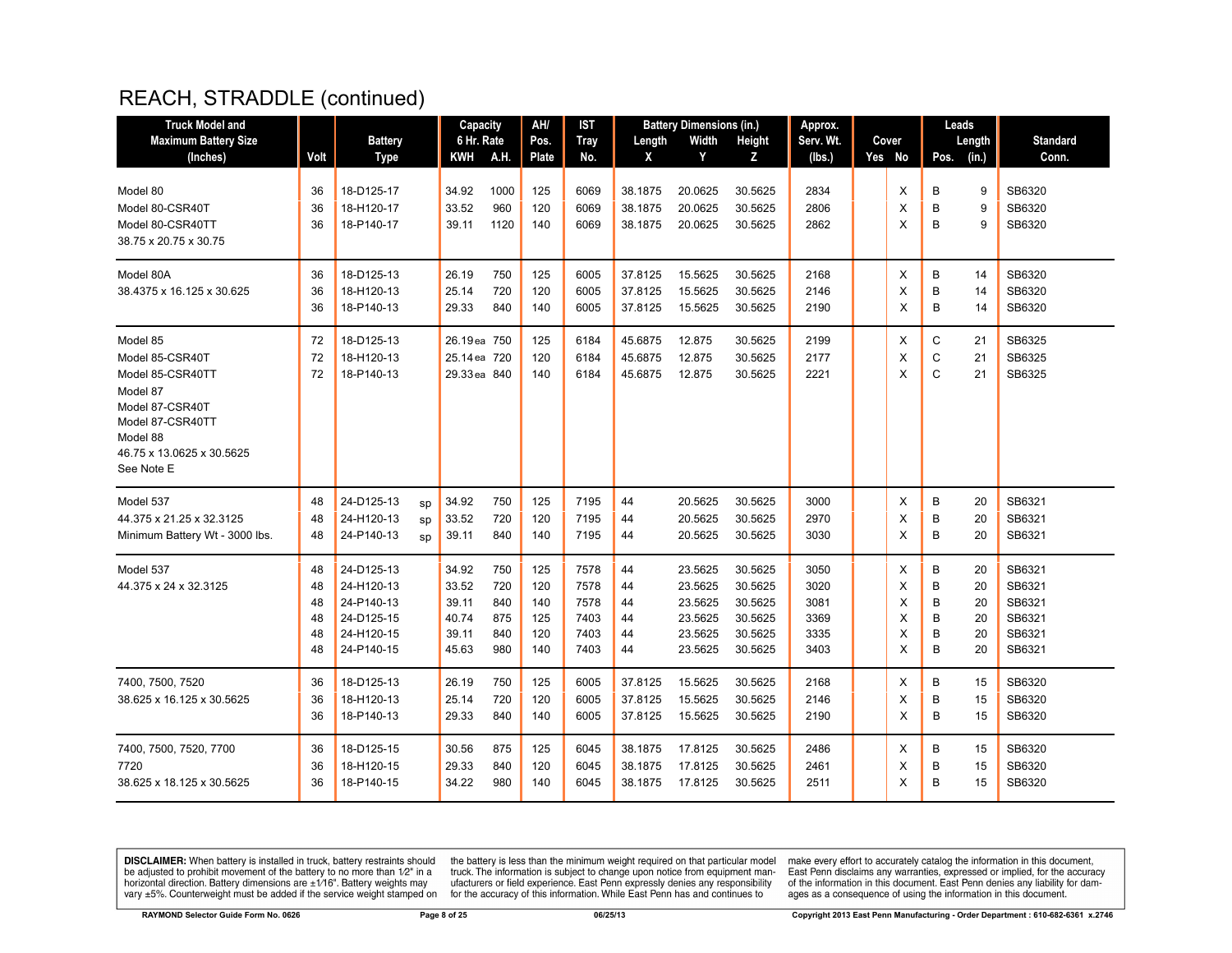| <b>Truck Model and</b>       |      |                |    | Capacity   |      | AH/   | <b>IST</b>  |         | <b>Battery Dimensions (in.)</b> |               | Approx.   |        | Leads |        |                 |
|------------------------------|------|----------------|----|------------|------|-------|-------------|---------|---------------------------------|---------------|-----------|--------|-------|--------|-----------------|
| <b>Maximum Battery Size</b>  |      | <b>Battery</b> |    | 6 Hr. Rate |      | Pos.  | <b>Tray</b> | Length  | Width                           | <b>Height</b> | Serv. Wt. | Cover  |       | Length | <b>Standard</b> |
| (Inches)                     | Volt | <b>Type</b>    |    | <b>KWH</b> | A.H. | Plate | No.         | X       | Y                               | z             | (Ibs.)    | Yes No | Pos.  | (in.)  | Conn.           |
|                              |      |                |    |            |      |       |             |         |                                 |               |           |        |       |        |                 |
| 7400, 7500, 7520, 7700       | 36   | 18-D125-17     |    | 34.92      | 1000 | 125   | 6069        | 38.1875 | 20.0625                         | 30.5625       | 2834      | X      | B     | 15     | SB6320          |
| 7720                         | 36   | 18-H120-17     |    | 33.52      | 960  | 120   | 6069        | 38.1875 | 20.0625                         | 30.5625       | 2806      | X      | B     | 15     | SB6320          |
| 38.625 x 21.125 x 30.5625    | 36   | 18-P140-17     |    | 39.11      | 1120 | 140   | 6069        | 38.1875 | 20.0625                         | 30.5625       | 2862      | X      | B     | 15     | SB6320          |
| 9600                         | 48   | 24-D125-13     |    | 34.92      | 750  | 125   | 7578        | 44      | 23.5625                         | 30.5625       | 3050      | Χ      | В     | 20     | SB6321          |
| 44.25 x 24 x 32              | 48   | 24-H120-13     |    | 33.52      | 720  | 120   | 7578        | 44      | 23.5625                         | 30.5625       | 3020      | X      | B     | 20     | SB6321          |
| <b>Optional Compartment</b>  | 48   | 24-P140-13     |    | 39.11      | 840  | 140   | 7578        | 44      | 23.5625                         | 30.5625       | 3081      | X      | B     | 20     | SB6321          |
| Min. Battery Wt. - 2900 lbs. | 48   | 24-D125-15     |    | 40.74      | 875  | 125   | 7403        | 44      | 23.5625                         | 30.5625       | 3369      | X      | B     | 20     | SB6321          |
|                              | 48   | 24-H120-15     |    | 39.11      | 840  | 120   | 7403        | 44      | 23.5625                         | 30.5625       | 3335      | X      | B     | 20     | SB6321          |
|                              | 48   | 24-P140-15     |    | 45.63      | 980  | 140   | 7403        | 44      | 23.5625                         | 30.5625       | 3403      | X      | B     | 20     | SB6321          |
| 9600, 9700                   | 48   | 24-D125-13     |    | 34.92      | 750  | 125   | 7578        | 44      | 23.5625                         | 30.5625       | 3050      | X      | B     | 20     | SB6321          |
| 44.25 x 24.75 x 32           | 48   | 24-H120-13     |    | 33.52      | 720  | 120   | 7578        | 44      | 23.5625                         | 30.5625       | 3020      | X      | B     | 20     | SB6321          |
| <b>Optional Compartment</b>  | 48   | 24-P140-13     |    | 39.11      | 840  | 140   | 7578        | 44      | 23.5625                         | 30.5625       | 3081      | X      | B     | 20     | SB6321          |
| Min. Battery Wt. - 2900 lbs. | 48   | 24-D125-15     |    | 40.74      | 875  | 125   | 7403        | 44      | 23.5625                         | 30.5625       | 3369      | X      | B     | 20     | SB6321          |
|                              | 48   | 24-H120-15     |    | 39.11      | 840  | 120   | 7403        | 44      | 23.5625                         | 30.5625       | 3335      | X      | B     | 20     | SB6321          |
|                              | 48   | 24-P140-15     |    | 45.63      | 980  | 140   | 7403        | 44      | 23.5625                         | 30.5625       | 3403      | X      | B     | 20     | SB6321          |
| 9600-CSR30T                  | 48   | 24-D125-13     | sp | 34.92      | 750  | 125   | 7195        | 44      | 20.5625                         | 30.5625       | 3000      | X      | В     | 20     | SB6321          |
| 44.25 x 21.25 x 32           | 48   | 24-H120-13     | sp | 33.52      | 720  | 120   | 7195        | 44      | 20.5625                         | 30.5625       | 2970      | X      | B     | 20     | SB6321          |
| Min. Battery Wt. - 2900 lbs. | 48   | 24-P140-13     | SD | 39.11      | 840  | 140   | 7195        | 44      | 20.5625                         | 30.5625       | 3030      | X      | B     | 20     | SB6321          |
| 9700-CSR30T                  | 48   | 24-D125-13     |    | 34.92      | 750  | 125   | 7578        | 44      | 23.5625                         | 30.5625       | 3050      | X      | B     | 20     | SB6321          |
| 44.25 x 24 x 32              | 48   | 24-H120-13     |    | 33.52      | 720  | 120   | 7578        | 44      | 23.5625                         | 30.5625       | 3020      | X      | B     | 20     | SB6321          |
| Min. Battery Wt. - 2900 lbs. | 48   | 24-P140-13     |    | 39.11      | 840  | 140   | 7578        | 44      | 23.5625                         | 30.5625       | 3081      | X      | В     | 20     | SB6321          |
|                              | 48   | 24-D125-15     |    | 40.74      | 875  | 125   | 7403        | 44      | 23.5625                         | 30.5625       | 3369      | X      | B     | 20     | SB6321          |
|                              | 48   | 24-H120-15     |    | 39.11      | 840  | 120   | 7403        | 44      | 23.5625                         | 30.5625       | 3335      | X      | B     | 20     | SB6321          |
|                              | 48   | 24-P140-15     |    | 45.63      | 980  | 140   | 7403        | 44      | 23.5625                         | 30.5625       | 3403      | X      | B     | 20     | SB6321          |
| CSR30T, SA-CSR30T            | 48   | 24-D125-13     | sp | 34.92      | 750  | 125   | 7620        | 37.875  | 20.5625                         | 30.8125       | 2912      | X      | В     | 20     | SB6321          |
| SB-CSR30T                    | 48   | 24-D125-13     | sp | 34.92      | 750  | 125   | 7195        | 44      | 20.5625                         | 30.5625       | 3000      | X      | B     | 20     | SB6321          |
| 44.1875 x 21 x 31            | 48   | 24-H120-13     | sp | 33.52      | 720  | 120   | 7620        | 37.875  | 20.5625                         | 30.8125       | 2883      | X      | В     | 20     | SB6321          |
| Min. Battery Wt. - 2900 lbs. | 48   | 24-H120-13     | sp | 33.52      | 720  | 120   | 7195        | 44      | 20.5625                         | 30.5625       | 2970      | X      | B     | 20     | SB6321          |
|                              | 48   | 24-P140-13     | sp | 39.11      | 840  | 140   | 7620        | 37.875  | 20.5625                         | 30.8125       | 2941      | X      | B     | 20     | SB6321          |
|                              | 48   | 24-P140-13     | sp | 39.11      | 840  | 140   | 7195        | 44      | 20.5625                         | 30.5625       | 3030      | X      | B     | 20     | SB6321          |

**DISCLAIMER:** When battery is installed in truck, battery restraints should be adjusted to prohibit movement of the battery to no more than  $12^v$  in a horizontal direction. Battery dimensions are  $\pm 1/16^v$ . Battery wei

the battery is less than the minimum weight required on that particular model<br>truck. The information is subject to change upon notice from equipment man-<br>ufacturers or field experience. East Penn expressly denies any respo for the accuracy of this information. While East Penn has and continues to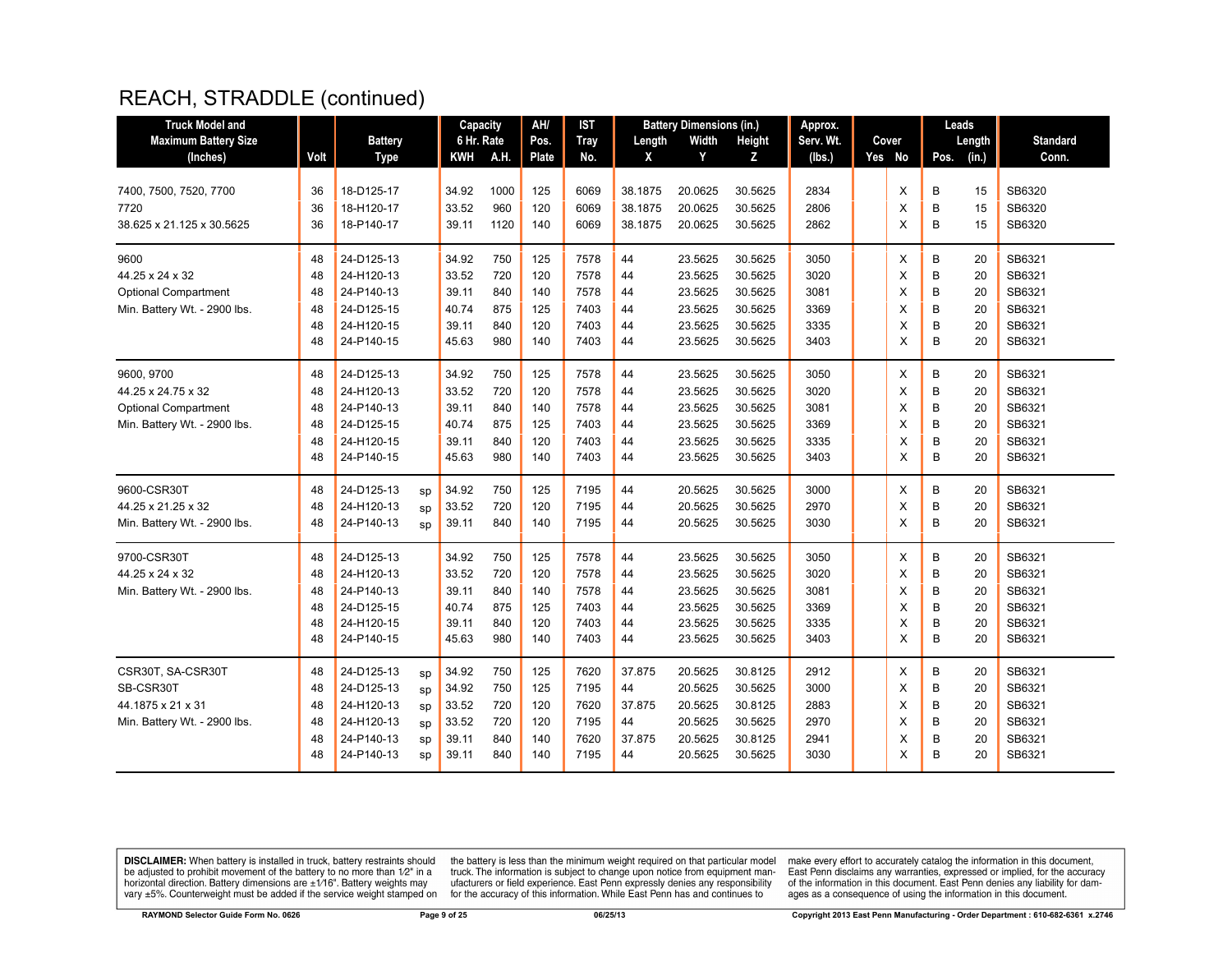| <b>Truck Model and</b>      |      |                | Capacity   |      | AH/   | IST  |         | <b>Battery Dimensions (in.)</b> |         | Approx.   |        | Leads |        |                 |
|-----------------------------|------|----------------|------------|------|-------|------|---------|---------------------------------|---------|-----------|--------|-------|--------|-----------------|
| <b>Maximum Battery Size</b> |      | <b>Battery</b> | 6 Hr. Rate |      | Pos.  | Tray | Length  | Width                           | Height  | Serv. Wt. | Cover  |       | Length | <b>Standard</b> |
| (Inches)                    | Volt | Type           | KWH        | A.H. | Plate | No.  | X       | Y                               | z       | (lbs.)    | Yes No | Pos.  | (in.)  | Conn.           |
|                             |      |                |            |      |       |      |         |                                 |         |           |        |       |        |                 |
| CSR30T, SA-CSR30T           | 48   | 24-D125-15     | 40.74      | 875  | 125   | 7403 | 44      | 23.5625                         | 30.5625 | 3369      | X      | в     | 20     | SB6321          |
| SB-CSR30T                   | 48   | 24-D125-15     | 40.74      | 875  | 125   | 7014 | 38.1875 | 23.5625                         | 30.5625 | 3268      | X      | B     | 20     | SB6321          |
| 44.1875 x 24 x 31           | 48   | 24-H120-15     | 39.11      | 840  | 120   | 7403 | 44      | 23.5625                         | 30.5625 | 3335      | X      | B     | 20     | SB6321          |
|                             | 48   | 24-H120-15     | 39.11      | 840  | 120   | 7014 | 38.1875 | 23.5625                         | 30.5625 | 3235      | X      | B     | 20     | SB6321          |
|                             | 48   | 24-P140-15     | 45.63      | 980  | 140   | 7403 | 44      | 23.5625                         | 30.5625 | 3403      | X      | B     | 20     | SB6321          |
|                             | 48   | 24-P140-15     | 45.63      | 980  | 140   | 7014 | 38.1875 | 23.5625                         | 30.5625 | 3301      | X      | B     | 20     | SB6321          |
| DR25TT, S30, S40            | 24   | 12-D125-17     | 23.28      | 1000 | 125   | 3127 | 38.1875 | 13.5                            | 30.5625 | 1944      | X      | B     | 11     | SB6322          |
| 38.625 x 14.125 x 31.3125   | 24   | 12-H120-17     | 22.35      | 960  | 120   | 3127 | 38.1875 | 13.5                            | 30.5625 | 1925      | X      | B     | 11     | SB6322          |
|                             | 24   | 12-P140-17     | 26.07      | 1120 | 140   | 3127 | 38.1875 | 13.5                            | 30.5625 | 1963      | X      | B     | 11     | SB6322          |
| DR25TT, DR30TT, EASI 31I    | 36   | 18-D125-13     | 26.19      | 750  | 125   | 6005 | 37.8125 | 15.5625                         | 30.5625 | 2168      | X      | B     | 11     | SB6320          |
| S30, S40                    | 36   | 18-H120-13     | 25.14      | 720  | 120   | 6005 | 37.8125 | 15.5625                         | 30.5625 | 2146      | X      | B     | 11     | SB6320          |
| 38.625 x 16.125 x 31.3125   | 36   | 18-P140-13     | 29.33      | 840  | 140   | 6005 | 37.8125 | 15.5625                         | 30.5625 | 2190      | X      | B     | 11     | SB6320          |
|                             |      |                |            |      |       |      |         |                                 |         |           |        |       |        |                 |
| DR25TT, DR30TT, Model 21    | 36   | 18-D125-15     | 30.56      | 875  | 125   | 6045 | 38.1875 | 17.8125                         | 30.5625 | 2486      | Х      | B     | 11     | SB6320          |
| Model 31, R40TT, R40TT-M    | 36   | 18-H120-15     | 29.33      | 840  | 120   | 6045 | 38.1875 | 17.8125                         | 30.5625 | 2461      | X      | B     | 11     | SB6320          |
| R45TT, R45TT-M              | 36   | 18-P140-15     | 34.22      | 980  | 140   | 6045 | 38.1875 | 17.8125                         | 30.5625 | 2511      | X      | B     | 11     | SB6320          |
| 38.625 x 18.125 x 31.3125   |      |                |            |      |       |      |         |                                 |         |           |        |       |        |                 |
| DR25TT, R30TN, R30TT        | 36   | 18-D125-11     | 21.83      | 625  | 125   | 6016 | 37.8125 | 13.3125                         | 30.5625 | 1848      | X      | B     | 11     | SB6320          |
| R35TT, R40TN, R40TT         | 36   | 18-H120-11     | 20.95      | 600  | 120   | 6016 | 37.8125 | 13.3125                         | 30.5625 | 1830      | X      | B     | 11     | SB6320          |
| S30TN, S30TT, S40TN         | 36   | 18-P140-11     | 24.44      | 700  | 140   | 6016 | 37.8125 | 13.3125                         | 30.5625 | 1866      | X      | B     | 11     | SB6320          |
| S40TT                       |      |                |            |      |       |      |         |                                 |         |           |        |       |        |                 |
| 38.875 x 14.375 x 30.5625   |      |                |            |      |       |      |         |                                 |         |           |        |       |        |                 |
| DR25TT, DR30TT, R30TT       | 36   | 18-D125-13     | 26.19      | 750  | 125   | 6005 | 37.8125 | 15.5625                         | 30.5625 | 2168      | X      | B     | 11     | SB6320          |
| R35TT, R40TT, R40TT-M       | 36   | 18-H120-13     | 25.14      | 720  | 120   | 6005 | 37.8125 | 15.5625                         | 30.5625 | 2146      | X      | B     | 11     | SB6320          |
| S30TT, S40TT                | 36   | 18-P140-13     | 29.33      | 840  | 140   | 6005 | 37.8125 | 15.5625                         | 30.5625 | 2190      | X      | B     | 11     | SB6320          |
| 38.875 x 16.375 x 30.5625   |      |                |            |      |       |      |         |                                 |         |           |        |       |        |                 |
| DR25TT, DR30TT, DR30TT-A    | 36   | 18-D125-15     | 30.56      | 875  | 125   | 6045 | 38.1875 | 17.8125                         | 30.5625 | 2486      | X      | B     | 11     | SB6320          |
| DR30TT-B                    | 36   | 18-H120-15     | 29.33      | 840  | 120   | 6045 | 38.1875 | 17.8125                         | 30.5625 | 2461      | X      | B     | 11     | SB6320          |
| 38.875 x 18.375 x 30.5625   | 36   | 18-P140-15     | 34.22      | 980  | 140   | 6045 | 38.1875 | 17.8125                         | 30.5625 | 2511      | X      | B     | 11     | SB6320          |
| DR30TT, DR30TT-B            | 36   | 18-D125-17     | 34.92      | 1000 | 125   | 6069 | 38.1875 | 20.0625                         | 30.5625 | 2834      | Х      | B     | 11     | SB6320          |
| 38.625 x 21.125 x 31.3125   | 36   | 18-H120-17     | 33.52      | 960  | 120   | 6069 | 38.1875 | 20.0625                         | 30.5625 | 2806      | X      | B     | 11     | SB6320          |
|                             | 36   | 18-P140-17     | 39.11      | 1120 | 140   | 6069 | 38.1875 | 20.0625                         | 30.5625 | 2862      | X      | B     | 11     | SB6320          |
|                             |      |                |            |      |       |      |         |                                 |         |           |        |       |        |                 |

**DISCLAIMER:** When battery is installed in truck, battery restraints should be adjusted to prohibit movement of the battery to no more than  $12^v$  in a horizontal direction. Battery dimensions are  $\pm 1/16^v$ . Battery wei

the battery is less than the minimum weight required on that particular model<br>truck. The information is subject to change upon notice from equipment man-<br>ufacturers or field experience. East Penn expressly denies any respo for the accuracy of this information. While East Penn has and continues to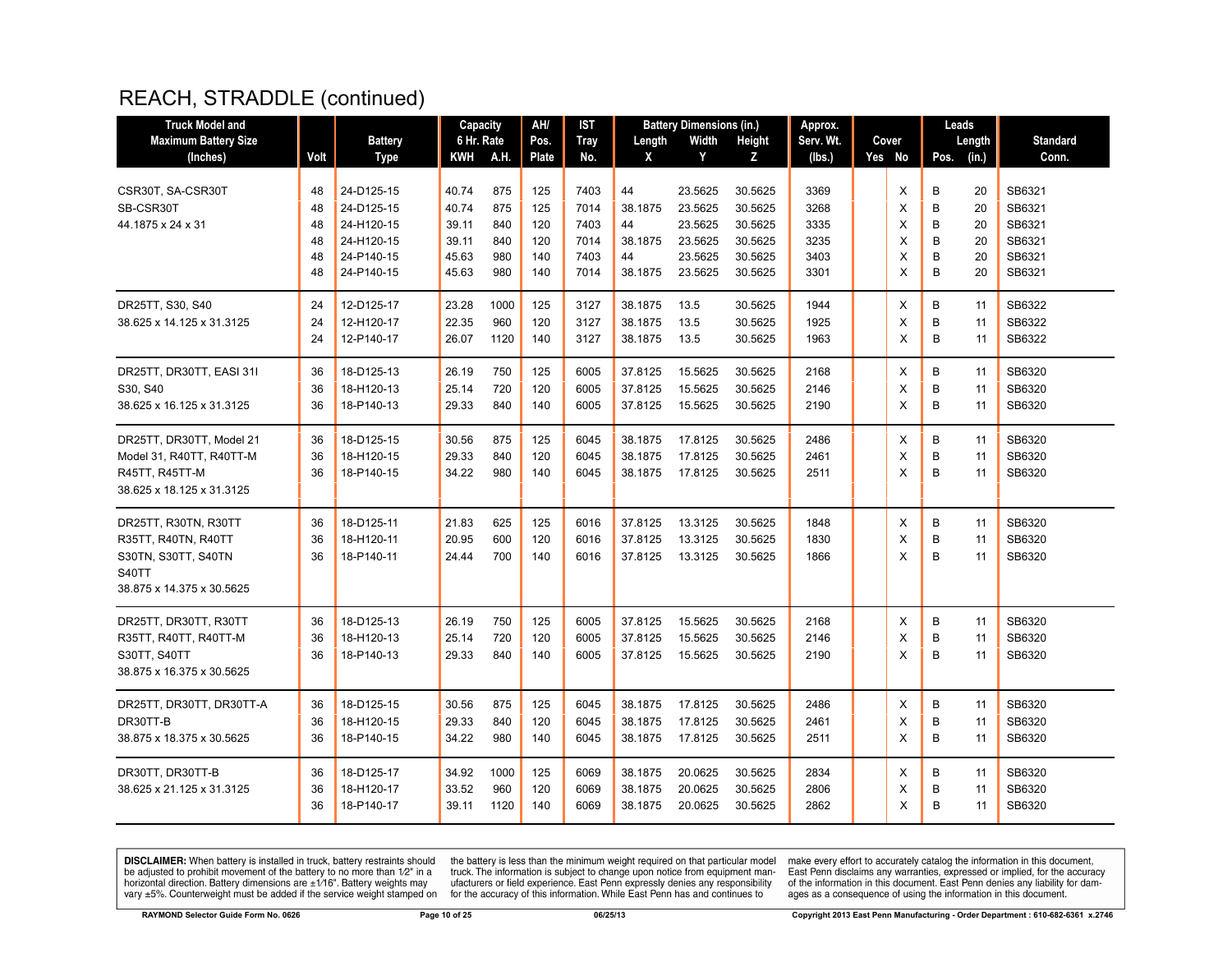| <b>Truck Model and</b>                            |          |                          | Capacity       |             | AH/          | IST          |                    | <b>Battery Dimensions (in.)</b> |                    | Approx.      |        |        |        | Leads    |                  |
|---------------------------------------------------|----------|--------------------------|----------------|-------------|--------------|--------------|--------------------|---------------------------------|--------------------|--------------|--------|--------|--------|----------|------------------|
| <b>Maximum Battery Size</b>                       |          | <b>Battery</b>           | 6 Hr. Rate     |             | Pos.         | <b>Tray</b>  | Length             | Width                           | Height             | Serv. Wt.    |        | Cover  |        | Length   | <b>Standard</b>  |
| (Inches)                                          | Volt     | <b>Type</b>              | <b>KWH</b>     | A.H.        | <b>Plate</b> | No.          | X                  | Y                               | z                  | (lbs.)       |        | Yes No | Pos.   | (in.)    | Conn.            |
| DR30TT-A, DR30TT-B<br>38.875 x 21.375 x 30.5625   | 36<br>36 | 18-D125-17<br>18-H120-17 | 34.92<br>33.52 | 1000<br>960 | 125<br>120   | 6056<br>6056 | 38.5<br>38.5       | 21<br>21                        | 30.5625<br>30.5625 | 2887<br>2858 |        | X<br>X | B<br>B | 11<br>11 | SB6320<br>SB6320 |
|                                                   | 36       | 18-P140-17               | 39.11          | 1120        | 140          | 6056         | 38.5               | 21                              | 30.5625            | 2916         |        | X      | B      | 11       | SB6320           |
| DR32TT, R35TT, R45TT<br>38.875 x 16.375 x 30.5625 | 36<br>36 | 18-D125-13<br>18-H120-13 | 26.19<br>25.14 | 750<br>720  | 125<br>120   | 6005<br>6005 | 37.8125<br>37.8125 | 15.5625<br>15.5625              | 30.5625<br>30.5625 | 2168<br>2146 |        | X<br>X | B<br>B | 15<br>15 | SB6320<br>SB6320 |
|                                                   | 36       | 18-P140-13               | 29.33          | 840         | 140          | 6005         | 37.8125            | 15.5625                         | 30.5625            | 2190         |        | X      | B      | 15       | SB6320           |
| DR32TT, R35TT, R45TT                              | 36<br>36 | 18-D125-15<br>18-H120-15 | 30.56<br>29.33 | 875<br>840  | 125<br>120   | 6045<br>6045 | 38.1875            | 17.8125<br>17.8125              | 30.5625<br>30.5625 | 2486<br>2461 |        | X<br>X | B<br>B | 15<br>15 | SB6320<br>SB6320 |
| 38.875 x 18.375 x 30.5625                         | 36       | 18-P140-15               | 34.22          | 980         | 140          | 6045         | 38.1875<br>38.1875 | 17.8125                         | 30.5625            | 2511         |        | X      | B      | 15       | SB6320           |
| DR32TT, R35TT, R45TT                              | 36       | 18-D125-17               | 34.92          | 1000        | 125          | 6056         | 38.5               | 21                              | 30.5625            | 2887         |        | X      | B      | 15       | SB6320           |
| 38.875 x 21.375 x 30.5625                         | 36<br>36 | 18-H120-17<br>18-P140-17 | 33.52<br>39.11 | 960<br>1120 | 120<br>140   | 6056<br>6056 | 38.5<br>38.5       | 21<br>21                        | 30.5625<br>30.5625 | 2858<br>2916 |        | X<br>X | B<br>B | 15<br>15 | SB6320<br>SB6320 |
| 4DR45TT                                           | 36       | 18-D125-13               | 26.19          | 750         | 125          | 6005         | 37.8125            | 15.5625                         | 30.5625            | 2168         |        | X      | B      | 11       | SB6320           |
| 38.9375 x 16.125 x 31.625                         | 36<br>36 | 18-H120-13<br>18-P140-13 | 25.14<br>29.33 | 720<br>840  | 120<br>140   | 6005<br>6005 | 37.8125<br>37.8125 | 15.5625<br>15.5625              | 30.5625<br>30.5625 | 2146<br>2190 |        | X<br>X | B<br>B | 11<br>11 | SB6320<br>SB6320 |
| EASI 24                                           | 24       | 12-D125-17               | 23.28          | 1000        | 125          | 3127         | 38.1875            | 13.5                            | 30.5625            | 1944         |        | Х      | B      | 23       | SB6320           |
| 38.625 x 14.25 x 31.6875                          | 24<br>24 | 12-H120-17<br>12-P140-17 | 22.35<br>26.07 | 960<br>1120 | 120<br>140   | 3127<br>3127 | 38.1875<br>38.1875 | 13.5<br>13.5                    | 30.5625<br>30.5625 | 1925<br>1963 |        | X<br>X | B<br>B | 23<br>23 | SB6320<br>SB6320 |
| <b>EASI 4000</b>                                  | 24       | 12-D125-15               | 20.37          | 875         | 125          | 3039         | 35.0625            | 12.875                          | 31.125             | 1674         | Χ      |        | C      | 11       | SB6322           |
| 38.625 x 13.5 x 31.625                            | 24<br>24 | 12-H120-15<br>12-P140-15 | 19.56<br>22.81 | 840<br>980  | 120<br>140   | 3039<br>3039 | 35.0625<br>35.0625 | 12.875<br>12.875                | 31.125<br>31.125   | 1657<br>1691 | X<br>X |        | C<br>C | 11<br>11 | SB6322<br>SB6322 |
| <b>EASI 4500</b>                                  | 36       | 18-D125-13               | 26.19          | 750         | 125          | 6005         | 37.8125            | 15.5625                         | 30.5625            | 2168         |        | X      | C      | 11       | SB6320           |
| 38.9375 x 16.25 x 31.625                          | 36<br>36 | 18-H120-13<br>18-P140-13 | 25.14<br>29.33 | 720<br>840  | 120<br>140   | 6005<br>6005 | 37.8125<br>37.8125 | 15.5625<br>15.5625              | 30.5625<br>30.5625 | 2146<br>2190 |        | X<br>X | C<br>C | 11<br>11 | SB6320<br>SB6320 |
| EASI-R30TT(TN)                                    | 24       | 12-D160-11               | 18.62          | 800         | 160          | 3764         | 36.0625            | 14                              | 30.5               | 1699         |        | X      | В      | 12       | SB6322           |
| EASI-R35TT<br>EASI-R40TT(TN), Model 20*           | 24<br>24 | 12-D125-15<br>12-H120-15 | 20.37<br>19.56 | 875<br>840  | 125<br>120   | 3670<br>3670 | 36.0625<br>36.0625 | 14<br>14                        | 30.5<br>30.5       | 1739<br>1722 |        | X<br>X | B<br>B | 12<br>12 | SB6322<br>SB6322 |
| 36.25 x 14.0625 x 30.5                            | 24       | 12-P140-15               | 22.81          | 980         | 140          | 3670         | 36.0625            | 14                              | 30.5               | 1756         |        | X      | B      | 12       | SB6322           |

**DISCLAIMER:** When battery is installed in truck, battery restraints should be adjusted to prohibit movement of the battery to no more than  $12^v$  in a horizontal direction. Battery dimensions are  $\pm 1/16^v$ . Battery wei

the battery is less than the minimum weight required on that particular model<br>truck. The information is subject to change upon notice from equipment man-<br>ufacturers or field experience. East Penn expressly denies any respo for the accuracy of this information. While East Penn has and continues to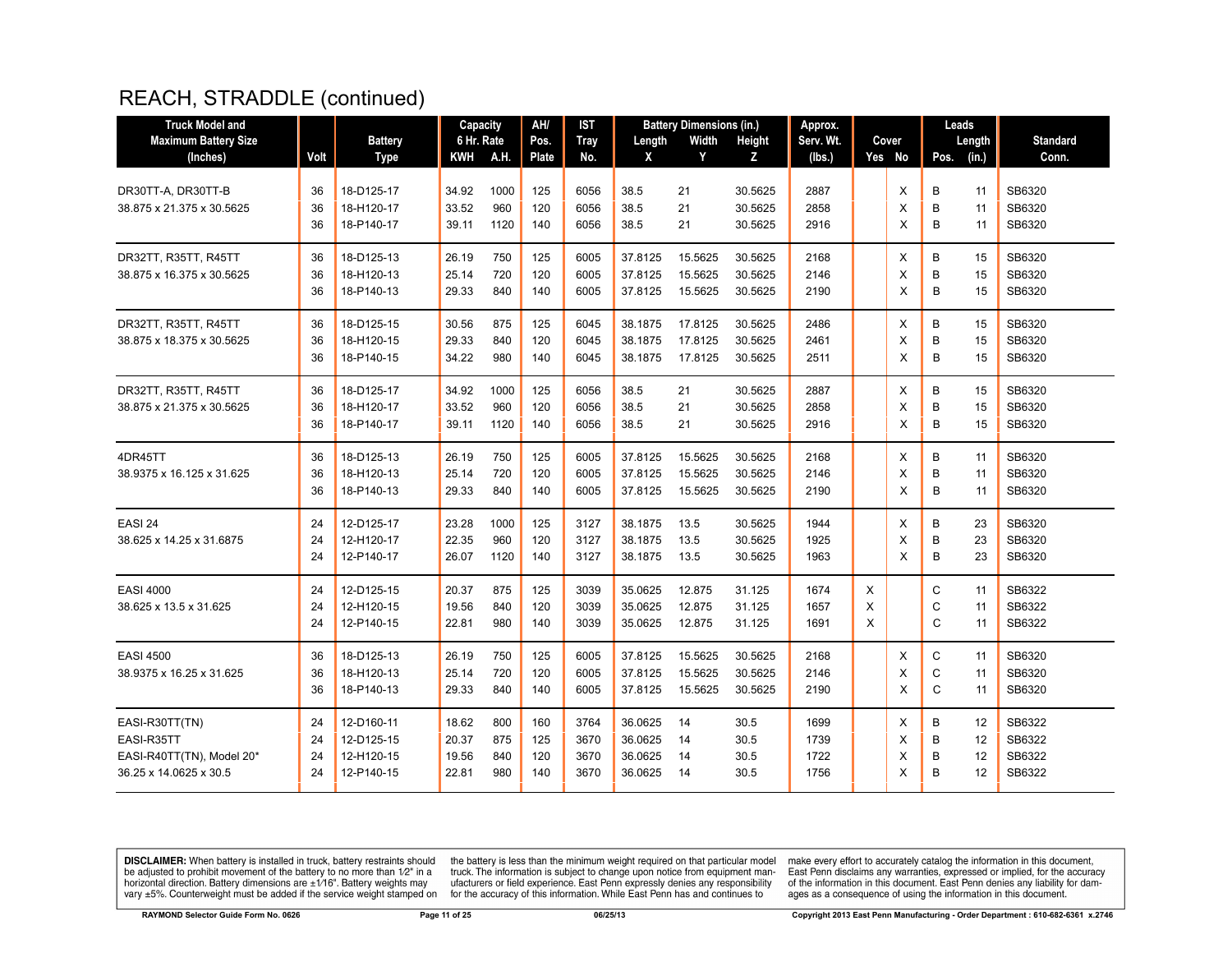| <b>Truck Model and</b>                                                                                                                                                                  |                |                                        | Capacity                |                      | AH/               | <b>IST</b>           |                               | <b>Battery Dimensions (in.)</b> |                               | Approx.              |             | Leads       |                |                                        |
|-----------------------------------------------------------------------------------------------------------------------------------------------------------------------------------------|----------------|----------------------------------------|-------------------------|----------------------|-------------------|----------------------|-------------------------------|---------------------------------|-------------------------------|----------------------|-------------|-------------|----------------|----------------------------------------|
| <b>Maximum Battery Size</b>                                                                                                                                                             |                | <b>Battery</b>                         | 6 Hr. Rate              |                      | Pos.              | <b>Tray</b>          | Length                        | Width                           | Height                        | Serv. Wt.            | Cover       |             | Length         | <b>Standard</b>                        |
| (Inches)                                                                                                                                                                                | Volt           | <b>Type</b>                            | KWH                     | A.H.                 | Plate             | No.                  | X                             | Y                               | Z                             | (lbs.)               | Yes No      | Pos.        | (in.)          | Conn.                                  |
| EASI-R30TT(TN)<br>EASI-R35TT<br>EASI-R40TT(TN), Model 21<br>Model 30, Model 31<br>38.125 x 14.0625 x 31                                                                                 | 36<br>36<br>36 | 18-D125-11<br>18-H120-11<br>18-P140-11 | 21.83<br>20.95<br>24.44 | 625<br>600<br>700    | 125<br>120<br>140 | 6016<br>6016<br>6016 | 37.8125<br>37.8125<br>37.8125 | 13.3125<br>13.3125<br>13.3125   | 30.5625<br>30.5625<br>30.5625 | 1848<br>1830<br>1866 | X<br>X<br>X | B<br>B<br>B | 11<br>11<br>11 | SB6320<br>SB6320<br>SB6320             |
| EASI-R30TT, EASI-R35TT<br>EASI-R40TT, EASI-R45TT<br>Model 21, Model 30<br>Model 31, Model 33<br>Model 34, Model 35<br>Model 36, Model R40TT-M<br>Model R45TT-M<br>38.125 x 16.0625 x 31 | 36<br>36<br>36 | 18-D125-13<br>18-H120-13<br>18-P140-13 | 26.19<br>25.14<br>29.33 | 750<br>720<br>840    | 125<br>120<br>140 | 6005<br>6005<br>6005 | 37.8125<br>37.8125<br>37.8125 | 15.5625<br>15.5625<br>15.5625   | 30.5625<br>30.5625<br>30.5625 | 2168<br>2146<br>2190 | X<br>X<br>X | B<br>B<br>B | 26<br>26<br>26 | See Note C<br>See Note C<br>See Note C |
| EASI-R45TT, Model 31<br>Model R45TT-MA<br>Model R45TT-MB<br>38.75 x 21.5 x 30.75                                                                                                        | 36<br>36<br>36 | 18-D125-17<br>18-H120-17<br>18-P140-17 | 34.92<br>33.52<br>39.11 | 1000<br>960<br>1120  | 125<br>120<br>140 | 6069<br>6069<br>6069 | 38.1875<br>38.1875<br>38.1875 | 20.0625<br>20.0625<br>20.0625   | 30.5625<br>30.5625<br>30.5625 | 2834<br>2806<br>2862 | X<br>X<br>X | B<br>B<br>B | 11<br>11<br>11 | SB6320<br>SB6320<br>SB6320             |
| R30TT, R35TT<br>38.625 x 18.125 x 31.625                                                                                                                                                | 24<br>24<br>24 | 12-D125-21<br>12-H120-21<br>12-P140-21 | 29.10<br>27.94<br>32.59 | 1250<br>1200<br>1400 | 125<br>120<br>140 | 3349<br>3349<br>3349 | 38.1875<br>38.1875<br>38.1875 | 16.5<br>16.5<br>16.5            | 30.5625<br>30.5625<br>30.5625 | 2346<br>2323<br>2369 | X<br>X<br>X | В<br>B<br>B | 11<br>11<br>11 | SB6322<br>SB6322<br>SB6322             |
| R30TT, R35TT, R40TT<br>R40TT-M, R45TT, R45TT-M<br>R45TT-MA, R45TT-MB<br>39.125 x 18.375 x 30.5625                                                                                       | 36<br>36<br>36 | 18-D125-15<br>18-H120-15<br>18-P140-15 | 30.56<br>29.33<br>34.22 | 875<br>840<br>980    | 125<br>120<br>140 | 6045<br>6045<br>6045 | 38.1875<br>38.1875<br>38.1875 | 17.8125<br>17.8125<br>17.8125   | 30.5625<br>30.5625<br>30.5625 | 2486<br>2461<br>2511 | Х<br>X<br>X | B<br>B<br>B | 11<br>11<br>11 | SB6320<br>SB6320<br>SB6320             |
| R45TT, R45TT-M<br>39.125 x 16.375 x 30.5625                                                                                                                                             | 36<br>36<br>36 | 18-D125-13<br>18-H120-13<br>18-P140-13 | 26.19<br>25.14<br>29.33 | 750<br>720<br>840    | 125<br>120<br>140 | 6005<br>6005<br>6005 | 37.8125<br>37.8125<br>37.8125 | 15.5625<br>15.5625<br>15.5625   | 30.5625<br>30.5625<br>30.5625 | 2168<br>2146<br>2190 | X<br>Х<br>X | B<br>B<br>B | 11<br>11<br>11 | SB6320<br>SB6320<br>SB6320             |
| R45TT-MA, R45TT-MB<br>39.125 x 21.375 x 30.5625                                                                                                                                         | 36<br>36<br>36 | 18-D125-17<br>18-H120-17<br>18-P140-17 | 34.92<br>33.52<br>39.11 | 1000<br>960<br>1120  | 125<br>120<br>140 | 6056<br>6056<br>6056 | 38.5<br>38.5<br>38.5          | 21<br>21<br>21                  | 30.5625<br>30.5625<br>30.5625 | 2887<br>2858<br>2916 | Х<br>X<br>X | B<br>B<br>B | 11<br>11<br>11 | SB6320<br>SB6320<br>SB6320             |

**DISCLAIMER:** When battery is installed in truck, battery restraints should be adjusted to prohibit movement of the battery to no more than  $12^v$  in a horizontal direction. Battery dimensions are  $\pm 1/16^v$ . Battery wei

the battery is less than the minimum weight required on that particular model<br>truck. The information is subject to change upon notice from equipment man-<br>ufacturers or field experience. East Penn expressly denies any respo for the accuracy of this information. While East Penn has and continues to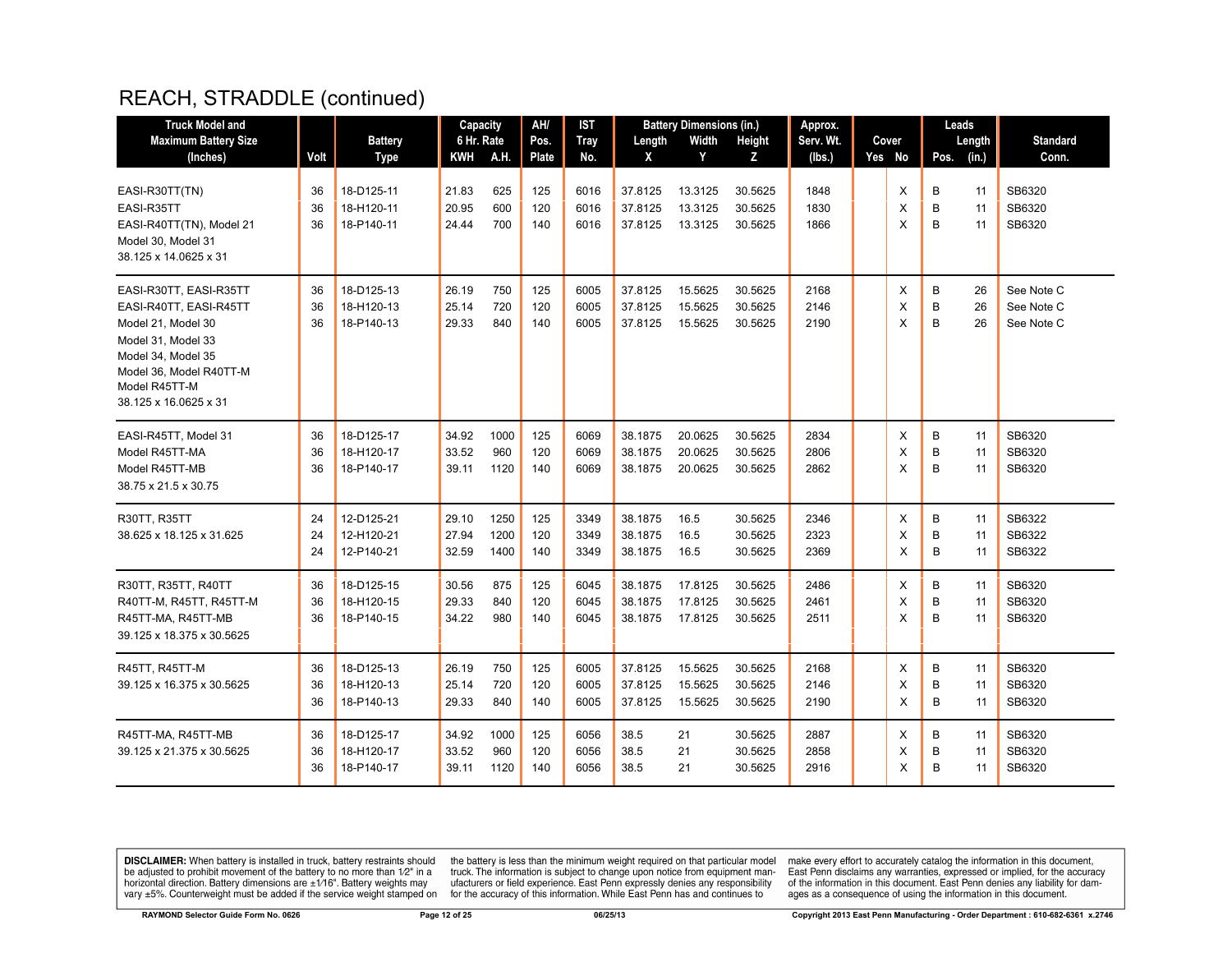| <b>Truck Model and</b>      |      |                | Capacity   |      | AH/   | <b>IST</b>  |         | <b>Battery Dimensions (in.)</b> |               | Approx.   |        |      | Leads  |                 |
|-----------------------------|------|----------------|------------|------|-------|-------------|---------|---------------------------------|---------------|-----------|--------|------|--------|-----------------|
| <b>Maximum Battery Size</b> |      | <b>Battery</b> | 6 Hr. Rate |      | Pos.  | <b>Tray</b> | Length  | Width                           | <b>Height</b> | Serv. Wt. | Cover  |      | Length | <b>Standard</b> |
| (Inches)                    | Volt | <b>Type</b>    | KWH        | A.H. | Plate | No.         | X       | Y                               | Z             | (lbs.)    | Yes No | Pos. | (in.)  | Conn.           |
|                             |      |                |            |      |       |             |         |                                 |               |           |        |      |        |                 |
| RAS20, RAS25                | 24   | 12-D100-5      | 4.66       | 200  | 100   | 3209        | 24.625  | 6.4375                          | 26.1875       | 474       | X      | B    | 15     | SB6329          |
| 27.3125 x 6.8125 x 32       | 24   | 12-D85-5       | 3.96       | 170  | 85    | 3081        | 24.625  | 6.4375                          | 23.1875       | 418       | X      | B    | 15     | SB6329          |
|                             | 24   | 12-H80-5       | 3.72       | 160  | 80    | 3081        | 24.625  | 6.4375                          | 23.1875       | 401       | X      | B    | 15     | SB6329          |
|                             | 24   | 12-P95-5       | 4.42       | 190  | 95    | 3081        | 24.625  | 6.4375                          | 23.1875       | 422       | X      | B    | 15     | SB6329          |
| RAS20, RAS25                | 24   | 12-D100-5      | 4.66       | 200  | 100   | 3209        | 24.625  | 6.4375                          | 26.1875       | 474       | X      | В    | 15     | SB6329          |
| 27.3125 x 7.8125 x 32       | 24   | 12-D85-5       | 3.96       | 170  | 85    | 3081        | 24.625  | 6.4375                          | 23.1875       | 418       | X      | B    | 15     | SB6329          |
|                             | 24   | 12-H80-5       | 3.72       | 160  | 80    | 3081        | 24.625  | 6.4375                          | 23.1875       | 401       | X      | B    | 15     | SB6329          |
|                             | 24   | 12-P95-5       | 4.42       | 190  | 95    | 3081        | 24.625  | 6.4375                          | 23.1875       | 422       | X      | B    | 15     | SB6329          |
| RAS20, RAS25                | 24   | 12-D100-7      | 6.98       | 300  | 100   | 3123        | 25.3125 | 8.5625                          | 26.1875       | 649       | X      | B    | 15     | SB6329          |
| 27.3125 x 8.75 x Open       | 24   | 12-D125-7      | 8.73       | 375  | 125   | 3329        | 25.3125 | 8.5625                          | 31.0625       | 792       | X      | B    | 15     | SB6329          |
|                             | 24   | 12-D85-7       | 5.94       | 255  | 85    | 3042        | 25.25   | 8.5625                          | 23.1875       | 567       | X      | B    | 15     | SB6329          |
|                             | 24   | 12-H120-7      | 8.38       | 360  | 120   | 3329        | 25.3125 | 8.5625                          | 31.0625       | 784       | X      | B    | 15     | SB6329          |
|                             | 24   | 12-H80-7       | 5.59       | 240  | 80    | 3042        | 25.25   | 8.5625                          | 23.1875       | 544       | X      | B    | 15     | SB6329          |
|                             | 24   | 12-P140-7      | 9.78       | 420  | 140   | 3329        | 25.3125 | 8.5625                          | 31.0625       | 800       | X      | B    | 15     | SB6329          |
|                             | 24   | 12-P95-7       | 6.63       | 285  | 95    | 3042        | 25.25   | 8.5625                          | 23.1875       | 573       | X      | B    | 15     | SB6329          |
| <b>RSS22</b>                | 24   | 12-D100-7      | 6.98       | 300  | 100   | 3514        | 31.125  | 8.5625                          | 26.1875       | 678       | X      | В    | 20     | SB6329          |
| 32.3125 x 9 x Open          | 24   | 12-D100-7      | 6.98       | 300  | 100   | 3123        | 25.3125 | 8.5625                          | 26.1875       | 649       | X      | B    | 20     | SB6329          |
|                             | 24   | 12-D125-7      | 8.73       | 375  | 125   | 3522        | 31.5    | 8.5625                          | 31.0625       | 826       | X      | B    | 20     | SB6329          |
|                             | 24   | 12-D85-7       | 5.94       | 255  | 85    | 3324        | 31.125  | 8.5625                          | 23.1875       | 596       | X      | B    | 20     | SB6329          |
|                             | 24   | 12-H120-7      | 8.38       | 360  | 120   | 3522        | 31.5    | 8.5625                          | 31.0625       | 818       | X      | B    | 20     | SB6329          |
|                             | 24   | 12-H80-7       | 5.59       | 240  | 80    | 3324        | 31.125  | 8.5625                          | 23.1875       | 572       | X      | B    | 20     | SB6329          |
|                             | 24   | 12-P140-7      | 9.78       | 420  | 140   | 3522        | 31.5    | 8.5625                          | 31.0625       | 834       | X      | B    | 20     | SB6329          |
|                             | 24   | 12-P95-7       | 6.63       | 285  | 95    | 3324        | 31.125  | 8.5625                          | 23.1875       | 602       | X      | B    | 20     | SB6329          |
| <b>RSS30, RSS40</b>         | 24   | 12-D100-13     | 13.97      | 600  | 100   | 3015        | 30.5625 | 12.75                           | 26.25         | 1185      | X      | В    | 20     | SB6329          |
| 32.3125 x 13.3125 x Open    | 24   | 12-D125-13     | 17.46      | 750  | 125   | 3008        | 30.5625 | 12.75                           | 31.125        | 1455      | X      | B    | 20     | SB6329          |
|                             | 24   | 12-D85-13      | 11.87      | 510  | 85    | 3019        | 30.5625 | 12.75                           | 23.25         | 1049      | X      | B    | 20     | SB6329          |
|                             | 24   | 12-H120-13     | 16.76      | 720  | 120   | 3008        | 30.5625 | 12.75                           | 31.125        | 1440      | X      | B    | 20     | SB6329          |
|                             | 24   | 12-H80-13      | 11.17      | 480  | 80    | 3019        | 30.5625 | 12.75                           | 23.25         | 1007      | X      | B    | 20     | SB6329          |
|                             | 24   | 12-P140-13     | 19.56      | 840  | 140   | 3008        | 30.5625 | 12.75                           | 31.125        | 1470      | X      | B    | 20     | SB6329          |
|                             | 24   | 12-P95-13      | 13.27      | 570  | 95    | 3019        | 30.5625 | 12.75                           | 23.25         | 1059      | X      | B    | 20     | SB6329          |

**DISCLAIMER:** When battery is installed in truck, battery restraints should be adjusted to prohibit movement of the battery to no more than  $12^v$  in a horizontal direction. Battery dimensions are  $\pm 1/16^v$ . Battery wei

the battery is less than the minimum weight required on that particular model<br>truck. The information is subject to change upon notice from equipment man-<br>ufacturers or field experience. East Penn expressly denies any respo for the accuracy of this information. While East Penn has and continues to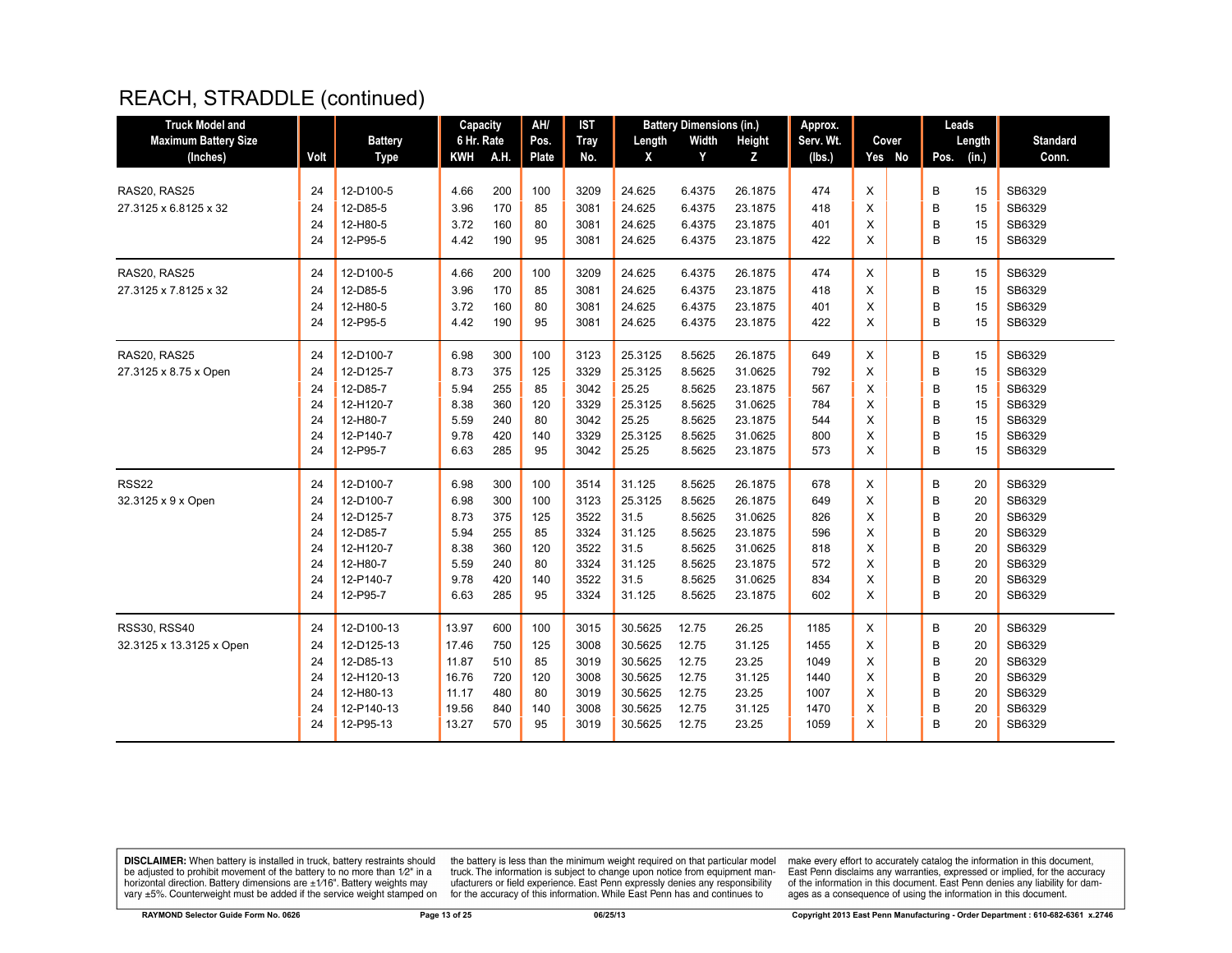| <b>Truck Model and</b>      |      |            | Capacity   |      | AH/          | <b>IST</b> |         | <b>Battery Dimensions (in.)</b> |        | Approx.   |                   |        |      | Leads  |                 |
|-----------------------------|------|------------|------------|------|--------------|------------|---------|---------------------------------|--------|-----------|-------------------|--------|------|--------|-----------------|
| <b>Maximum Battery Size</b> |      | Battery    | 6 Hr. Rate |      | Pos.         | Tray       | Length  | Width                           | Height | Serv. Wt. | Cover             |        |      | Length | <b>Standard</b> |
| (Inches)                    | Volt | Type       | KWH        | A.H. | <b>Plate</b> | No.        | Χ.      | v.                              |        | (lbs.)    |                   | Yes No | Pos. | (in.)  | Conn.           |
|                             |      |            |            |      |              |            |         |                                 |        |           |                   |        |      |        |                 |
| RWR300, RWS300, RWS400      | 24   | 12-D100-13 | 13.97      | 600  | 100          | 3015       | 30.5625 | 12.75                           | 26.25  | 1185      | X                 |        | B    | 12     | SB6325          |
| 31 x 13 x 31.125            | 24   | 12-D125-13 | 17.46      | 750  | 125          | 3008       | 30.5625 | 12.75                           | 31.125 | 1455      | X                 |        | B    | 12     | SB6325          |
|                             | 24   | 12-D85-13  | 11.87      | 510  | 85           | 3019       | 30.5625 | 12.75                           | 23.25  | 1049      | X                 |        | B    | 12     | SB6325          |
|                             | 24   | 12-H120-13 | 16.76      | 720  | 120          | 3008       | 30.5625 | 12.75                           | 31.125 | 1440      | $\checkmark$<br>⋏ |        | B    | 12     | SB6325          |
|                             | 24   | 12-H80-13  | 11.17      | 480  | 80           | 3019       | 30.5625 | 12.75                           | 23.25  | 1007      | $\checkmark$<br>⋏ |        | В    | 12     | SB6325          |
|                             | 24   | 12-P140-13 | 19.56      | 840  | 140          | 3008       | 30.5625 | 12.75                           | 31.125 | 1470      | $\checkmark$<br>⋏ |        | B    | 12     | SB6325          |
|                             | 24   | 12-P95-13  | 13.27      | 570  | 95           | 3019       | 30.5625 | 12.75                           | 23.25  | 1059      | $\checkmark$<br>⋏ |        | В    | 12     | SB6325          |
|                             |      |            |            |      |              |            |         |                                 |        |           |                   |        |      |        |                 |

Note C: Standard Connector Model 21, 30, 31, EASI 30/35/40/45TT SB6320. Model 33, 34, 35, 36 SB6325.

Note D: See special tray note (sp). Connector mounted on cover. Consult factory if connector location is not compatable.

\* New roller design will not accommodate smaller battery width.

sp - Special trays IST3830 & IST3829 include provisions for mounting EC or SB connector on cover 10 1/2" from end at Pos. - A & Hook Eyes 7" from bottom each end.

sp - Special trays IST3831 & IST3616 include provisions for mounting EC or SB connector on cover 10 1/2" from end at Pos. - A & Hook Eyes 7" from bottom each end.

sp - Special tray IST3094 includes provisions for mounting EC or SB connector on cover 12" from end at Pos. - A & Hook Eyes 11" from bottom each end.

sp - Special tray IST3152 includes provisions for mounting EC or SB connector on cover 12" from end at Pos. - A & Hook Eyes 7" from bottom each end.

sp - Special trays IST3428 & IST6325 include provisions for mounting EC or SB connector on cover 10 1/2" from end at Pos. - A.

Note E: 72 volt models require two (2) 18 cell batteries.

ea - KWH calculated for each 18 cell battery.

sp - Special tray IST7195 includes steel plates added for minimum weight requirement.

sp - Special tray IST7620 includes steel plates added for minimum weight requirement.

H - Designates (H-Series battery type), Hydrasaver Product - Extended Watering Series.

#### AGV

| <b>Truck Model and</b><br><b>Maximum Battery Size</b><br>(Inches) | Volt | <b>Battery</b><br>Type | Capacity<br>6 Hr. Rate<br>KWH | A.H. | AH/<br>Pos.<br>Plate | <b>IST</b><br>Tray<br>No. | Length<br>X | <b>Battery Dimensions (in.)</b><br>Width<br>Y | Height<br>Z. | Approx.<br>Serv. Wt.<br>(Ibs.) | Yes | Cover<br>No | Leads<br>Pos.  | Length<br>(in.) | <b>Standard</b><br>Conn. |
|-------------------------------------------------------------------|------|------------------------|-------------------------------|------|----------------------|---------------------------|-------------|-----------------------------------------------|--------------|--------------------------------|-----|-------------|----------------|-----------------|--------------------------|
| Model 55<br>44 x 11 x 14                                          | 36   | 18-D35-9               | 4.89                          | 140  | 35                   | 6375                      | 37.6875     | 10.8125                                       | 12.3125      | 507                            |     | X           | $\overline{A}$ | 12              | SB6319                   |
| Model 56<br>38.5 x 13.25 x 13.75                                  | 36   | 18-D35-9               | 4.89                          | 140  | 35                   | 6375                      | 37.6875     | 10.8125                                       | 12.3125      | 507                            |     | X           | $\overline{A}$ | 18              | SB6319                   |
| Model 56<br>46.5 x 13.25 x 13.75                                  | 36   | 18-D35-13              | 7.33                          | 210  | 35                   | 6743                      | 45.5625     | 12.75                                         | 12.375       | 735                            |     | X           | $\overline{A}$ | 18              | SB6319                   |
| Model 56<br>52.5 x 13.25 x 13.75                                  | 36   | 18-D35-15              | 8.56                          | 245  | 35                   | 6288                      | 52.3125     | 12.875                                        | 12.375       | 856                            |     | X           | $\overline{A}$ | 18              | SB6319                   |

**DISCLAIMER:** When battery is installed in truck, battery restraints should be adjusted to prohibit movement of the battery to no more than 1/2" in a horizontal direction. Battery dimensions are  $\pm 1/16$ ". Battery weights may vary ±5%. Counterweight must be added if the service weight stamped on

the battery is less than the minimum weight required on that particular model truck. The information is subject to change upon notice from equipment manufacturers or field experience. East Penn expressly denies any responsibility for the accuracy of this information. While East Penn has and continues to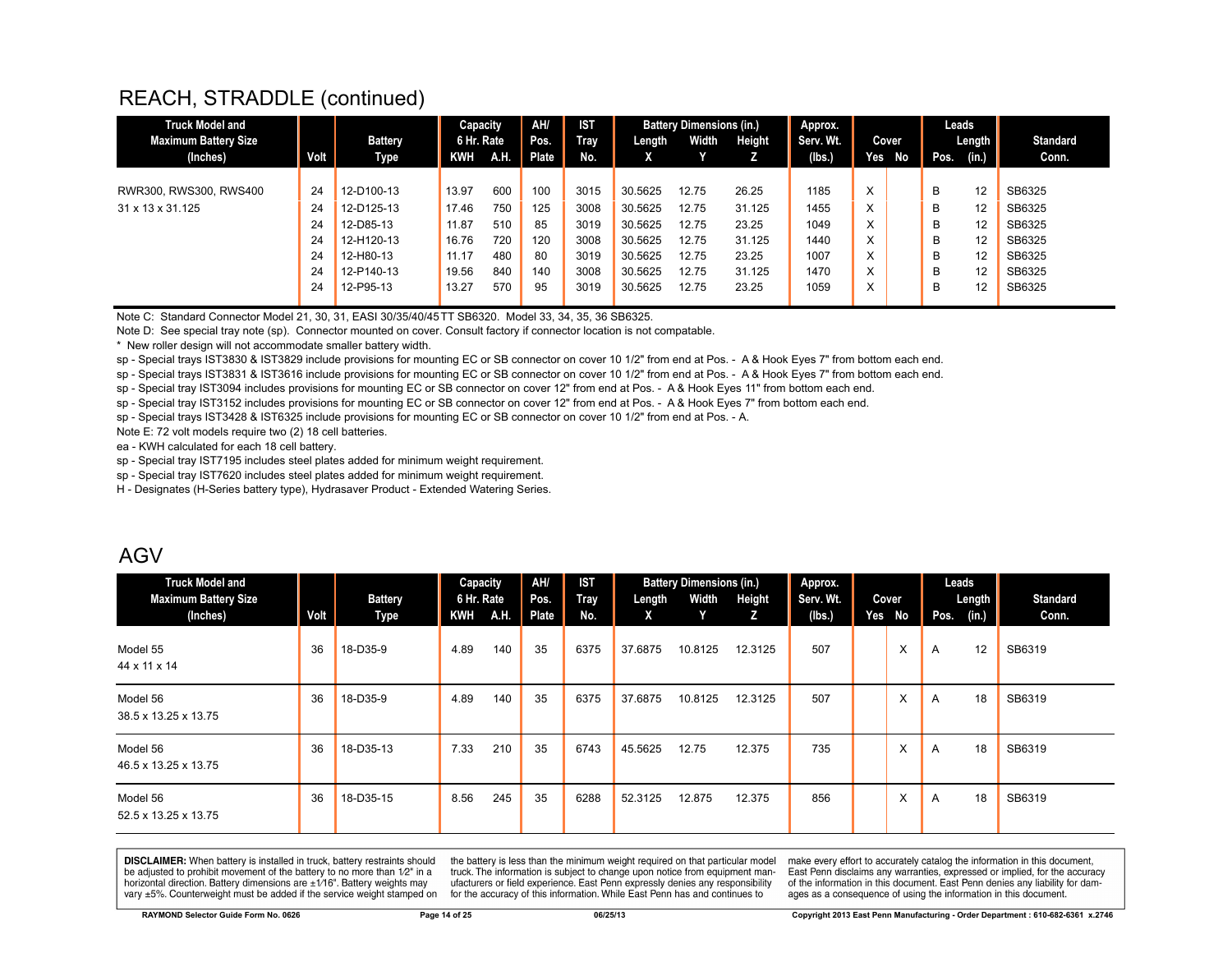# AGV (continued)

| <b>Truck Model and</b><br><b>Maximum Battery Size</b><br>(Inches) | Volt | <b>Battery</b><br><b>Type</b> | Capacity<br>6 Hr. Rate<br>KWH A.H. |     | AH/<br>Pos.<br>Plate | <b>IST</b><br>Tray<br>No. | Length<br>X | <b>Battery Dimensions (in.)</b><br>Width<br>Y | Height<br>z | Approx.<br>Serv. Wt.<br>(lbs.) | Cover<br>Yes No | Leads<br>Length<br>Pos.<br>(in.) | <b>Standard</b><br>Conn. |
|-------------------------------------------------------------------|------|-------------------------------|------------------------------------|-----|----------------------|---------------------------|-------------|-----------------------------------------------|-------------|--------------------------------|-----------------|----------------------------------|--------------------------|
| Model 56<br>58.5 x 13.25 x 13.75                                  | 36   | 18-D35-15                     | 8.56                               | 245 | 35                   | 6288                      | 52.3125     | 12.875                                        | 12.375      | 856                            | X               | 18<br>A                          | SB6319                   |
| Model 56<br>36.5 x 20 x 13.75                                     | 36   | 18-D35-15                     | 8.56                               | 245 | 35                   | 6527                      | 35.0625     | 19.1875                                       | 12.375      | 875                            | X               | 18<br>A                          | SB6319                   |
| Model 56<br>44.5 x 20 x 13.75                                     | 36   | 18-D35-19                     | 11.00                              | 315 | 35                   | 6290                      | 44.0625     | 19.1875                                       | 12.375      | 1072                           | $\times$        | 18<br>A                          | SB6319                   |
| Model 56<br>50.5 x 20 x 13.75                                     | 36   | 18-D35-21                     | 12.22                              | 350 | 35                   | 6373                      | 48.625      | 19.1875                                       | 12.375      | 1196                           | X               | 18<br>A                          | SB6319                   |
| Model 56<br>56.5 x 20 x 13.75                                     | 36   | 18-D35-23                     | 13.44                              | 385 | 35                   | 6388                      | 53.0625     | 19.1875                                       | 12.375      | 1293                           | X               | 18<br>A                          | SB6319                   |
| Model 57<br>38.5 x 20 x 13.75                                     | 36   | 18-D35-15                     | 8.56                               | 245 | 35                   | 6527                      | 35.0625     | 19.1875                                       | 12.375      | 875                            | $\times$        | 21<br>A                          | See Note F               |
| Model 57<br>46.5 x 20 x 13.75                                     | 36   | 18-D35-19                     | 11.00                              | 315 | 35                   | 6290                      | 44.0625     | 19.1875                                       | 12.375      | 1072                           | X               | 21<br>A                          | See Note F               |
| Model 57<br>52.5 x 20 x 13.75                                     | 36   | 18-D35-21                     | 12.22                              | 350 | 35                   | 6373                      | 48.625      | 19.1875                                       | 12.375      | 1196                           | X               | 21<br>A                          | See Note F               |
| Model 57<br>58.5 x 20 x 13.75                                     | 36   | 18-D35-23                     | 13.44                              | 385 | 35                   | 6388                      | 53.0625     | 19.1875                                       | 12.375      | 1293                           | X               | 21<br>A                          | See Note F               |

Note F: Requires 2 leads 1 w/SB6325, 1 w/SB6319.

H - Designates (H-Series battery type), Hydrasaver Product - Extended Watering Series.

# STANDUP COUNTER BALANCE

| <b>Truck Model and</b> |             |             | Capacity   |      | AH/   | <b>IST</b>  |         | <b>Battery Dimensions (in.)</b> |         | Approx.   |     |       |        | Leads        |                 |       |
|------------------------|-------------|-------------|------------|------|-------|-------------|---------|---------------------------------|---------|-----------|-----|-------|--------|--------------|-----------------|-------|
| Maximum Battery Size   |             | Battery     | 6 Hr. Rate |      | Pos.  | <b>Trav</b> | Length  | Width                           | Height  | Serv. Wt. |     | Cover |        | Length       | <b>Standard</b> |       |
| (Inches)               | <b>Volt</b> | <b>Type</b> | KWH        | A.H. | Plate | No.         |         |                                 |         | (lbs.)    | Yes | No    | Pos.   | (in.)        | Conn.           |       |
|                        |             |             |            |      |       |             |         |                                 |         |           |     |       |        |              |                 |       |
| Model 60 (Pacer)       | 36          | 18-D125-13  | 26.19      | 750  | 125   | 6005        | 37.8125 | 15.5625                         | 30.5625 | 2168      |     |       |        | $2^{\prime}$ | SB6320          | w/922 |
| 38.75 x 16 x 30.5625   | 36          | 18-H120-13  | 25.14      | 720  | 120   | 6005        | 37.8125 | 15.5625                         | 30.5625 | 2146      |     |       | ╰      | $2^{\circ}$  | SB6320          | w/922 |
|                        | 36          | 18-P140-13  | 29.33      | 840  | 140   | 6005        | 37.8125 | 15.5625                         | 30.5625 | 2190      |     |       | $\sim$ | $2^{\cdot}$  | SB6320          | w/922 |

**DISCLAIMER:** When battery is installed in truck, battery restraints should be adjusted to prohibit movement of the battery to no more than 1/2" in a horizontal direction. Battery dimensions are ±1/16". Battery weights may vary ±5%. Counterweight must be added if the service weight stamped on

the battery is less than the minimum weight required on that particular model truck. The information is subject to change upon notice from equipment manufacturers or field experience. East Penn expressly denies any responsibility for the accuracy of this information. While East Penn has and continues to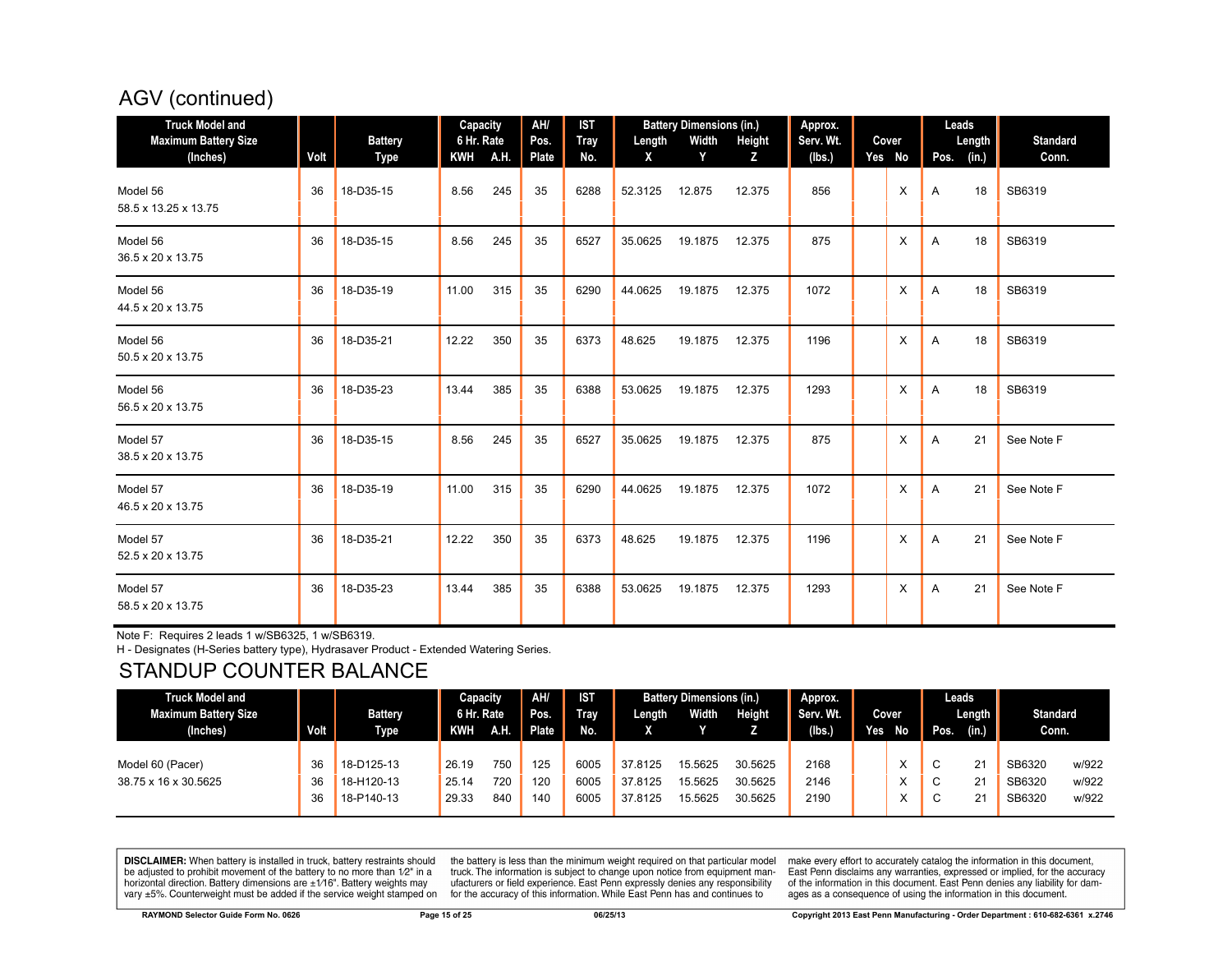# STANDUP COUNTER BALANCE (continued)

| <b>Maximum Battery Size</b><br><b>Battery</b><br>6 Hr. Rate<br>Pos.<br><b>Tray</b><br>Width<br>Height<br>Serv. Wt.<br><b>Standard</b><br>Length<br>Cover<br>Length<br>A.H.<br>Plate<br>Y<br>(in.)<br>(Inches)<br>Volt<br><b>Type</b><br>KWH<br>No.<br>z<br>Yes No<br>Conn.<br>x<br>(lbs.)<br>Pos.<br>125<br>2486<br>Χ<br>С<br>21<br>w/922<br>Model 60 (Pacer)<br>36<br>18-D125-15<br>30.56<br>875<br>6045<br>38.1875<br>17.8125<br>30.5625<br>SB6320<br>C<br>X<br>21<br>w/922<br>36<br>29.33<br>840<br>120<br>6045<br>38.1875<br>17.8125<br>30.5625<br>2461<br>SB6320<br>38.75 x 18 x 30.75<br>18-H120-15<br>$\mathsf{C}$<br>36<br>18-P140-15<br>34.22<br>980<br>17.8125<br>30.5625<br>2511<br>$\times$<br>21<br>SB6320<br>w/922<br>140<br>6045<br>38.1875<br>2834<br>C<br>18-D125-17<br>34.92<br>1000<br>125<br>6069<br>38.1875<br>20.0625<br>30.5625<br>X<br>21<br>SB6320<br>w/922<br>36<br>960<br>$\mathbf C$<br>33.52<br>120<br>6069<br>20.0625<br>30.5625<br>2806<br>X<br>21<br>SB6320<br>w/922<br>36<br>18-H120-17<br>38.1875<br>$\mathsf{C}$<br>20.0625<br>2862<br>SB6320<br>w/922<br>36<br>18-P140-17<br>39.11<br>1120<br>140<br>6069<br>38.1875<br>30.5625<br>X<br>21<br>18-D125-13<br>26.19<br>750<br>125<br>6005<br>37.8125<br>15.5625<br>30.5625<br>2168<br>X<br>B<br>8<br>SB6320<br>36<br>B<br>25.14<br>720<br>120<br>6005<br>37.8125<br>15.5625<br>30.5625<br>2146<br>X<br>8<br>SB6320<br>36<br>18-H120-13<br>B<br>SB6320<br>36<br>18-P140-13<br>29.33<br>840<br>140<br>6005<br>37.8125<br>15.5625<br>30.5625<br>2190<br>$\times$<br>8<br>34.92<br>1000<br>20.0625<br>2834<br>B<br>SB6320<br>18-D125-17<br>125<br>6069<br>38.1875<br>30.5625<br>X<br>8<br>36<br>B<br>SB6320<br>36<br>18-H120-17<br>33.52<br>960<br>120<br>6069<br>38.1875<br>20.0625<br>30.5625<br>2806<br>X<br>8<br>B<br>140<br>20.0625<br>2862<br>SB6320<br>36<br>18-P140-17<br>39.11<br>1120<br>6069<br>38.1875<br>30.5625<br>$\times$<br>8<br>2834<br>В<br>SB6320<br>36<br>18-D125-17<br>34.92<br>1000<br>125<br>6069<br>38.1875<br>20.0625<br>30.5625<br>Χ<br>13<br>33.52<br>960<br>120<br>6069<br>38.1875<br>20.0625<br>30.5625<br>2806<br>X<br>B<br>13<br>SB6320<br>36<br>18-H120-17<br>B<br>36<br>18-P140-17<br>39.11<br>1120<br>140<br>6069<br>38.1875<br>20.0625<br>30.5625<br>2862<br>X<br>SB6320<br>13<br>21.83<br>625<br>125<br>6016<br>37.8125<br>13.3125<br>30.5625<br>1848<br>B<br>SB6320<br>36<br>18-D125-11<br>Χ<br>11<br>X<br>B<br>36<br>20.95<br>600<br>120<br>6016<br>37.8125<br>13.3125<br>30.5625<br>1830<br>11<br>SB6320<br>18-H120-11<br>B<br>13.3125<br>X<br>SB6320<br>36<br>18-P140-11<br>24.44<br>700<br>140<br>6016<br>37.8125<br>30.5625<br>1866<br>11<br>38.5 x 13.75 x 32.25<br>18-D125-13<br>26.19<br>750<br>125<br>6005<br>37.8125<br>15.5625<br>30.5625<br>2168<br>B<br>SB6320<br>36<br>Χ<br>11<br>B<br>25.14<br>720<br>120<br>6005<br>37.8125<br>15.5625<br>30.5625<br>2146<br>X<br>11<br>SB6320<br>36<br>18-H120-13<br>B<br>4250-C35TF, 4250-C35TT<br>18-P140-13<br>29.33<br>840<br>140<br>6005<br>37.8125<br>15.5625<br>30.5625<br>2190<br>X<br>11<br>SB6320<br>36<br>38.5 x 16.25 x 32.25<br>SB6320<br>18-D125-15<br>30.56<br>875<br>125<br>6045<br>38.1875<br>17.8125<br>30.5625<br>2486<br>X<br>B<br>11<br>36<br>29.33<br>840<br>120<br>2461<br>X<br>B<br>SB6320<br>36<br>18-H120-15<br>6045<br>38.1875<br>17.8125<br>30.5625<br>11<br>B<br>34.22<br>17.8125<br>2511<br>X<br>SB6320<br>4250-C35QM, 4250-C35TF<br>36<br>18-P140-15<br>980<br>140<br>6045<br>38.1875<br>30.5625<br>11<br>4250-C35TT<br>1000<br>2834<br>B<br>SB6320<br>36<br>18-D125-17<br>34.92<br>125<br>6069<br>38.1875<br>20.0625<br>30.5625<br>X<br>11<br>960<br>120<br>6069<br>20.0625<br>30.5625<br>2806<br>X<br>B<br>SB6320<br>36<br>18-H120-17<br>33.52<br>38.1875<br>11<br>B<br>140<br>20.0625<br>30.5625<br>2862<br>X<br>11<br>SB6320<br>36<br>18-P140-17<br>39.11<br>1120<br>6069<br>38.1875 | <b>Truck Model and</b>  |  | Capacity | AH/ | IST | <b>Battery Dimensions (in.)</b> | Approx. |  | Leads |  |
|----------------------------------------------------------------------------------------------------------------------------------------------------------------------------------------------------------------------------------------------------------------------------------------------------------------------------------------------------------------------------------------------------------------------------------------------------------------------------------------------------------------------------------------------------------------------------------------------------------------------------------------------------------------------------------------------------------------------------------------------------------------------------------------------------------------------------------------------------------------------------------------------------------------------------------------------------------------------------------------------------------------------------------------------------------------------------------------------------------------------------------------------------------------------------------------------------------------------------------------------------------------------------------------------------------------------------------------------------------------------------------------------------------------------------------------------------------------------------------------------------------------------------------------------------------------------------------------------------------------------------------------------------------------------------------------------------------------------------------------------------------------------------------------------------------------------------------------------------------------------------------------------------------------------------------------------------------------------------------------------------------------------------------------------------------------------------------------------------------------------------------------------------------------------------------------------------------------------------------------------------------------------------------------------------------------------------------------------------------------------------------------------------------------------------------------------------------------------------------------------------------------------------------------------------------------------------------------------------------------------------------------------------------------------------------------------------------------------------------------------------------------------------------------------------------------------------------------------------------------------------------------------------------------------------------------------------------------------------------------------------------------------------------------------------------------------------------------------------------------------------------------------------------------------------------------------------------------------------------------------------------------------------------------------------------------------------------------------------------------------------------------------------------------------------------------------------------------------------------------------------------------------------------------------------------------------------------------------------------------------------------------------------------------------------------------------------------------------------------------------------------------------------------------------------------------------------------------------------------------------------------------------|-------------------------|--|----------|-----|-----|---------------------------------|---------|--|-------|--|
|                                                                                                                                                                                                                                                                                                                                                                                                                                                                                                                                                                                                                                                                                                                                                                                                                                                                                                                                                                                                                                                                                                                                                                                                                                                                                                                                                                                                                                                                                                                                                                                                                                                                                                                                                                                                                                                                                                                                                                                                                                                                                                                                                                                                                                                                                                                                                                                                                                                                                                                                                                                                                                                                                                                                                                                                                                                                                                                                                                                                                                                                                                                                                                                                                                                                                                                                                                                                                                                                                                                                                                                                                                                                                                                                                                                                                                                                                              |                         |  |          |     |     |                                 |         |  |       |  |
|                                                                                                                                                                                                                                                                                                                                                                                                                                                                                                                                                                                                                                                                                                                                                                                                                                                                                                                                                                                                                                                                                                                                                                                                                                                                                                                                                                                                                                                                                                                                                                                                                                                                                                                                                                                                                                                                                                                                                                                                                                                                                                                                                                                                                                                                                                                                                                                                                                                                                                                                                                                                                                                                                                                                                                                                                                                                                                                                                                                                                                                                                                                                                                                                                                                                                                                                                                                                                                                                                                                                                                                                                                                                                                                                                                                                                                                                                              |                         |  |          |     |     |                                 |         |  |       |  |
|                                                                                                                                                                                                                                                                                                                                                                                                                                                                                                                                                                                                                                                                                                                                                                                                                                                                                                                                                                                                                                                                                                                                                                                                                                                                                                                                                                                                                                                                                                                                                                                                                                                                                                                                                                                                                                                                                                                                                                                                                                                                                                                                                                                                                                                                                                                                                                                                                                                                                                                                                                                                                                                                                                                                                                                                                                                                                                                                                                                                                                                                                                                                                                                                                                                                                                                                                                                                                                                                                                                                                                                                                                                                                                                                                                                                                                                                                              |                         |  |          |     |     |                                 |         |  |       |  |
|                                                                                                                                                                                                                                                                                                                                                                                                                                                                                                                                                                                                                                                                                                                                                                                                                                                                                                                                                                                                                                                                                                                                                                                                                                                                                                                                                                                                                                                                                                                                                                                                                                                                                                                                                                                                                                                                                                                                                                                                                                                                                                                                                                                                                                                                                                                                                                                                                                                                                                                                                                                                                                                                                                                                                                                                                                                                                                                                                                                                                                                                                                                                                                                                                                                                                                                                                                                                                                                                                                                                                                                                                                                                                                                                                                                                                                                                                              |                         |  |          |     |     |                                 |         |  |       |  |
|                                                                                                                                                                                                                                                                                                                                                                                                                                                                                                                                                                                                                                                                                                                                                                                                                                                                                                                                                                                                                                                                                                                                                                                                                                                                                                                                                                                                                                                                                                                                                                                                                                                                                                                                                                                                                                                                                                                                                                                                                                                                                                                                                                                                                                                                                                                                                                                                                                                                                                                                                                                                                                                                                                                                                                                                                                                                                                                                                                                                                                                                                                                                                                                                                                                                                                                                                                                                                                                                                                                                                                                                                                                                                                                                                                                                                                                                                              |                         |  |          |     |     |                                 |         |  |       |  |
|                                                                                                                                                                                                                                                                                                                                                                                                                                                                                                                                                                                                                                                                                                                                                                                                                                                                                                                                                                                                                                                                                                                                                                                                                                                                                                                                                                                                                                                                                                                                                                                                                                                                                                                                                                                                                                                                                                                                                                                                                                                                                                                                                                                                                                                                                                                                                                                                                                                                                                                                                                                                                                                                                                                                                                                                                                                                                                                                                                                                                                                                                                                                                                                                                                                                                                                                                                                                                                                                                                                                                                                                                                                                                                                                                                                                                                                                                              | Model 60 (Pacer)        |  |          |     |     |                                 |         |  |       |  |
|                                                                                                                                                                                                                                                                                                                                                                                                                                                                                                                                                                                                                                                                                                                                                                                                                                                                                                                                                                                                                                                                                                                                                                                                                                                                                                                                                                                                                                                                                                                                                                                                                                                                                                                                                                                                                                                                                                                                                                                                                                                                                                                                                                                                                                                                                                                                                                                                                                                                                                                                                                                                                                                                                                                                                                                                                                                                                                                                                                                                                                                                                                                                                                                                                                                                                                                                                                                                                                                                                                                                                                                                                                                                                                                                                                                                                                                                                              | 38.75 x 20.75 x 30.75   |  |          |     |     |                                 |         |  |       |  |
|                                                                                                                                                                                                                                                                                                                                                                                                                                                                                                                                                                                                                                                                                                                                                                                                                                                                                                                                                                                                                                                                                                                                                                                                                                                                                                                                                                                                                                                                                                                                                                                                                                                                                                                                                                                                                                                                                                                                                                                                                                                                                                                                                                                                                                                                                                                                                                                                                                                                                                                                                                                                                                                                                                                                                                                                                                                                                                                                                                                                                                                                                                                                                                                                                                                                                                                                                                                                                                                                                                                                                                                                                                                                                                                                                                                                                                                                                              |                         |  |          |     |     |                                 |         |  |       |  |
|                                                                                                                                                                                                                                                                                                                                                                                                                                                                                                                                                                                                                                                                                                                                                                                                                                                                                                                                                                                                                                                                                                                                                                                                                                                                                                                                                                                                                                                                                                                                                                                                                                                                                                                                                                                                                                                                                                                                                                                                                                                                                                                                                                                                                                                                                                                                                                                                                                                                                                                                                                                                                                                                                                                                                                                                                                                                                                                                                                                                                                                                                                                                                                                                                                                                                                                                                                                                                                                                                                                                                                                                                                                                                                                                                                                                                                                                                              | 630-C30TF, 630-C30TT    |  |          |     |     |                                 |         |  |       |  |
|                                                                                                                                                                                                                                                                                                                                                                                                                                                                                                                                                                                                                                                                                                                                                                                                                                                                                                                                                                                                                                                                                                                                                                                                                                                                                                                                                                                                                                                                                                                                                                                                                                                                                                                                                                                                                                                                                                                                                                                                                                                                                                                                                                                                                                                                                                                                                                                                                                                                                                                                                                                                                                                                                                                                                                                                                                                                                                                                                                                                                                                                                                                                                                                                                                                                                                                                                                                                                                                                                                                                                                                                                                                                                                                                                                                                                                                                                              | 39 x 16.25 x 31.25      |  |          |     |     |                                 |         |  |       |  |
|                                                                                                                                                                                                                                                                                                                                                                                                                                                                                                                                                                                                                                                                                                                                                                                                                                                                                                                                                                                                                                                                                                                                                                                                                                                                                                                                                                                                                                                                                                                                                                                                                                                                                                                                                                                                                                                                                                                                                                                                                                                                                                                                                                                                                                                                                                                                                                                                                                                                                                                                                                                                                                                                                                                                                                                                                                                                                                                                                                                                                                                                                                                                                                                                                                                                                                                                                                                                                                                                                                                                                                                                                                                                                                                                                                                                                                                                                              |                         |  |          |     |     |                                 |         |  |       |  |
|                                                                                                                                                                                                                                                                                                                                                                                                                                                                                                                                                                                                                                                                                                                                                                                                                                                                                                                                                                                                                                                                                                                                                                                                                                                                                                                                                                                                                                                                                                                                                                                                                                                                                                                                                                                                                                                                                                                                                                                                                                                                                                                                                                                                                                                                                                                                                                                                                                                                                                                                                                                                                                                                                                                                                                                                                                                                                                                                                                                                                                                                                                                                                                                                                                                                                                                                                                                                                                                                                                                                                                                                                                                                                                                                                                                                                                                                                              | 640-C40TF, 640-C40TT    |  |          |     |     |                                 |         |  |       |  |
|                                                                                                                                                                                                                                                                                                                                                                                                                                                                                                                                                                                                                                                                                                                                                                                                                                                                                                                                                                                                                                                                                                                                                                                                                                                                                                                                                                                                                                                                                                                                                                                                                                                                                                                                                                                                                                                                                                                                                                                                                                                                                                                                                                                                                                                                                                                                                                                                                                                                                                                                                                                                                                                                                                                                                                                                                                                                                                                                                                                                                                                                                                                                                                                                                                                                                                                                                                                                                                                                                                                                                                                                                                                                                                                                                                                                                                                                                              | 39 x 21.25 x 31.25      |  |          |     |     |                                 |         |  |       |  |
|                                                                                                                                                                                                                                                                                                                                                                                                                                                                                                                                                                                                                                                                                                                                                                                                                                                                                                                                                                                                                                                                                                                                                                                                                                                                                                                                                                                                                                                                                                                                                                                                                                                                                                                                                                                                                                                                                                                                                                                                                                                                                                                                                                                                                                                                                                                                                                                                                                                                                                                                                                                                                                                                                                                                                                                                                                                                                                                                                                                                                                                                                                                                                                                                                                                                                                                                                                                                                                                                                                                                                                                                                                                                                                                                                                                                                                                                                              |                         |  |          |     |     |                                 |         |  |       |  |
|                                                                                                                                                                                                                                                                                                                                                                                                                                                                                                                                                                                                                                                                                                                                                                                                                                                                                                                                                                                                                                                                                                                                                                                                                                                                                                                                                                                                                                                                                                                                                                                                                                                                                                                                                                                                                                                                                                                                                                                                                                                                                                                                                                                                                                                                                                                                                                                                                                                                                                                                                                                                                                                                                                                                                                                                                                                                                                                                                                                                                                                                                                                                                                                                                                                                                                                                                                                                                                                                                                                                                                                                                                                                                                                                                                                                                                                                                              | 650-C50TT               |  |          |     |     |                                 |         |  |       |  |
|                                                                                                                                                                                                                                                                                                                                                                                                                                                                                                                                                                                                                                                                                                                                                                                                                                                                                                                                                                                                                                                                                                                                                                                                                                                                                                                                                                                                                                                                                                                                                                                                                                                                                                                                                                                                                                                                                                                                                                                                                                                                                                                                                                                                                                                                                                                                                                                                                                                                                                                                                                                                                                                                                                                                                                                                                                                                                                                                                                                                                                                                                                                                                                                                                                                                                                                                                                                                                                                                                                                                                                                                                                                                                                                                                                                                                                                                                              | 39 x 21.25 x 31.25      |  |          |     |     |                                 |         |  |       |  |
|                                                                                                                                                                                                                                                                                                                                                                                                                                                                                                                                                                                                                                                                                                                                                                                                                                                                                                                                                                                                                                                                                                                                                                                                                                                                                                                                                                                                                                                                                                                                                                                                                                                                                                                                                                                                                                                                                                                                                                                                                                                                                                                                                                                                                                                                                                                                                                                                                                                                                                                                                                                                                                                                                                                                                                                                                                                                                                                                                                                                                                                                                                                                                                                                                                                                                                                                                                                                                                                                                                                                                                                                                                                                                                                                                                                                                                                                                              |                         |  |          |     |     |                                 |         |  |       |  |
|                                                                                                                                                                                                                                                                                                                                                                                                                                                                                                                                                                                                                                                                                                                                                                                                                                                                                                                                                                                                                                                                                                                                                                                                                                                                                                                                                                                                                                                                                                                                                                                                                                                                                                                                                                                                                                                                                                                                                                                                                                                                                                                                                                                                                                                                                                                                                                                                                                                                                                                                                                                                                                                                                                                                                                                                                                                                                                                                                                                                                                                                                                                                                                                                                                                                                                                                                                                                                                                                                                                                                                                                                                                                                                                                                                                                                                                                                              | 4150-C30, 4150-C30TT    |  |          |     |     |                                 |         |  |       |  |
|                                                                                                                                                                                                                                                                                                                                                                                                                                                                                                                                                                                                                                                                                                                                                                                                                                                                                                                                                                                                                                                                                                                                                                                                                                                                                                                                                                                                                                                                                                                                                                                                                                                                                                                                                                                                                                                                                                                                                                                                                                                                                                                                                                                                                                                                                                                                                                                                                                                                                                                                                                                                                                                                                                                                                                                                                                                                                                                                                                                                                                                                                                                                                                                                                                                                                                                                                                                                                                                                                                                                                                                                                                                                                                                                                                                                                                                                                              | 4150-C35TF, 4250-C30    |  |          |     |     |                                 |         |  |       |  |
|                                                                                                                                                                                                                                                                                                                                                                                                                                                                                                                                                                                                                                                                                                                                                                                                                                                                                                                                                                                                                                                                                                                                                                                                                                                                                                                                                                                                                                                                                                                                                                                                                                                                                                                                                                                                                                                                                                                                                                                                                                                                                                                                                                                                                                                                                                                                                                                                                                                                                                                                                                                                                                                                                                                                                                                                                                                                                                                                                                                                                                                                                                                                                                                                                                                                                                                                                                                                                                                                                                                                                                                                                                                                                                                                                                                                                                                                                              | 4250-C35TF, 4250-C35TT  |  |          |     |     |                                 |         |  |       |  |
|                                                                                                                                                                                                                                                                                                                                                                                                                                                                                                                                                                                                                                                                                                                                                                                                                                                                                                                                                                                                                                                                                                                                                                                                                                                                                                                                                                                                                                                                                                                                                                                                                                                                                                                                                                                                                                                                                                                                                                                                                                                                                                                                                                                                                                                                                                                                                                                                                                                                                                                                                                                                                                                                                                                                                                                                                                                                                                                                                                                                                                                                                                                                                                                                                                                                                                                                                                                                                                                                                                                                                                                                                                                                                                                                                                                                                                                                                              |                         |  |          |     |     |                                 |         |  |       |  |
|                                                                                                                                                                                                                                                                                                                                                                                                                                                                                                                                                                                                                                                                                                                                                                                                                                                                                                                                                                                                                                                                                                                                                                                                                                                                                                                                                                                                                                                                                                                                                                                                                                                                                                                                                                                                                                                                                                                                                                                                                                                                                                                                                                                                                                                                                                                                                                                                                                                                                                                                                                                                                                                                                                                                                                                                                                                                                                                                                                                                                                                                                                                                                                                                                                                                                                                                                                                                                                                                                                                                                                                                                                                                                                                                                                                                                                                                                              | 4150-C30, 4150-C30TT    |  |          |     |     |                                 |         |  |       |  |
|                                                                                                                                                                                                                                                                                                                                                                                                                                                                                                                                                                                                                                                                                                                                                                                                                                                                                                                                                                                                                                                                                                                                                                                                                                                                                                                                                                                                                                                                                                                                                                                                                                                                                                                                                                                                                                                                                                                                                                                                                                                                                                                                                                                                                                                                                                                                                                                                                                                                                                                                                                                                                                                                                                                                                                                                                                                                                                                                                                                                                                                                                                                                                                                                                                                                                                                                                                                                                                                                                                                                                                                                                                                                                                                                                                                                                                                                                              | 4150-C35TF, 4250-C30    |  |          |     |     |                                 |         |  |       |  |
|                                                                                                                                                                                                                                                                                                                                                                                                                                                                                                                                                                                                                                                                                                                                                                                                                                                                                                                                                                                                                                                                                                                                                                                                                                                                                                                                                                                                                                                                                                                                                                                                                                                                                                                                                                                                                                                                                                                                                                                                                                                                                                                                                                                                                                                                                                                                                                                                                                                                                                                                                                                                                                                                                                                                                                                                                                                                                                                                                                                                                                                                                                                                                                                                                                                                                                                                                                                                                                                                                                                                                                                                                                                                                                                                                                                                                                                                                              |                         |  |          |     |     |                                 |         |  |       |  |
|                                                                                                                                                                                                                                                                                                                                                                                                                                                                                                                                                                                                                                                                                                                                                                                                                                                                                                                                                                                                                                                                                                                                                                                                                                                                                                                                                                                                                                                                                                                                                                                                                                                                                                                                                                                                                                                                                                                                                                                                                                                                                                                                                                                                                                                                                                                                                                                                                                                                                                                                                                                                                                                                                                                                                                                                                                                                                                                                                                                                                                                                                                                                                                                                                                                                                                                                                                                                                                                                                                                                                                                                                                                                                                                                                                                                                                                                                              |                         |  |          |     |     |                                 |         |  |       |  |
|                                                                                                                                                                                                                                                                                                                                                                                                                                                                                                                                                                                                                                                                                                                                                                                                                                                                                                                                                                                                                                                                                                                                                                                                                                                                                                                                                                                                                                                                                                                                                                                                                                                                                                                                                                                                                                                                                                                                                                                                                                                                                                                                                                                                                                                                                                                                                                                                                                                                                                                                                                                                                                                                                                                                                                                                                                                                                                                                                                                                                                                                                                                                                                                                                                                                                                                                                                                                                                                                                                                                                                                                                                                                                                                                                                                                                                                                                              | 4150-C30, 4150-C30TT    |  |          |     |     |                                 |         |  |       |  |
|                                                                                                                                                                                                                                                                                                                                                                                                                                                                                                                                                                                                                                                                                                                                                                                                                                                                                                                                                                                                                                                                                                                                                                                                                                                                                                                                                                                                                                                                                                                                                                                                                                                                                                                                                                                                                                                                                                                                                                                                                                                                                                                                                                                                                                                                                                                                                                                                                                                                                                                                                                                                                                                                                                                                                                                                                                                                                                                                                                                                                                                                                                                                                                                                                                                                                                                                                                                                                                                                                                                                                                                                                                                                                                                                                                                                                                                                                              | 4150-C35TF, 4250-C30    |  |          |     |     |                                 |         |  |       |  |
|                                                                                                                                                                                                                                                                                                                                                                                                                                                                                                                                                                                                                                                                                                                                                                                                                                                                                                                                                                                                                                                                                                                                                                                                                                                                                                                                                                                                                                                                                                                                                                                                                                                                                                                                                                                                                                                                                                                                                                                                                                                                                                                                                                                                                                                                                                                                                                                                                                                                                                                                                                                                                                                                                                                                                                                                                                                                                                                                                                                                                                                                                                                                                                                                                                                                                                                                                                                                                                                                                                                                                                                                                                                                                                                                                                                                                                                                                              |                         |  |          |     |     |                                 |         |  |       |  |
|                                                                                                                                                                                                                                                                                                                                                                                                                                                                                                                                                                                                                                                                                                                                                                                                                                                                                                                                                                                                                                                                                                                                                                                                                                                                                                                                                                                                                                                                                                                                                                                                                                                                                                                                                                                                                                                                                                                                                                                                                                                                                                                                                                                                                                                                                                                                                                                                                                                                                                                                                                                                                                                                                                                                                                                                                                                                                                                                                                                                                                                                                                                                                                                                                                                                                                                                                                                                                                                                                                                                                                                                                                                                                                                                                                                                                                                                                              | 38.5 x 18.25 x 32.25    |  |          |     |     |                                 |         |  |       |  |
|                                                                                                                                                                                                                                                                                                                                                                                                                                                                                                                                                                                                                                                                                                                                                                                                                                                                                                                                                                                                                                                                                                                                                                                                                                                                                                                                                                                                                                                                                                                                                                                                                                                                                                                                                                                                                                                                                                                                                                                                                                                                                                                                                                                                                                                                                                                                                                                                                                                                                                                                                                                                                                                                                                                                                                                                                                                                                                                                                                                                                                                                                                                                                                                                                                                                                                                                                                                                                                                                                                                                                                                                                                                                                                                                                                                                                                                                                              | 4250-C40-TT, 4250-C40QM |  |          |     |     |                                 |         |  |       |  |
|                                                                                                                                                                                                                                                                                                                                                                                                                                                                                                                                                                                                                                                                                                                                                                                                                                                                                                                                                                                                                                                                                                                                                                                                                                                                                                                                                                                                                                                                                                                                                                                                                                                                                                                                                                                                                                                                                                                                                                                                                                                                                                                                                                                                                                                                                                                                                                                                                                                                                                                                                                                                                                                                                                                                                                                                                                                                                                                                                                                                                                                                                                                                                                                                                                                                                                                                                                                                                                                                                                                                                                                                                                                                                                                                                                                                                                                                                              | 4250-C40TF              |  |          |     |     |                                 |         |  |       |  |
|                                                                                                                                                                                                                                                                                                                                                                                                                                                                                                                                                                                                                                                                                                                                                                                                                                                                                                                                                                                                                                                                                                                                                                                                                                                                                                                                                                                                                                                                                                                                                                                                                                                                                                                                                                                                                                                                                                                                                                                                                                                                                                                                                                                                                                                                                                                                                                                                                                                                                                                                                                                                                                                                                                                                                                                                                                                                                                                                                                                                                                                                                                                                                                                                                                                                                                                                                                                                                                                                                                                                                                                                                                                                                                                                                                                                                                                                                              | 38.5 x 21 x 32.25       |  |          |     |     |                                 |         |  |       |  |

**DISCLAIMER:** When battery is installed in truck, battery restraints should be adjusted to prohibit movement of the battery to no more than  $1/2$ " in a horizontal direction. Battery dimensions are  $\pm 1/16$ ". Battery weig

the battery is less than the minimum weight required on that particular model<br>truck. The information is subject to change upon notice from equipment man-<br>ufacturers or field experience. East Penn expressly denies any respo for the accuracy of this information. While East Penn has and continues to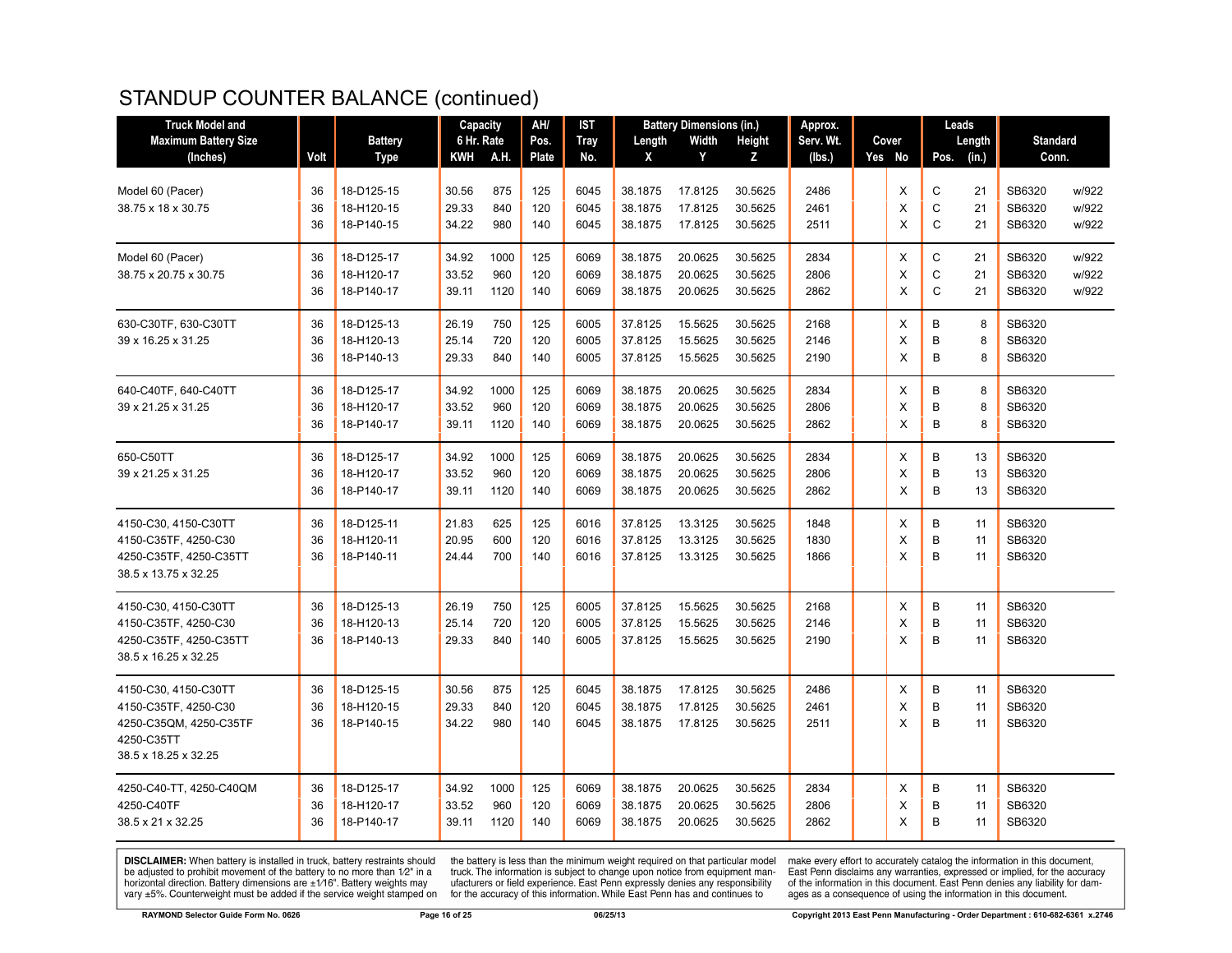# STANDUP COUNTER BALANCE (continued)

| <b>Truck Model and</b><br><b>Maximum Battery Size</b>                                          |                                  | <b>Battery</b>                                                                | Capacity<br>6 Hr. Rate                             |                                           | AH/<br>Pos.                         | <b>IST</b><br><b>Tray</b>                    | Length                                                         | <b>Battery Dimensions (in.)</b><br>Width        | Height                                                         | Approx.<br>Serv. Wt. | Cover                      |                            | Leads<br>Length                  | <b>Standard</b>                                          |
|------------------------------------------------------------------------------------------------|----------------------------------|-------------------------------------------------------------------------------|----------------------------------------------------|-------------------------------------------|-------------------------------------|----------------------------------------------|----------------------------------------------------------------|-------------------------------------------------|----------------------------------------------------------------|----------------------|----------------------------|----------------------------|----------------------------------|----------------------------------------------------------|
| (Inches)                                                                                       | Volt                             | Type                                                                          | KWH                                                | A.H.                                      | Plate                               | No.                                          | X                                                              | Y                                               | z                                                              | (Ibs.)               | Yes No                     | Pos.                       | (in.)                            | Conn.                                                    |
| 4250-C50QM, 4250-C50TF<br>4250-C50TT<br>38.5 x 23.5 x 32.25                                    | 36<br>36<br>36                   | 18-D125-19<br>18-H120-19<br>18-P140-19                                        | 39.29<br>37.71<br>44.00                            | 1125<br>1080<br>1260                      | 125<br>120<br>140                   | 6A17<br>6A17<br>6A17                         | 38.1875<br>38.1875<br>38.1875                                  | 23<br>23<br>23                                  | 30.5625<br>30.5625<br>30.5625                                  |                      | X<br>X<br>X                | в<br>B<br>B                | 11<br>11<br>11                   | SB6320<br>SB6320<br>SB6320                               |
| R30-C30QM, R30-C30TF<br>R30-C30TT, R35-C35QM<br>R35-C35TF, R35-C35TT<br>38.75 x 18.5 x 32.5625 | 36<br>36<br>36                   | 18-D125-15<br>18-H120-15<br>18-P140-15                                        | 30.56<br>29.33<br>34.22                            | 875<br>840<br>980                         | 125<br>120<br>140                   | 6045<br>6045<br>6045                         | 38.1875<br>38.1875<br>38.1875                                  | 17.8125<br>17.8125<br>17.8125                   | 30.5625<br>30.5625<br>30.5625                                  | 2486<br>2461<br>2511 | X<br>X<br>X                | В<br>B<br>B                | 11<br>11<br>11                   | SB6320<br>SB6320<br>SB6320                               |
| R40-C40QM, R40-C40TF<br>R40-C40TT<br>38.75 x 21.25 x 32.5625                                   | 36<br>36<br>36                   | 18-D125-17<br>18-H120-17<br>18-P140-17                                        | 34.92<br>33.52<br>39.11                            | 1000<br>960<br>1120                       | 125<br>120<br>140                   | 6069<br>6069<br>6069                         | 38.1875<br>38.1875<br>38.1875                                  | 20.0625<br>20.0625<br>20.0625                   | 30.5625<br>30.5625<br>30.5625                                  | 2834<br>2806<br>2862 | X<br>X<br>X                | B<br>в<br>в                | 11<br>11<br>11                   | SB6320<br>SB6320<br>SB6320                               |
| R50-C40QM, R50-C50TF<br>R50-C50TT<br>38.75 x 23.75 x 32.5625                                   | 36<br>36<br>36<br>36<br>36<br>36 | 18-D125-19<br>18-D85-19<br>18-H120-19<br>18-H80-19<br>18-P140-19<br>18-P95-19 | 39.29<br>26.71<br>37.71<br>25.14<br>44.00<br>29.86 | 1125<br>765<br>1080<br>720<br>1260<br>855 | 125<br>85<br>120<br>80<br>140<br>95 | 6A17<br>6041<br>6A17<br>6041<br>6A17<br>6041 | 38.1875<br>38.1875<br>38.1875<br>38.1875<br>38.1875<br>38.1875 | 23<br>22.3125<br>23<br>22.3125<br>23<br>22.3125 | 30.5625<br>22.6875<br>30.5625<br>22.6875<br>30.5625<br>22.6875 | 2242<br>2152<br>2264 | X<br>X<br>X<br>X<br>X<br>X | B<br>B<br>B<br>B<br>B<br>B | 11<br>11<br>11<br>11<br>11<br>11 | SB6320<br>SB6320<br>SB6320<br>SB6320<br>SB6320<br>SB6320 |

H - Designates (H-Series battery type), Hydrasaver Product - Extended Watering Series.

# SIDE LOADER

| <b>Truck Model and</b><br><b>Maximum Battery Size</b><br>(Inches)                              | Volt | <b>Battery</b><br>Type | Capacity<br>6 Hr. Rate<br>KWH<br><b>TAH.</b> | AH/<br>Pos.<br>Plate | <b>IST</b><br>Tray<br>No. | Length<br>x | <b>Battery Dimensions (in.)</b><br>Width<br>Y | Height<br>z | Approx.<br>Serv. Wt.<br>(Ibs.) | Cover<br>Yes No | Leads<br>Length<br>Pos.<br>(in.) | <b>Standard</b><br>Conn. |
|------------------------------------------------------------------------------------------------|------|------------------------|----------------------------------------------|----------------------|---------------------------|-------------|-----------------------------------------------|-------------|--------------------------------|-----------------|----------------------------------|--------------------------|
| Model 71<br>Model 71-SLR20TT<br>Model 71-SLR40TT<br>Model 71-SLR60TN<br>41.875 x 9.25 x 30.875 | 36   | 9-D160-11              | 13.97 ea 800                                 | 160                  | 2002                      | 41.25       | 9                                             | 30.5        | 1318                           | X               | See Note G                       | SB6320                   |
| Model 75, Model 76<br>Model 76-SL100TT<br>Model 76-SL60TT<br>42.375 x 12.75 x 30.875           | 36   | 9-D160-15              | 19.56 ea 1120                                | 160                  | 2004                      | 40.875      | 11.875                                        | 30.5        | 1715                           | X               | See Note G                       | SB6320                   |

**DISCLAIMER:** When battery is installed in truck, battery restraints should be adjusted to prohibit movement of the battery to no more than 1/2" in a be added in the behavior of the behavior of the behavior of the behavior of the behavior of the behavior of the behavior of the behavior of the service weight sharped on vary  $\pm$ 5%. Counterweight must be added if the ser

the battery is less than the minimum weight required on that particular model<br>truck. The information is subject to change upon notice from equipment manutacturers or field experience. East Penn expressly denies any responsibility for the accuracy of this information. While East Penn has and continues to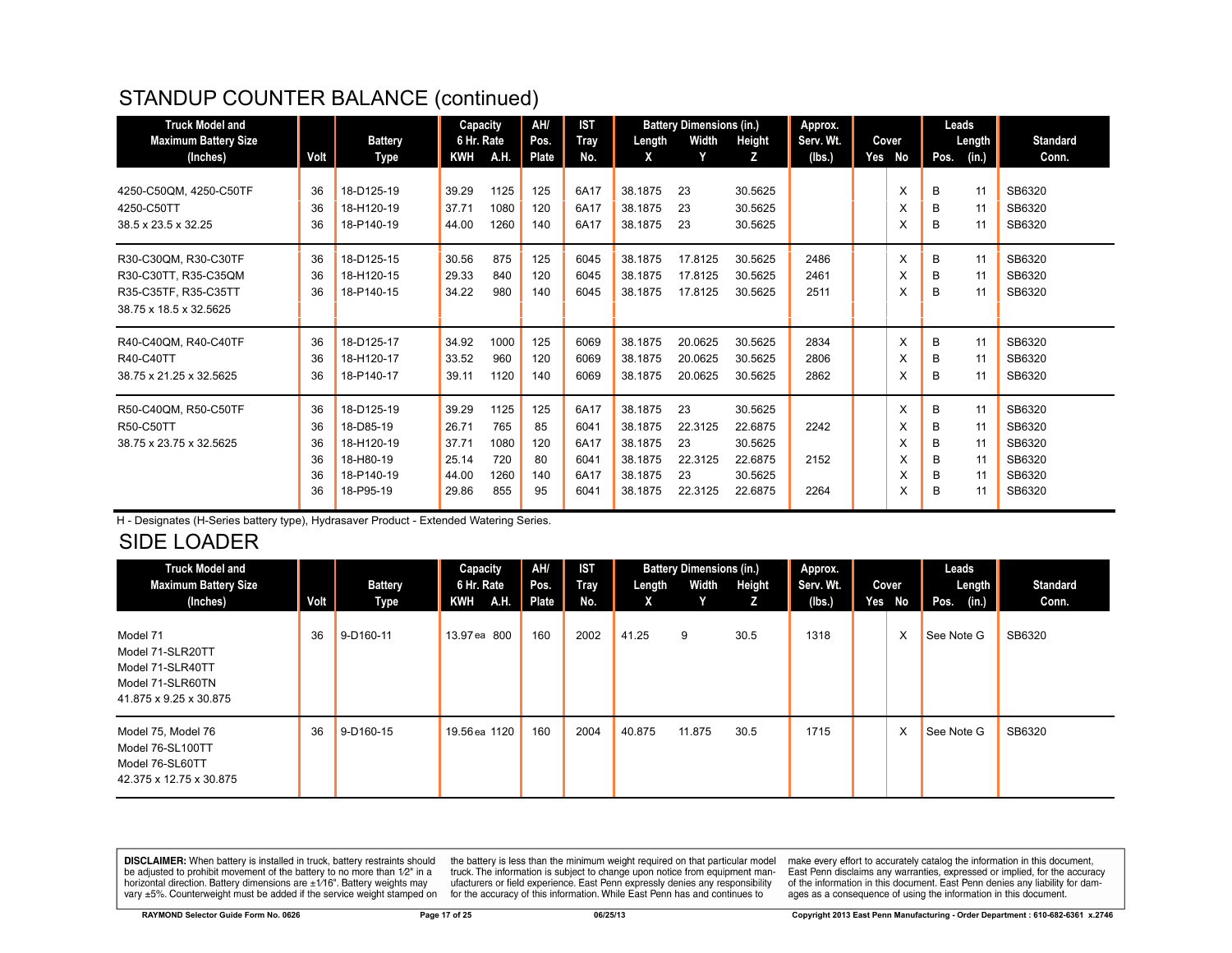# SIDE LOADER (continued)

| <b>Truck Model and</b><br><b>Maximum Battery Size</b> |                | <b>Battery</b>                         | Capacity<br>6 Hr. Rate  |                   | AH/<br>Pos.       | <b>IST</b><br>Tray   | Length                        | <b>Battery Dimensions (in.)</b><br>Width | Height               | Approx.<br>Serv. Wt. |     | Cover | Leads<br>Length                        | <b>Standard</b>            |
|-------------------------------------------------------|----------------|----------------------------------------|-------------------------|-------------------|-------------------|----------------------|-------------------------------|------------------------------------------|----------------------|----------------------|-----|-------|----------------------------------------|----------------------------|
| (Inches)                                              | Volt           | Type                                   | <b>KWH</b>              | A.H.              | Plate             | No.                  | X.                            |                                          |                      | (Ibs.)               | Yes | No.   | (in.)<br>Pos.                          | Conn.                      |
| 9300<br>38.5 x 9.25 x 31.25                           | 48<br>48<br>48 | 12-D125-11<br>12-H120-11<br>12-P140-11 | 14.55<br>13.97<br>16.30 | 625<br>600<br>700 | 125<br>120<br>140 | 3177<br>3177<br>3177 | 38<br>38<br>38                | 8.875<br>8.875<br>8.875                  | 30.5<br>30.5<br>30.5 | 1247<br>1235<br>1259 |     | x     | See Note H<br>See Note H<br>See Note H | SB6320<br>SB6320<br>SB6320 |
| 9400<br>38.5 x 12.75 x 31.25                          | 48<br>48<br>48 | 12-D125-15<br>12-H120-15<br>12-P140-15 | 20.37<br>19.56<br>22.81 | 875<br>840<br>980 | 125<br>120<br>140 | 3115<br>3115<br>3115 | 38.0625<br>38.0625<br>38.0625 | 11.875<br>11.875<br>11.875               | 30.5<br>30.5<br>30.5 | 1677<br>1660<br>1694 |     |       | See Note H<br>See Note H<br>See Note H | SB6321<br>SB6321<br>SB6321 |

Note G: 36 volt models require two (2) 9 cell batteries. No lead length required, cables lay on top of battery at Pos. - D.

Note H: 48 volt models require two (2) 12 cell batteries. 30" lead length required, one (1) battery built in Pos. - A and one (1) battery built in Pos. - B. ea - KWH calculated for each 9 cell battery.

H - Designates (H-Series battery type), Hydrasaver Product - Extended Watering Series.

#### ORDER PICKER

| <b>Truck Model and</b><br><b>Maximum Battery Size</b>                                        |                | <b>Battery</b>                         | Capacity<br>6 Hr. Rate  |                   | AH/<br>Pos.       | <b>IST</b><br>Tray   | Length                        | <b>Battery Dimensions (in.)</b><br>Width | Height               | Approx.<br>Serv. Wt. |     | Cover       | Leads       | Length         | <b>Standard</b>            |
|----------------------------------------------------------------------------------------------|----------------|----------------------------------------|-------------------------|-------------------|-------------------|----------------------|-------------------------------|------------------------------------------|----------------------|----------------------|-----|-------------|-------------|----------------|----------------------------|
| (Inches)                                                                                     | Volt           | Type                                   | KWH                     | A.H.              | Plate             | No.                  | X.                            |                                          | z                    | (Ibs.)               | Yes | No          | Pos.        | (in.)          | Conn.                      |
| EASI OPC, Model 150<br>Model 152LT, Model 261<br>30.5625 x 12.75 x 30.875                    | 24<br>24<br>24 | 12-D125-13<br>12-H120-13<br>12-P140-13 | 17.46<br>16.76<br>19.56 | 750<br>720<br>840 | 125<br>120<br>140 | 3093<br>3093<br>3093 | 30.5625<br>30.5625<br>30.5625 | 12.75<br>12.75<br>12.75                  | 30.5<br>30.5<br>30.5 | 1444<br>1430<br>1458 |     | X<br>X<br>X | C<br>C<br>C | 20<br>20<br>20 | SB6322<br>SB6322<br>SB6322 |
| EASI OPC 30TT, Model 150<br>Model 152, Model 152HY<br>Model 261<br>36.375 x 14 x 30.625      | 24<br>24<br>24 | 12-D125-15<br>12-H120-15<br>12-P140-15 | 20.37<br>19.56<br>22.81 | 875<br>840<br>980 | 125<br>120<br>140 | 3036<br>3036<br>3036 | 35.0625<br>35.0625<br>35.0625 | 12.875<br>12.875<br>12.875               | 30.5<br>30.5<br>30.5 | 1651<br>1634<br>1668 |     | X<br>X<br>X | C<br>C<br>C | 12<br>12<br>12 | SB6322<br>SB6322<br>SB6322 |
| EASI OPC 30TT, Model 150<br>Model 152, Model 152HY<br>Model 261<br>36.375 x 16.0625 x 30.625 | 24             | 12-D160-13                             | 22.35                   | 960               | 160               | 3049                 | 35.25                         | 15.5625                                  | 30.5625              | 1985                 |     | X           | C           | 12             | SB6322                     |

**DISCLAIMER:** When battery is installed in truck, battery restraints should be adjusted to prohibit movement of the battery to no more than 1/2" in a horizontal direction. Battery dimensions are  $\pm 1/16$ ". Battery weights may vary ±5%. Counterweight must be added if the service weight stamped on

the battery is less than the minimum weight required on that particular model truck. The information is subject to change upon notice from equipment manufacturers or field experience. East Penn expressly denies any responsibility for the accuracy of this information. While East Penn has and continues to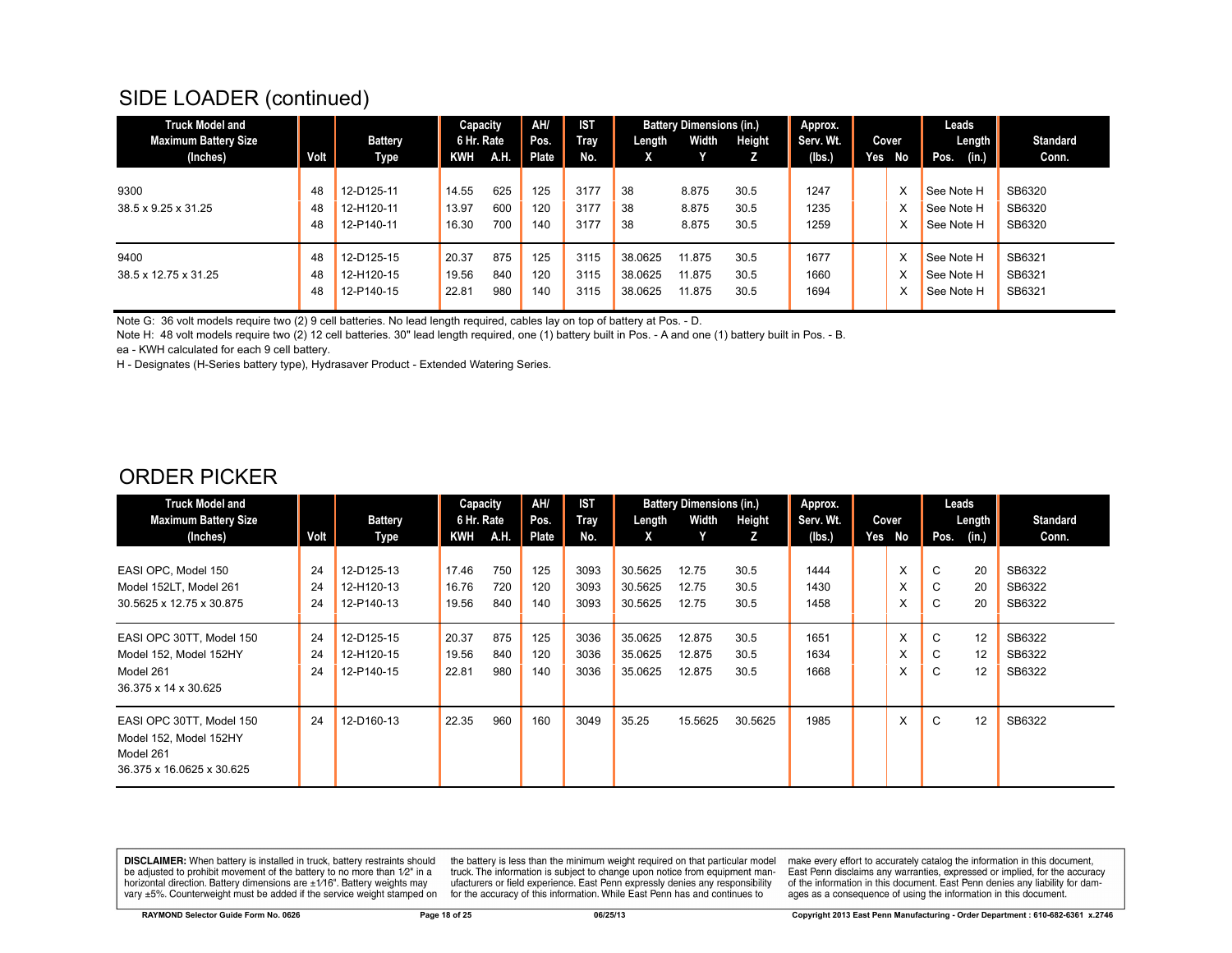# ORDER PICKER (continued)

| <b>Truck Model and</b>      |      |                |    | Capacity   |      | AH/   | <b>IST</b>  |         | <b>Battery Dimensions (in.)</b> |               | Approx.   |        |              | Leads  |                 |
|-----------------------------|------|----------------|----|------------|------|-------|-------------|---------|---------------------------------|---------------|-----------|--------|--------------|--------|-----------------|
| <b>Maximum Battery Size</b> |      | <b>Battery</b> |    | 6 Hr. Rate |      | Pos.  | <b>Tray</b> | Length  | Width                           | <b>Height</b> | Serv. Wt. | Cover  |              | Length | <b>Standard</b> |
| (Inches)                    | Volt | <b>Type</b>    |    | KWH        | A.H. | Plate | No.         | X       | Y                               | Z             | (lbs.)    | Yes No | Pos.         | (in.)  | Conn.           |
|                             |      |                |    |            |      |       |             |         |                                 |               |           |        |              |        |                 |
| EASI OPC 30TT. Model 160    | 36   | 18-D125-11     |    | 21.83      | 625  | 125   | 6016        | 37.8125 | 13.3125                         | 30.5625       | 1848      | X      | C            | 12     | SB6320          |
| Model 162, Model 5600       | 36   | 18-H120-11     |    | 20.95      | 600  | 120   | 6016        | 37.8125 | 13.3125                         | 30.5625       | 1830      | X      | C            | 12     | SB6320          |
| 38.375 x 13.6875 x 30.625   | 36   | 18-P140-11     |    | 24.44      | 700  | 140   | 6016        | 37.8125 | 13.3125                         | 30.5625       | 1866      | X      | $\mathsf{C}$ | 12     | SB6320          |
| Model 150, Model 152        | 24   | 12-D160-11     |    | 18.62      | 800  | 160   | 3005        | 36      | 14                              | 30.5          | 1683      | X      | C            | 12     | SB6322          |
| Model 152HY                 | 24   | 12-D125-13     | SD | 17.46      | 750  | 125   | 3760        | 36.0625 | 14                              | 30.5          | 1468      | X      | $\mathsf{C}$ | 12     | SB6322          |
| 36.375 x 16.0625 x 30.6875  | 24   | 12-D125-13     |    | 17.46      | 750  | 125   | 3759        | 36.0625 | 14                              | 30.5          | 1566      | Χ      | C            | 12     | SB6322          |
|                             | 24   | 12-D160-13     |    | 22.35      | 960  | 160   | 3049        | 35.25   | 15.5625                         | 30.5625       | 1985      | X      | C            | 12     | SB6322          |
|                             | 24   | 12-H120-13     | sp | 16.76      | 720  | 120   | 3760        | 36.0625 | 14                              | 30.5          | 1453      | X      | $\mathsf{C}$ | 12     | SB6322          |
|                             | 24   | 12-H120-13     |    | 16.76      | 720  | 120   | 3759        | 36.0625 | 14                              | 30.5          | 1550      | X      | $\mathsf{C}$ | 12     | SB6322          |
|                             | 24   | 12-P140-13     | SD | 19.56      | 840  | 140   | 3760        | 36.0625 | 14                              | 30.5          | 1483      | X      | C            | 12     | SB6322          |
|                             | 24   | 12-P140-13     |    | 19.56      | 840  | 140   | 3759        | 36.0625 | 14                              | 30.5          | 1582      | X      | C            | 12     | SB6322          |
|                             | 24   | 12-D125-15     | SD | 20.37      | 875  | 125   | 3692        | 36.0625 | 14                              | 30.5          | 1637      | X      | $\mathsf{C}$ | 12     | SB6322          |
|                             | 24   | 12-D125-15     |    | 20.37      | 875  | 125   | 3670        | 36.0625 | 14                              | 30.5          | 1739      | X      | C            | 12     | SB6322          |
|                             | 24   | 12-D125-15     |    | 20.37      | 875  | 125   | 3036        | 35.0625 | 12.875                          | 30.5          | 1651      | X      | C            | 12     | SB6322          |
|                             | 24   | 12-H120-15     | sp | 19.56      | 840  | 120   | 3692        | 36.0625 | 14                              | 30.5          | 1621      | X      | C            | 12     | SB6322          |
|                             | 24   | 12-H120-15     |    | 19.56      | 840  | 120   | 3670        | 36.0625 | 14                              | 30.5          | 1722      | X      | C            | 12     | SB6322          |
|                             | 24   | 12-H120-15     |    | 19.56      | 840  | 120   | 3036        | 35.0625 | 12.875                          | 30.5          | 1634      | X      | C            | 12     | SB6322          |
|                             | 24   | 12-P140-15     | SD | 22.81      | 980  | 140   | 3692        | 36.0625 | 14                              | 30.5          | 1653      | X      | C            | 12     | SB6322          |
|                             | 24   | 12-P140-15     |    | 22.81      | 980  | 140   | 3670        | 36.0625 | 14                              | 30.5          | 1756      | X      | Ċ            | 12     | SB6322          |
|                             | 24   | 12-P140-15     |    | 22.81      | 980  | 140   | 3036        | 35.0625 | 12.875                          | 30.5          | 1668      | X      | C            | 12     | SB6322          |
| Model 212 (Gofer)           | 24   | 12-D125-13     |    | 17.46      | 750  | 125   | 3093        | 30.5625 | 12.75                           | 30.5          | 1444      | X      | C            | 12     | SB6325          |
| Model 212-OPC22             | 24   | 12-H120-13     |    | 16.76      | 720  | 120   | 3093        | 30.5625 | 12.75                           | 30.5          | 1430      | X      | C            | 12     | SB6325          |
| Model 218 (Gofer)           | 24   | 12-P140-13     |    | 19.56      | 840  | 140   | 3093        | 30.5625 | 12.75                           | 30.5          | 1458      | X      | $\mathbf C$  | 12     | SB6325          |
| Model 218-OPC22             |      |                |    |            |      |       |             |         |                                 |               |           |        |              |        |                 |
| Model 233 (Gofer)           |      |                |    |            |      |       |             |         |                                 |               |           |        |              |        |                 |
| Model 233-OPC22T            |      |                |    |            |      |       |             |         |                                 |               |           |        |              |        |                 |
| 32.75 x 13.5 x 32           |      |                |    |            |      |       |             |         |                                 |               |           |        |              |        |                 |
| Model 261                   | 24   | 12-D125-15     | sp | 20.37      | 875  | 125   | 3692        | 36.0625 | 14                              | 30.5          | 1637      | Χ      | C            | 12     | SB6322          |
| 37.125 x 14.25 x 31.125     | 24   | 12-D125-15     |    | 20.37      | 875  | 125   | 3670        | 36.0625 | 14                              | 30.5          | 1739      | X      | C            | 12     | SB6322          |
|                             | 24   | 12-H120-15     | sp | 19.56      | 840  | 120   | 3692        | 36.0625 | 14                              | 30.5          | 1621      | X      | $\mathsf{C}$ | 12     | SB6322          |
|                             | 24   | 12-H120-15     |    | 19.56      | 840  | 120   | 3670        | 36.0625 | 14                              | 30.5          | 1722      | X      | C            | 12     | SB6322          |
|                             | 24   | 12-P140-15     | sp | 22.81      | 980  | 140   | 3692        | 36.0625 | 14                              | 30.5          | 1653      | X      | Ċ            | 12     | SB6322          |
|                             | 24   | 12-P140-15     |    | 22.81      | 980  | 140   | 3670        | 36.0625 | 14                              | 30.5          | 1756      | X      | C            | 12     | SB6322          |
|                             |      |                |    |            |      |       |             |         |                                 |               |           |        |              |        |                 |

**DISCLAIMER:** When battery is installed in truck, battery restraints should be adjusted to prohibit movement of the battery to no more than  $1/2$ " in a horizontal direction. Battery dimensions are  $\pm 1/16$ ". Battery weig

the battery is less than the minimum weight required on that particular model<br>truck. The information is subject to change upon notice from equipment man-<br>ufacturers or field experience. East Penn expressly denies any respo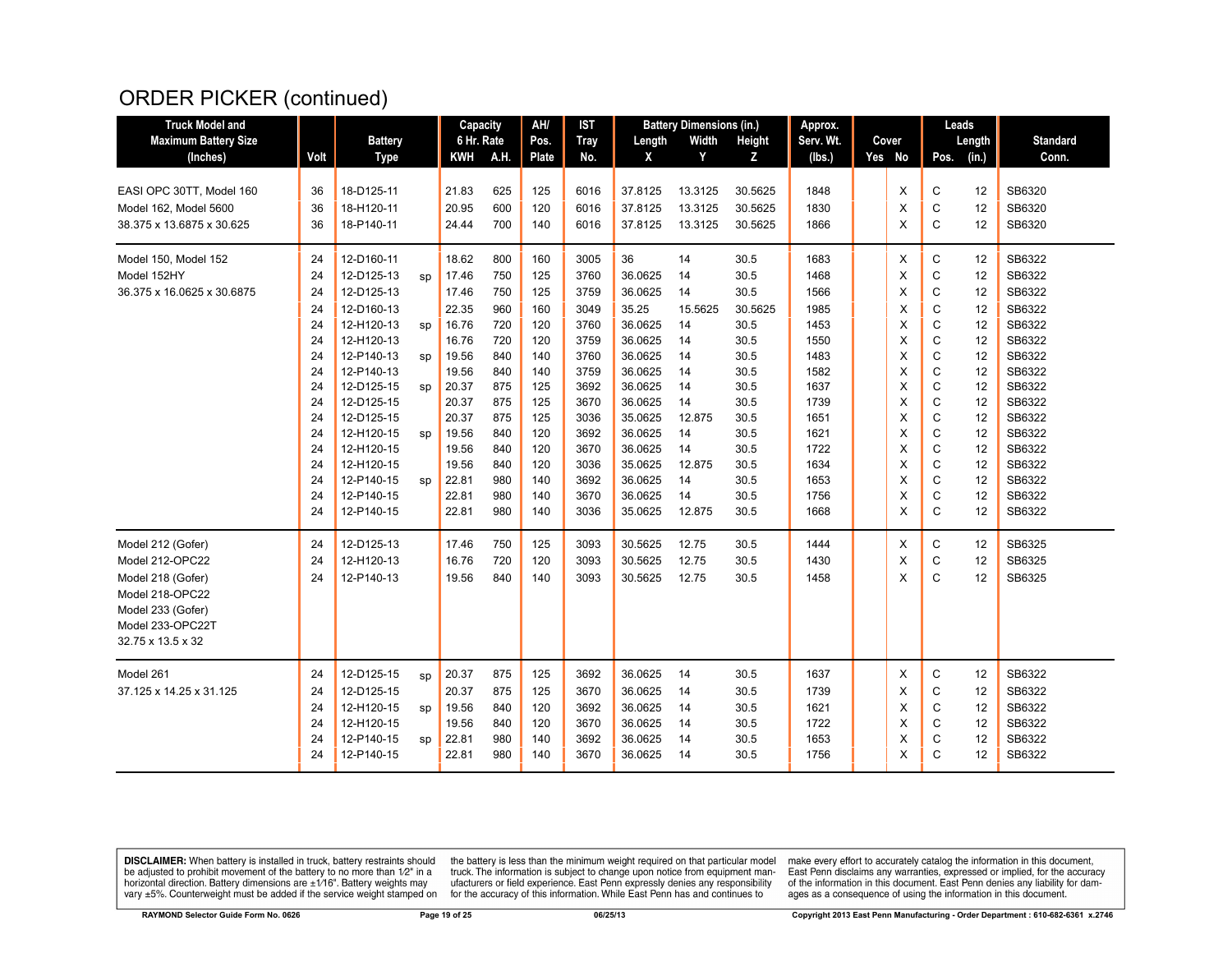# ORDER PICKER (continued)

| <b>Truck Model and</b>      |      |                |    | Capacity   |     | AH/   | <b>IST</b>  | <b>Battery Dimensions (in.)</b> |         | Approx. |           |  | Leads  |             |        |                 |
|-----------------------------|------|----------------|----|------------|-----|-------|-------------|---------------------------------|---------|---------|-----------|--|--------|-------------|--------|-----------------|
| <b>Maximum Battery Size</b> |      | <b>Battery</b> |    | 6 Hr. Rate |     | Pos.  | <b>Tray</b> | Length                          | Width   | Height  | Serv. Wt. |  | Cover  |             | Length | <b>Standard</b> |
| (Inches)                    | Volt | <b>Type</b>    |    | KWH A.H.   |     | Plate | No.         | X                               | Y       | Z       | (lbs.)    |  | Yes No | Pos.        | (in.)  | Conn.           |
|                             |      |                |    |            |     |       |             |                                 |         |         |           |  |        |             |        |                 |
| Model MT/1021               | 24   | 12-D160-11     |    | 18.62      | 800 | 160   | 3025        | 35.0625                         | 13.1875 | 30.5    | 1647      |  | X      | D           | 24     | 6325            |
| 35.875 x 14.5 x 32.25       | 24   | 12-D125-15     |    | 20.37      | 875 | 125   | 3036        | 35.0625                         | 12.875  | 30.5    | 1651      |  | X      | D           | 24     | 6325            |
|                             | 24   | 12-H120-15     |    | 19.56      | 840 | 120   | 3036        | 35.0625                         | 12.875  | 30.5    | 1634      |  | X      | D           | 24     | 6325            |
|                             | 24   | 12-P140-15     |    | 22.81      | 980 | 140   | 3036        | 35.0625                         | 12.875  | 30.5    | 1668      |  | X      | D           | 24     | 6325            |
| 5200.5400                   | 24   | 12-D125-13     |    | 17.46      | 750 | 125   | 3093        | 30.5625                         | 12.75   | 30.5    | 1444      |  | X      | C           | 19     | SB6322          |
| 31 x 13 x 30.9375           | 24   | 12-H120-13     |    | 16.76      | 720 | 120   | 3093        | 30.5625                         | 12.75   | 30.5    | 1430      |  | X      | C           | 19     | SB6322          |
|                             | 24   | 12-P140-13     |    | 19.56      | 840 | 140   | 3093        | 30.5625                         | 12.75   | 30.5    | 1458      |  | X      | C           | 19     | SB6322          |
| 5200, 5400, 5500            | 24   | 12-D160-11     |    | 18.62      | 800 | 160   | 3005        | 36                              | 14      | 30.5    | 1683      |  | X      | С           | 12     | SB6322          |
| 36.4375 x 14.125 x 30.9375  | 24   | 12-D125-13     | sp | 17.46      | 750 | 125   | 3760        | 36.0625                         | 14      | 30.5    | 1468      |  | X      | C           | 12     | SB6322          |
|                             | 24   | 12-D125-13     |    | 17.46      | 750 | 125   | 3759        | 36.0625                         | 14      | 30.5    | 1566      |  | X      | C           | 12     | SB6322          |
|                             | 24   | 12-H120-13     | sp | 16.76      | 720 | 120   | 3760        | 36.0625                         | 14      | 30.5    | 1453      |  | X      | C           | 12     | SB6322          |
|                             | 24   | 12-H120-13     |    | 16.76      | 720 | 120   | 3759        | 36.0625                         | 14      | 30.5    | 1550      |  | X      | C           | 12     | SB6322          |
|                             | 24   | 12-P140-13     | sp | 19.56      | 840 | 140   | 3760        | 36.0625                         | 14      | 30.5    | 1483      |  | X      | C           | 12     | SB6322          |
|                             | 24   | 12-P140-13     |    | 19.56      | 840 | 140   | 3759        | 36.0625                         | 14      | 30.5    | 1582      |  | X      | C           | 12     | SB6322          |
|                             | 24   | 12-D125-15     | sp | 20.37      | 875 | 125   | 3692        | 36.0625                         | 14      | 30.5    | 1637      |  | X      | $\mathsf C$ | 12     | SB6322          |
|                             | 24   | 12-D125-15     |    | 20.37      | 875 | 125   | 3670        | 36.0625                         | 14      | 30.5    | 1739      |  | X      | C           | 12     | SB6322          |
|                             | 24   | 12-D125-15     |    | 20.37      | 875 | 125   | 3036        | 35.0625                         | 12.875  | 30.5    | 1651      |  | X      | $\mathsf C$ | 12     | SB6322          |
|                             | 24   | 12-H120-15     | sp | 19.56      | 840 | 120   | 3692        | 36.0625                         | 14      | 30.5    | 1621      |  | X      | C           | 12     | SB6322          |
|                             | 24   | 12-H120-15     |    | 19.56      | 840 | 120   | 3670        | 36.0625                         | 14      | 30.5    | 1722      |  | X      | C           | 12     | SB6322          |
|                             | 24   | 12-H120-15     |    | 19.56      | 840 | 120   | 3036        | 35.0625                         | 12.875  | 30.5    | 1634      |  | X      | C           | 12     | SB6322          |
|                             | 24   | 12-P140-15     | sp | 22.81      | 980 | 140   | 3692        | 36.0625                         | 14      | 30.5    | 1653      |  | X      | C           | 12     | SB6322          |
|                             | 24   | 12-P140-15     |    | 22.81      | 980 | 140   | 3670        | 36.0625                         | 14      | 30.5    | 1756      |  | X      | C           | 12     | SB6322          |
|                             | 24   | 12-P140-15     |    | 22.81      | 980 | 140   | 3036        | 35.0625                         | 12.875  | 30.5    | 1668      |  | X      | C           | 12     | SB6322          |
| 5600                        | 36   | 18-D125-13     |    | 26.19      | 750 | 125   | 6005        | 37.8125                         | 15.5625 | 30.5625 | 2168      |  | X      | C           | 12     | SB6320          |
| 38.375 x 16.125 x 30.9375   | 36   | 18-H120-13     |    | 25.14      | 720 | 120   | 6005        | 37.8125                         | 15.5625 | 30.5625 | 2146      |  | X      | C           | 12     | SB6320          |
|                             | 36   | 18-P140-13     |    | 29.33      | 840 | 140   | 6005        | 37.8125                         | 15.5625 | 30.5625 | 2190      |  | X      | C           | 12     | SB6320          |
| 5600                        | 36   | 18-D125-11     |    | 21.83      | 625 | 125   | 6016        | 37.8125                         | 13.3125 | 30.5625 | 1848      |  | X      | С           | 12     | SB6322          |
| 38.4375 x 13.75 x 30.9375   | 36   | 18-H120-11     |    | 20.95      | 600 | 120   | 6016        | 37.8125                         | 13.3125 | 30.5625 | 1830      |  | X      | C           | 12     | SB6322          |
|                             | 36   | 18-P140-11     |    | 24.44      | 700 | 140   | 6016        | 37.8125                         | 13.3125 | 30.5625 | 1866      |  | X      | C           | 12     | SB6322          |

sp - IST3692 Combination-22C tray includes ribbed sides.

sp - IST3760 Combination-22C tray includes ribbed sides and fillers.

H - Designates (H-Series battery type), Hydrasaver Product - Extended Watering Series.

**DISCLAIMER:** When battery is installed in truck, battery restraints should be adjusted to prohibit movement of the battery to no more than 1/2" in a horizontal direction. Battery dimensions are ±1/16". Battery weights may vary ±5%. Counterweight must be added if the service weight stamped on

the battery is less than the minimum weight required on that particular model truck. The information is subject to change upon notice from equipment manufacturers or field experience. East Penn expressly denies any responsibility for the accuracy of this information. While East Penn has and continues to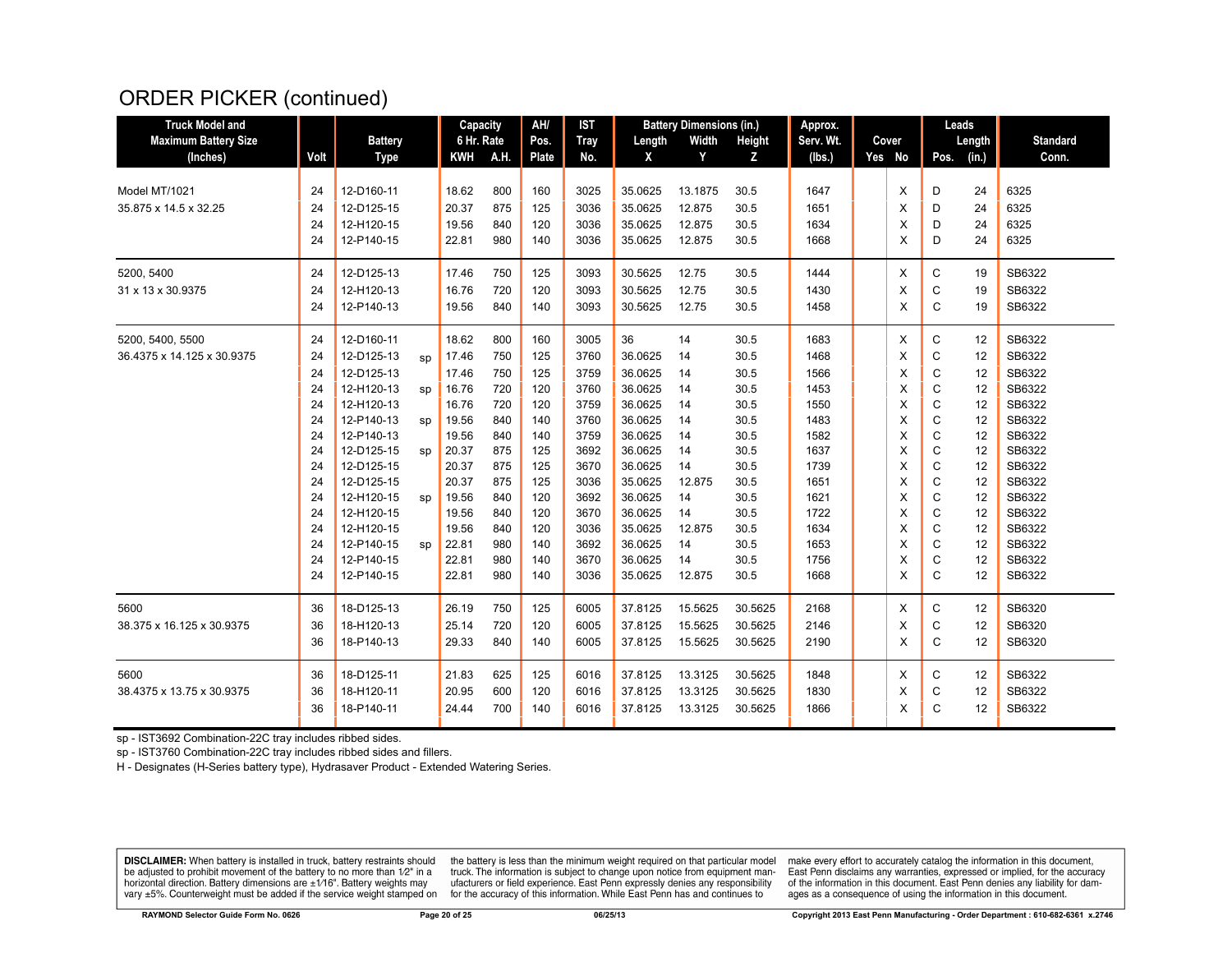# SIT DOWN COUNTER BALANCE

| <b>Truck Model and</b>                                                                                                                                       |                                  |                                                                            | Capacity                                           |                                        | AH/                              | IST                                          |                                                 | <b>Battery Dimensions (in.)</b>                 |                                                                | Approx.                                      |  |                            | Leads                                                          |                                                          |
|--------------------------------------------------------------------------------------------------------------------------------------------------------------|----------------------------------|----------------------------------------------------------------------------|----------------------------------------------------|----------------------------------------|----------------------------------|----------------------------------------------|-------------------------------------------------|-------------------------------------------------|----------------------------------------------------------------|----------------------------------------------|--|----------------------------|----------------------------------------------------------------|----------------------------------------------------------|
| <b>Maximum Battery Size</b>                                                                                                                                  |                                  | <b>Battery</b>                                                             | 6 Hr. Rate                                         |                                        | Pos.                             | <b>Tray</b>                                  | Length                                          | Width                                           | Height                                                         | Serv. Wt.                                    |  | Cover                      | Length                                                         | <b>Standard</b>                                          |
| (Inches)                                                                                                                                                     | Volt                             | <b>Type</b>                                                                | KWH                                                | A.H.                                   | Plate                            | No.                                          | X                                               | Y                                               | z                                                              | (lbs.)                                       |  | Yes No                     | (in.)<br>Pos.                                                  | Conn.                                                    |
| 60-C30, 630, 630-C30TF<br>630-C30TT<br>38.75 x 16 x 31                                                                                                       | 36<br>36<br>36                   | 18-D125-13<br>18-H120-13<br>18-P140-13                                     | 26.19<br>25.14<br>29.33                            | 750<br>720<br>840                      | 125<br>120<br>140                | 6005<br>6005<br>6005                         | 37.8125<br>37.8125<br>37.8125                   | 15.5625<br>15.5625<br>15.5625                   | 30.5625<br>30.5625<br>30.5625                                  | 2168<br>2146<br>2190                         |  | X<br>X<br>X                | B<br>8<br>B<br>8<br>B<br>8                                     | SB6320<br>SB6320<br>SB6320                               |
| 60-C40, 60-C50, 640<br>640-C40TF, 640-C40TT<br>650, 650-C50TF<br>650-C50TT, DSS400HP<br>DSS400P, DSS500P<br>EASI Pacer, R40, R40-C40<br>38.5 x 21.25 x 32.25 | 36<br>36<br>36                   | 18-D125-17<br>18-H120-17<br>18-P140-17                                     | 34.92<br>33.52<br>39.11                            | 1000<br>960<br>1120                    | 125<br>120<br>140                | 6069<br>6069<br>6069                         | 38.1875<br>38.1875<br>38.1875                   | 20.0625<br>20.0625<br>20.0625                   | 30.5625<br>30.5625<br>30.5625                                  | 2834<br>2806<br>2862                         |  | Х<br>Χ<br>X                | $\mathbf C$<br>16<br>C<br>16<br>$\mathsf{C}$<br>16             | SB6320<br>SB6320<br>SB6320                               |
| 4450-C30, 4450-C35S<br>38.8125 x 20.625 x 23                                                                                                                 | 36<br>36<br>36                   | 18-D85-17<br>18-H80-17<br>18-P95-17                                        | 23.75<br>22.35<br>26.54                            | 680<br>640<br>760                      | 85<br>80<br>95                   | 6015<br>6015<br>6015                         | 38.1875<br>38.1875<br>38.1875                   | 20.0625<br>20.0625<br>20.0625                   | 22.6875<br>22.6875<br>22.6875                                  | 2045<br>1963<br>2065                         |  | Χ<br>X<br>$\times$         | A<br>30<br>30<br>Α<br>A<br>30                                  | SB6320<br>SB6320<br>SB6320                               |
| 4450-C30, 4450-C35S<br>38.8125 x 20.625 x 23                                                                                                                 | 48<br>48<br>48                   | 24-D85-13<br>24-H80-13<br>24-P95-13                                        | 23.75<br>22.35<br>26.54                            | 510<br>480<br>570                      | 85<br>80<br>95                   | 7071<br>7071<br>7071                         | 38.125<br>38.125<br>38.125                      | 20.4375<br>20.4375<br>20.4375                   | 22.6875<br>22.6875<br>22.6875                                  | 2022<br>1941<br>2042                         |  | Χ<br>X<br>X                | A<br>30<br>30<br>Α<br>Α<br>30                                  | SB6321<br>SB6321<br>SB6321                               |
| 4450-C35, 4450-C40<br>38.8125 x 24.9375 x 23                                                                                                                 | 36<br>36<br>36                   | 18-D85-21<br>18-H80-21<br>18-P95-21                                        | 29.68<br>27.94<br>33.17                            | 850<br>800<br>950                      | 85<br>80<br>95                   | 6010<br>6010<br>6010                         | 38.1875<br>38.1875<br>38.1875                   | 24.5625<br>24.5625<br>24.5625                   | 22.6875<br>22.6875<br>22.6875                                  | 2466<br>2367<br>2491                         |  | X<br>X<br>X                | Α<br>30<br>30<br>Α<br>A<br>30                                  | SB6320<br>SB6320<br>SB6320                               |
| 4450-C35, 4450-C40<br>38.8125 x 24.9375 x 23                                                                                                                 | 48<br>48<br>48                   | 24-D85-15<br>24-H80-15<br>24-P95-15                                        | 27.70<br>26.07<br>30.96                            | 595<br>560<br>665                      | 85<br>80<br>95                   | 7031<br>7031<br>7031                         | 38.1875<br>38.1875<br>38.1875                   | 23.5625<br>23.5625<br>23.5625                   | 22.6875<br>22.6875<br>22.6875                                  | 2332<br>2239<br>2355                         |  | Χ<br>X<br>X                | A<br>30<br>Α<br>30<br>A<br>30                                  | SB6321<br>SB6321<br>SB6321                               |
| 4700-C30TF, 4700-C30TT<br>DSD 30r, DSD 35r<br>35.5 x 27.8125 x 23.25                                                                                         | 36<br>36<br>36                   | 18-D85-19<br>18-H80-19<br>18-P95-19                                        | 26.71<br>25.14<br>29.86                            | 765<br>720<br>855                      | 85<br>80<br>95                   | 6226<br>6226<br>6226                         | 34.9375<br>34.9375<br>34.9375                   | 25.5625<br>25.5625<br>25.5625                   | 22.6875<br>22.6875<br>22.6875                                  | 2274<br>2183<br>2297                         |  | X<br>X<br>X                | B<br>24<br>B<br>24<br>B<br>24                                  | SB6320<br>SB6320<br>SB6320                               |
| 4700-C30TF, 4700-C30TT<br>DSD 30r, DSD 35r<br>35.5 x 27.8125 x 23.25                                                                                         | 48<br>48<br>48<br>48<br>48<br>48 | 24-D85-13<br>24-H80-13<br>24-P95-13<br>24-D85-15<br>24-H80-15<br>24-P95-15 | 23.75<br>22.35<br>26.54<br>27.70<br>26.07<br>30.96 | 510<br>480<br>570<br>595<br>560<br>665 | 85<br>80<br>95<br>85<br>80<br>95 | 7556<br>7556<br>7556<br>7049<br>7049<br>7049 | 34<br>34<br>34<br>35.1875<br>35.1875<br>35.1875 | 27<br>27<br>27<br>25.5625<br>25.5625<br>25.5625 | 22.6875<br>22.6875<br>22.6875<br>22.6875<br>22.6875<br>22.6875 | 2160<br>2074<br>2182<br>2332<br>2239<br>2355 |  | Χ<br>X<br>X<br>X<br>X<br>X | B<br>24<br>B<br>24<br>B<br>24<br>B<br>24<br>B<br>24<br>B<br>24 | SB6321<br>SB6321<br>SB6321<br>SB6321<br>SB6321<br>SB6321 |

**DISCLAIMER:** When battery is installed in truck, battery restraints should be adjusted to prohibit movement of the battery to no more than  $1/2$ " in a horizontal direction. Battery dimensions are  $\pm 1/16$ ". Battery weig

the battery is less than the minimum weight required on that particular model<br>truck. The information is subject to change upon notice from equipment man-<br>ufacturers or field experience. East Penn expressly denies any respo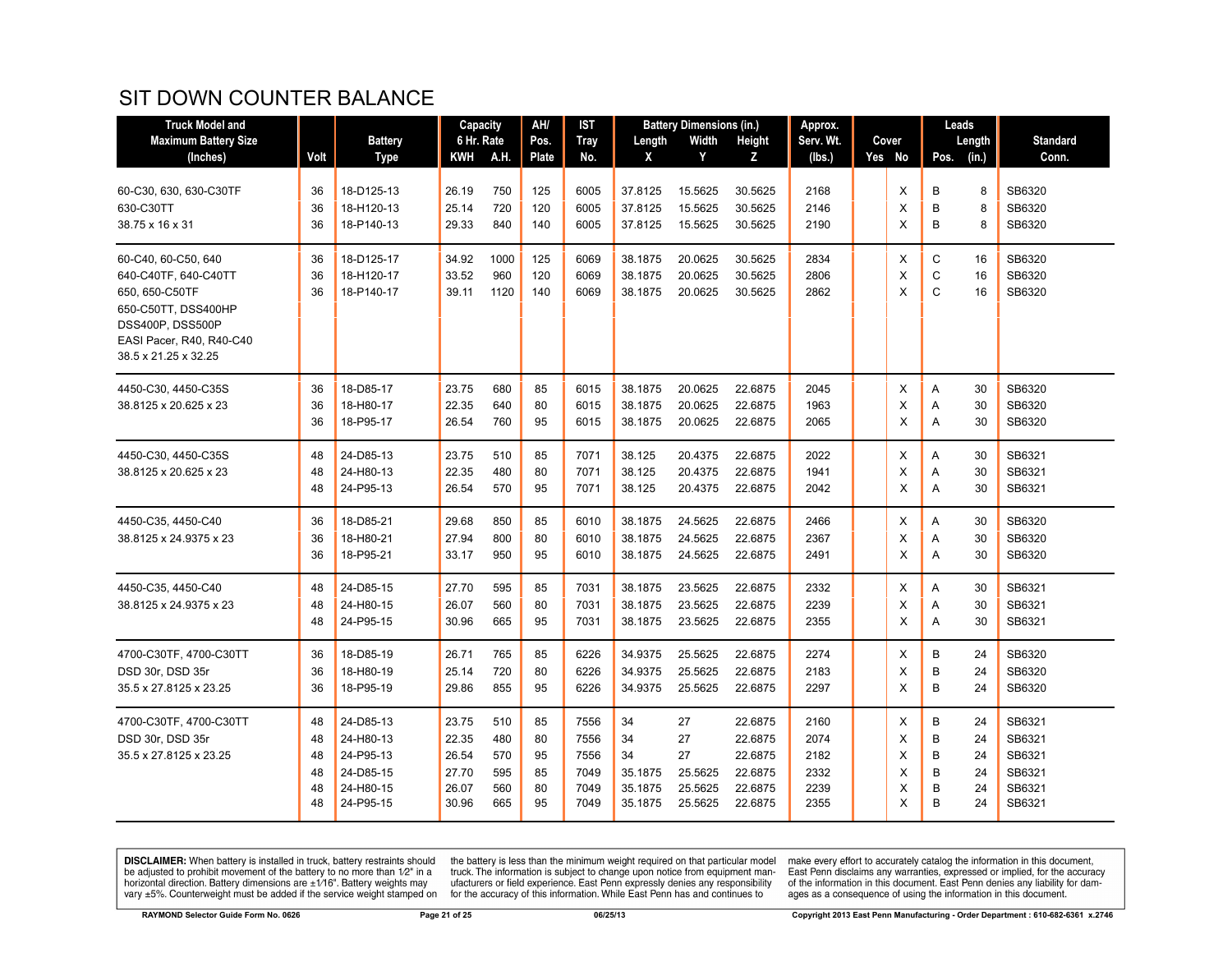| <b>Truck Model and</b>                                                                |                |                                        | Capacity                |                      | AH/               | <b>IST</b>           | <b>Battery Dimensions (in.)</b> |                               | Approx.                       |                      |  | Leads       |             |                |                            |
|---------------------------------------------------------------------------------------|----------------|----------------------------------------|-------------------------|----------------------|-------------------|----------------------|---------------------------------|-------------------------------|-------------------------------|----------------------|--|-------------|-------------|----------------|----------------------------|
| <b>Maximum Battery Size</b>                                                           |                | <b>Battery</b>                         | 6 Hr. Rate              |                      | Pos.              | <b>Tray</b>          | Length                          | Width                         | Height                        | Serv. Wt.            |  | Cover       |             | Length         | <b>Standard</b>            |
| (Inches)                                                                              | Volt           | <b>Type</b>                            | KWH                     | <b>A.H.</b>          | <b>Plate</b>      | No.                  | X                               | Y                             | Z                             | (lbs.)               |  | Yes No      | Pos.        | (in.)          | Conn.                      |
| 4700-C40TF, 4700-C40TT<br>4700-C50HMTF                                                | 36<br>36       | 18-D85-23<br>18-H80-23                 | 32.65<br>30.73          | 935<br>880           | 85<br>80          | 6009<br>6009         | 38.1875<br>38.1875              | 26.9375<br>26.9375            | 22.6875<br>22.6875            | 2703<br>2595         |  | X<br>х      | B<br>B      | 24<br>24       | SB6320<br>SB6320           |
| 4700-C50HMTT<br>38.6875 x 27.9375 x 22.8125                                           | 36             | 18-P95-23                              | 36.49                   | 1045                 | 95                | 6009                 | 38.1875                         | 26.9375                       | 22.6875                       | 2730                 |  | X           | B           | 24             | SB6320                     |
| 4700-C40TF, 4700-C40TT<br>4700-C50HMTF<br>4700-C50HMTT<br>38.6875 x 27.9375 x 22.8125 | 48<br>48<br>48 | 24-D85-17<br>24-H80-17<br>24-P95-17    | 31.66<br>29.80<br>35.39 | 680<br>640<br>760    | 85<br>80<br>95    | 7002<br>7002<br>7002 | 38.1875<br>38.1875<br>38.1875   | 26.6875<br>26.6875<br>26.6875 | 22.6875<br>22.6875<br>22.6875 | 2695<br>2587<br>2722 |  | Х<br>X<br>X | B<br>B<br>B | 24<br>24<br>24 | SB6321<br>SB6321<br>SB6321 |
| 4700-C50LTF, 4700-C50LTT<br>53.75 x 38.375 x 22.8125                                  | 48<br>48<br>48 | 24-D85-31<br>24-H80-31<br>24-P95-31    | 59.36<br>55.87<br>66.35 | 1275<br>1200<br>1425 | 85<br>80<br>95    | 7196<br>7196<br>7196 | 47.6875<br>47.6875<br>47.6875   | 38.1875<br>38.1875<br>38.1875 | 22.6875<br>22.6875<br>22.6875 | 4855<br>4661<br>4904 |  | Х<br>X<br>X | B<br>B<br>B | 24<br>24<br>24 | SB6321<br>SB6321<br>SB6321 |
| 4700-C50TF, 4700-C50TT<br>39.375 x 27.875 x 22.8125                                   | 36<br>36<br>36 | 18-D85-23<br>18-H80-23<br>18-P95-23    | 32.65<br>30.73<br>36.49 | 935<br>880<br>1045   | 85<br>80<br>95    | 6009<br>6009<br>6009 | 38.1875<br>38.1875<br>38.1875   | 26.9375<br>26.9375<br>26.9375 | 22.6875<br>22.6875<br>22.6875 | 2703<br>2595<br>2730 |  | X<br>X<br>X | B<br>B<br>B | 24<br>24<br>24 | SB6320<br>SB6320<br>SB6320 |
| 4700-C50TF, 4700-C50TT<br>39.375 x 27.875 x 22.8125                                   | 48<br>48<br>48 | 24-D85-17<br>24-H80-17<br>24-P95-17    | 31.66<br>29.80<br>35.39 | 680<br>640<br>760    | 85<br>80<br>95    | 7002<br>7002<br>7002 | 38.1875<br>38.1875<br>38.1875   | 26.6875<br>26.6875<br>26.6875 | 22.6875<br>22.6875<br>22.6875 | 2695<br>2587<br>2722 |  | X<br>X<br>X | В<br>B<br>B | 24<br>24<br>24 | SB6321<br>SB6321<br>SB6321 |
| 4700-C60TF, 4700-C60TT<br>39.375 x 33.75 x 22.8125                                    | 36<br>36<br>36 | 18-D85-27<br>18-H80-27<br>18-P95-27    | 38.59<br>36.32<br>43.13 | 1105<br>1040<br>1235 | 85<br>80<br>95    | 6026<br>6026<br>6026 | 38.1875<br>38.1875<br>38.1875   | 31.4375<br>31.4375<br>31.4375 | 22.6875<br>22.6875<br>22.6875 | 3144<br>3018<br>3175 |  | Х<br>X<br>X | В<br>B<br>B | 24<br>24<br>24 | SB6320<br>SB6320<br>SB6320 |
| 4700-C60TF, 4700-C60TT<br>39.375 x 33.75 x 22.8125                                    | 48<br>48<br>48 | 24-D85-21<br>24-H80-21<br>24-P95-21    | 39.58<br>37.25<br>44.23 | 850<br>800<br>950    | 85<br>80<br>95    | 7004<br>7004<br>7004 | 38.1875<br>38.1875<br>38.1875   | 32.6875<br>32.6875<br>32.6875 | 22.6875<br>22.6875<br>22.6875 | 3272<br>3141<br>3305 |  | X<br>X<br>X | B<br>B<br>B | 24<br>24<br>24 | SB6321<br>SB6321<br>SB6321 |
| C30, C35, R30<br>38.5 x 18.5 x 32.3125                                                | 36<br>36<br>36 | 18-D125-15<br>18-H120-15<br>18-P140-15 | 30.56<br>29.33<br>34.22 | 875<br>840<br>980    | 125<br>120<br>140 | 6045<br>6045<br>6045 | 38.1875<br>38.1875<br>38.1875   | 17.8125<br>17.8125<br>17.8125 | 30.5625<br>30.5625<br>30.5625 | 2486<br>2461<br>2511 |  | X<br>X<br>X | С<br>С<br>C | 16<br>16<br>16 | SB6320<br>SB6320<br>SB6320 |
| C40<br>38.5 x 21.25 x 32.3125                                                         | 36<br>36<br>36 | 18-D125-17<br>18-H120-17<br>18-P140-17 | 34.92<br>33.52<br>39.11 | 1000<br>960<br>1120  | 125<br>120<br>140 | 6069<br>6069<br>6069 | 38.1875<br>38.1875<br>38.1875   | 20.0625<br>20.0625<br>20.0625 | 30.5625<br>30.5625<br>30.5625 | 2834<br>2806<br>2862 |  | х<br>X<br>X | С<br>C<br>C | 16<br>16<br>16 | SB6320<br>SB6320<br>SB6320 |

**DISCLAIMER:** When battery is installed in truck, battery restraints should be adjusted to prohibit movement of the battery to no more than  $1/2$ " in a horizontal direction. Battery dimensions are  $\pm 1/16$ ". Battery weig

the battery is less than the minimum weight required on that particular model<br>truck. The information is subject to change upon notice from equipment manufacturers or field experience. East Penn expressly denies any responsibility for the accuracy of this information. While East Penn has and continues to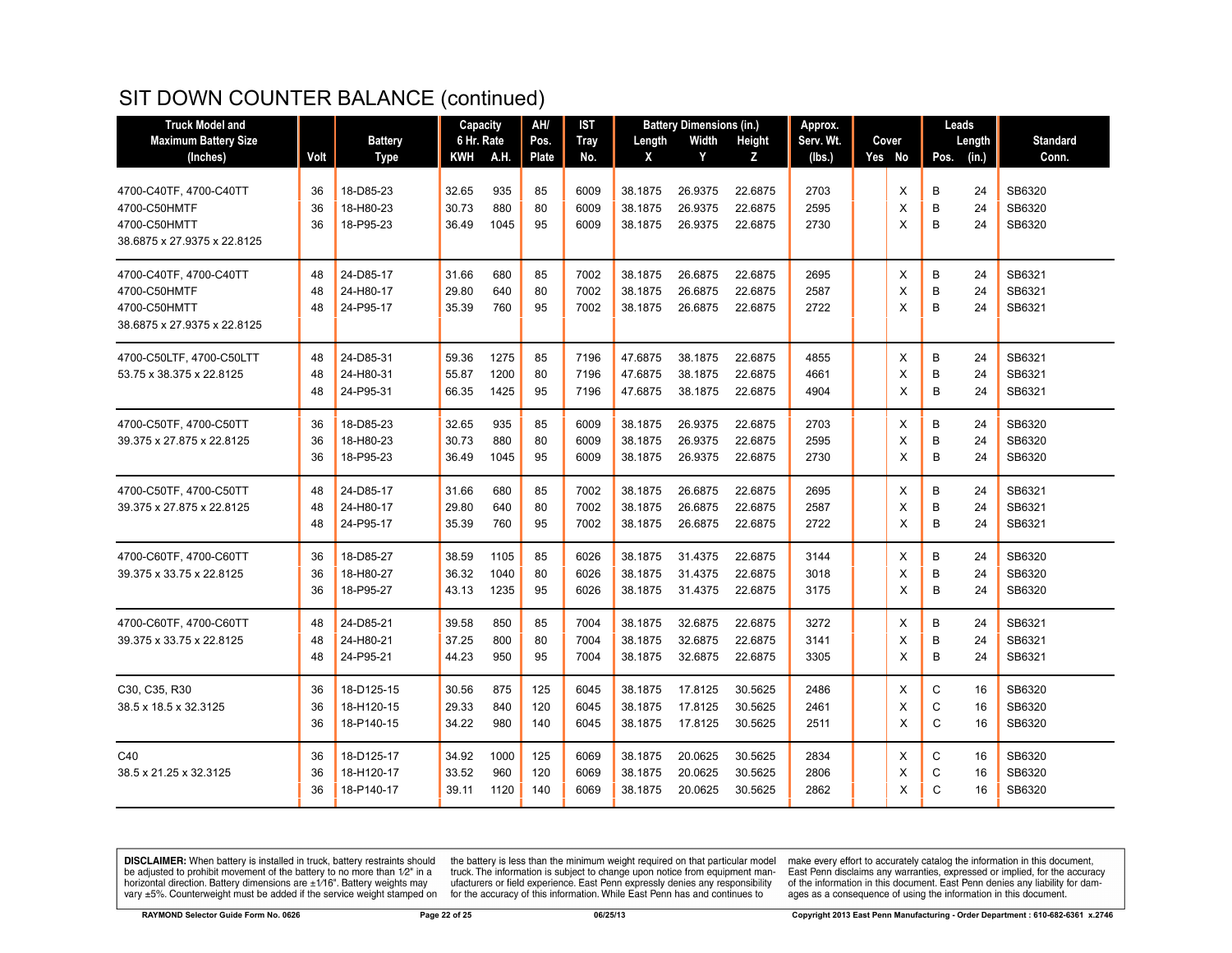| <b>Truck Model and</b>      |      |                | Capacity   |      | AH/          | <b>IST</b> | <b>Battery Dimensions (in.)</b> |         | Approx. |           |  | Leads  |      |        |                 |
|-----------------------------|------|----------------|------------|------|--------------|------------|---------------------------------|---------|---------|-----------|--|--------|------|--------|-----------------|
| <b>Maximum Battery Size</b> |      | <b>Battery</b> | 6 Hr. Rate |      | Pos.         | Tray       | Length                          | Width   | Height  | Serv. Wt. |  | Cover  |      | Length | <b>Standard</b> |
| (Inches)                    | Volt | Type           | <b>KWH</b> | A.H. | <b>Plate</b> | No.        | X                               | Y       | Z       | (lbs.)    |  | Yes No | Pos. | (in.)  | Conn.           |
|                             |      |                |            |      |              |            |                                 |         |         |           |  |        |      |        |                 |
| C50, DSS500HP, EASI Pacer   | 36   | 18-D125-19     | 39.29      | 1125 | 125          | 6089       | 38.1875                         | 22.3125 | 30.5625 | 3106      |  | X      | C    | 16     | SB6320          |
| R50-C50, R50-C50TT          | 36   | 18-H120-19     | 37.71      | 1080 | 120          | 6089       | 38.1875                         | 22.3125 | 30.5625 | 3075      |  | X      | C    | 16     | SB6320          |
| 38.5 x 23.75 x 32.25        | 36   | 18-P140-19     | 44.00      | 1260 | 140          | 6089       | 38.1875                         | 22.3125 | 30.5625 | 3137      |  | X      | C    | 16     | SB6320          |
| DSD 40r, DSD 50r            | 36   | 18-D85-25      | 35.62      | 1020 | 85           | 6030       | 38.1875                         | 29.1875 | 22.6875 | 2924      |  | X      | B    | 24     | SB6320          |
| 39.375 x 30.375 x 23.25     | 36   | 18-H80-25      | 33.52      | 960  | 80           | 6030       | 38.1875                         | 29.1875 | 22.6875 | 2807      |  | X      | B    | 24     | SB6320          |
|                             | 36   | 18-P95-25      | 39.81      | 1140 | 95           | 6030       | 38.1875                         | 29.1875 | 22.6875 | 2953      |  | X      | B    | 24     | SB6320          |
| DSD 40r, DSD 50r            | 48   | 24-D85-19      | 35.62      | 765  | 85           | 7003       | 38.1875                         | 29.6875 | 22.6875 | 2984      |  | X      | B    | 24     | SB6321          |
| 39.375 x 30.375 x 23.1875   | 48   | 24-H80-19      | 33.52      | 720  | 80           | 7003       | 38.1875                         | 29.6875 | 22.6875 | 2865      |  | X      | B    | 24     | SB6321          |
|                             | 48   | 24-P95-19      | 39.81      | 855  | 95           | 7003       | 38.1875                         | 29.6875 | 22.6875 | 3014      |  | X      | B    | 24     | SB6321          |
|                             |      |                |            |      |              |            |                                 |         |         |           |  |        |      |        |                 |
| DSD 50r, DSD 60r            | 36   | 18-D85-29      | 41.55      | 1190 | 85           | 6021       | 38.1875                         | 33.6875 | 22.6875 | 3394      |  | X      | В    | 24     | SB6320          |
| 39.375 x 34.3125 x 23.25    | 36   | 18-H80-29      | 39.11      | 1120 | 80           | 6021       | 38.1875                         | 33.6875 | 22.6875 | 3258      |  | X      | B    | 24     | SB6320          |
|                             | 36   | 18-P95-29      | 46.44      | 1330 | 95           | 6021       | 38.1875                         | 33.6875 | 22.6875 | 3428      |  | X      | B    | 24     | SB6320          |
| DSD 50r, DSD 60r            | 48   | 24-D85-21      | 39.58      | 850  | 85           | 7004       | 38.1875                         | 32.6875 | 22.6875 | 3272      |  | X      | B    | 24     | SB6321          |
| 38.375 x 34.3125 x 23.25    | 48   | 24-H80-21      | 37.25      | 800  | 80           | 7004       | 38.1875                         | 32.6875 | 22.6875 | 3141      |  | X      | B    | 24     | SB6321          |
|                             | 48   | 24-P95-21      | 44.23      | 950  | 95           | 7004       | 38.1875                         | 32.6875 | 22.6875 | 3305      |  | X      | B    | 24     | SB6321          |
| <b>DSS300, DSS350</b>       | 36   | 18-D125-13     | 26.19      | 750  | 125          | 6A45       | 38.25                           | 15.75   | 30.5625 | 2169      |  | X      | D    | 12     | SB6320          |
| 38.75 x 16.5 x 32.5625      | 36   | 18-H120-13     | 25.14      | 720  | 120          | 6A45       | 38.25                           | 15.75   | 30.5625 | 2147      |  | X      | D    | 12     | SB6320          |
|                             | 36   | 18-P140-13     | 29.33      | 840  | 140          | 6A45       | 38.25                           | 15.75   | 30.5625 | 2191      |  | X      | D    | 12     | SB6320          |
| DSS300HP, DSS350HP          | 36   | 18-D125-15     | 30.56      | 875  | 125          | 6045       | 38.1875                         | 17.8125 | 30.5625 | 2486      |  | X      | C    | 16     | SB6320          |
| EASI Pacer, R30-C30, R35    | 36   | 18-H120-15     | 29.33      | 840  | 120          | 6045       | 38.1875                         | 17.8125 | 30.5625 | 2461      |  | X      | C    | 16     | SB6320          |
| R35-C35                     | 36   | 18-P140-15     | 34.22      | 980  | 140          | 6045       | 38.1875                         | 17.8125 | 30.5625 | 2511      |  | X      | C    | 16     | SB6320          |
| 38.5 x 18.5 x 32.25         |      |                |            |      |              |            |                                 |         |         |           |  |        |      |        |                 |
|                             |      |                |            |      |              |            |                                 |         |         |           |  |        |      |        |                 |
| DSS 300P, DSS-350P          | 36   | 18-D125-13     | 26.19      | 750  | 125          | 6005       | 37.8125                         | 15.5625 | 30.5625 | 2168      |  | X      | С    | 11     | SB6320          |
| 38.875 x 16.25 x 31.625     | 36   | 18-H120-13     | 25.14      | 720  | 120          | 6005       | 37.8125                         | 15.5625 | 30.5625 | 2146      |  | X      | С    | 11     | SB6320          |
|                             | 36   | 18-P140-13     | 29.33      | 840  | 140          | 6005       | 37.8125                         | 15.5625 | 30.5625 | 2190      |  | X      | C    | 11     | SB6320          |

**DISCLAIMER:** When battery is installed in truck, battery restraints should be adjusted to prohibit movement of the battery to no more than  $1/2$ " in a horizontal direction. Battery dimensions are  $\pm 1/16$ ". Battery weig

the battery is less than the minimum weight required on that particular model<br>truck. The information is subject to change upon notice from equipment man-<br>ufacturers or field experience. East Penn expressly denies any respo for the accuracy of this information. While East Penn has and continues to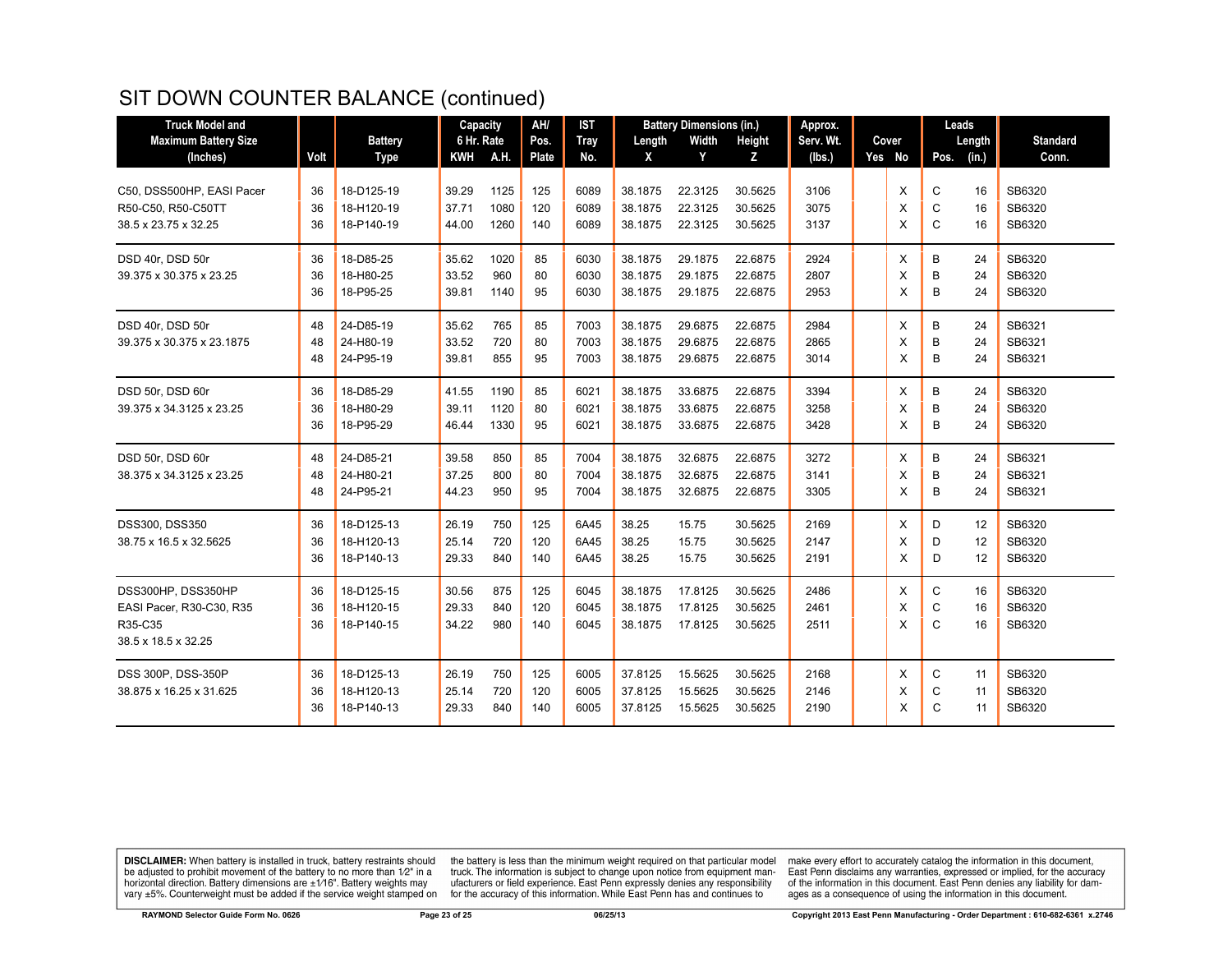| <b>Truck Model and</b>      |      |                | Capacity   |      | AH/   | IST  | <b>Battery Dimensions (in.)</b> |         | Approx. |           |  | Leads  |               |                 |
|-----------------------------|------|----------------|------------|------|-------|------|---------------------------------|---------|---------|-----------|--|--------|---------------|-----------------|
| <b>Maximum Battery Size</b> |      | <b>Battery</b> | 6 Hr. Rate |      | Pos.  | Tray | Length                          | Width   | Height  | Serv. Wt. |  | Cover  | Length        | <b>Standard</b> |
| (Inches)                    | Volt | <b>Type</b>    | KWH        | A.H. | Plate | No.  | X                               | Y       | Z       | (lbs.)    |  | Yes No | Pos.<br>(in.) | Conn.           |
|                             |      |                |            |      |       |      |                                 |         |         |           |  |        |               |                 |
| <b>RCS20, RCS30, RCS40</b>  | 24   | 12-D100-13     | 13.97      | 600  | 100   | 3104 | 30.5625                         | 12.75   | 25.625  | 1165      |  | X      | 20<br>В       | SB6329          |
| 32.3125 x 13 x Open         | 24   | 12-D125-13     | 17.46      | 750  | 125   | 3093 | 30.5625                         | 12.75   | 30.5    | 1444      |  | X      | B<br>20       | SB6329          |
|                             | 24   | 12-D85-13      | 11.87      | 510  | 85    | 3082 | 30.5625                         | 12.75   | 22.625  | 1025      |  | X      | B<br>20       | SB6329          |
|                             | 24   | 12-H120-13     | 16.76      | 720  | 120   | 3093 | 30.5625                         | 12.75   | 30.5    | 1430      |  | X      | B<br>20       | SB6329          |
|                             | 24   | 12-H80-13      | 11.17      | 480  | 80    | 3082 | 30.5625                         | 12.75   | 22.625  | 984       |  | X      | B<br>20       | SB6329          |
|                             | 24   | 12-P140-13     | 19.56      | 840  | 140   | 3093 | 30.5625                         | 12.75   | 30.5    | 1458      |  | X      | B<br>20       | SB6329          |
|                             | 24   | 12-P95-13      | 13.27      | 570  | 95    | 3082 | 30.5625                         | 12.75   | 22.625  | 1035      |  | X      | B<br>20       | SB6329          |
| RTW-C30                     | 36   | 18-D85-13      | 17.81      | 510  | 85    | 6085 | 30.5625                         | 19      | 22.625  | 1501      |  | X      | Α<br>30       | SB6320          |
| 32.5625 x 20.375 x 23       | 36   | 18-H80-13      | 16.76      | 480  | 80    | 6085 | 30.5625                         | 19      | 22.625  | 1441      |  | Х      | 30<br>Α       | SB6320          |
|                             | 36   | 18-P95-13      | 19.90      | 570  | 95    | 6085 | 30.5625                         | 19      | 22.625  | 1516      |  | X      | Α<br>30       | SB6320          |
| RTW-C30                     | 48   | 24-D85-9       | 15.83      | 340  | 85    | 7552 | 31.5                            | 18.9375 | 22.625  | 1420      |  | X      | 30<br>A       | SB6321          |
| 32.5625 x 20.375 x 23       | 48   | 24-H80-9       | 14.90      | 320  | 80    | 7552 | 31.5                            | 18.9375 | 22.625  | 1363      |  | X      | 30<br>Α       | SB6321          |
|                             | 48   | 24-P95-9       | 17.69      | 380  | 95    | 7552 | 31.5                            | 18.9375 | 22.625  | 1434      |  | X      | 30<br>Α       | SB6321          |
|                             |      |                |            |      |       |      |                                 |         |         |           |  |        |               |                 |
| RTWC30QM, RTWC30TF          | 48   | 24-D85-9       | 15.83      | 340  | 85    | 7009 | 31.5                            | 17.9375 | 22.625  | 1417      |  | X      | 30<br>A       | SB6321          |
| RTWC30TT                    | 48   | 24-H80-9       | 14.90      | 320  | 80    | 7009 | 31.5                            | 17.9375 | 22.625  | 1360      |  | X      | 30<br>Α       | SB6321          |
| 33.125 x 20.875 x 23.5      | 48   | 24-P95-9       | 17.69      | 380  | 95    | 7009 | 31.5                            | 17.9375 | 22.625  | 1431      |  | X      | 30<br>A       | SB6321          |
|                             |      |                |            |      |       |      |                                 |         |         |           |  |        |               |                 |
| RTWC30QM, RTWC30TF          | 36   | 18-D85-13      | 17.81      | 510  | 85    | 6036 | 31.5                            | 20.4375 | 22.625  | 1534      |  | X      | Α<br>30       | SB6320          |
| RTWC30TT                    | 36   | 18-H80-13      | 16.76      | 480  | 80    | 6036 | 31.5                            | 20.4375 | 22.625  | 1473      |  | X      | Α<br>30       | SB6320          |
| 33.125 x 20.875 x 23.5      | 36   | 18-P95-13      | 19.90      | 570  | 95    | 6036 | 31.5                            | 20.4375 | 22.625  | 1549      |  | X      | 30<br>A       | SB6320          |
|                             |      |                |            |      |       |      |                                 |         |         |           |  |        |               |                 |
| RTW-C35                     | 36   | 18-D85-15      | 20.78      | 595  | 85    | 6004 | 31.9375                         | 23.5625 | 22.6875 | 1811      |  | X      | Α<br>30       | SB6320          |
| 32.5625 x 24.6875 x 23      | 36   | 18-H80-15      | 19.56      | 560  | 80    | 6004 | 31.9375                         | 23.5625 | 22.6875 | 1739      |  | X      | 30<br>Α       | SB6320          |
|                             | 36   | 18-P95-15      | 23.22      | 665  | 95    | 6004 | 31.9375                         | 23.5625 | 22.6875 | 1829      |  | X      | 30<br>Α       | SB6320          |
| RTW-C35                     | 48   | 24-D85-11      | 19.79      | 425  | 85    | 7709 | 32                              | 24      | 22.625  | 1775      |  | X      | Α<br>30       | SB6321          |
| 32.5625 x 24.6875 x 23      | 48   | 24-H80-11      | 18.62      | 400  | 80    | 7709 | 32                              | 24      | 22.625  | 1704      |  | X      | 30<br>Α       | SB6321          |
|                             | 48   | 24-P95-11      | 22.12      | 475  | 95    | 7709 | 32                              | 24      | 22.625  | 1793      |  | X      | Α<br>30       | SB6321          |
|                             |      |                |            |      |       |      |                                 |         |         |           |  |        |               |                 |
| RTWC35QM, RTWC35TF          | 48   | 24-D85-15      | 27.70      | 595  | 85    | 7054 | 31.9375                         | 29.4375 | 22.6875 | 2372      |  | Х      | A<br>30       | SB6321          |
| RTWC35TT                    | 48   | 24-H80-15      | 26.07      | 560  | 80    | 7054 | 31.9375                         | 29.4375 | 22.6875 | 2277      |  | X      | 30<br>Α       | SB6321          |
| 33.125 x 30.4375 x 24.6875  | 48   | 24-P95-15      | 30.96      | 665  | 95    | 7054 | 31.9375                         | 29.4375 | 22.6875 | 2396      |  | X      | 30<br>Α       | SB6321          |
| RTWC35QM, RTWC35TF          | 36   | 18-D85-15      | 20.78      | 595  | 85    | 6004 | 31.9375                         | 23.5625 | 22.6875 | 1811      |  | X      | 30<br>Α       | SB6320          |
| RTWC35TT                    | 36   | 18-H80-15      | 19.56      | 560  | 80    | 6004 | 31.9375                         | 23.5625 | 22.6875 | 1739      |  | X      | 30<br>Α       | SB6320          |
| 33.125 x 25.25 x 23.5       | 36   | 18-P95-15      | 23.22      | 665  | 95    | 6004 | 31.9375                         | 23.5625 | 22.6875 | 1829      |  | X      | 30<br>A       | SB6320          |
|                             |      |                |            |      |       |      |                                 |         |         |           |  |        |               |                 |

**DISCLAIMER:** When battery is installed in truck, battery restraints should be adjusted to prohibit movement of the battery to no more than  $1/2$ " in a horizontal direction. Battery dimensions are  $\pm 1/16$ ". Battery weig

the battery is less than the minimum weight required on that particular model<br>truck. The information is subject to change upon notice from equipment man-<br>ufacturers or field experience. East Penn expressly denies any respo for the accuracy of this information. While East Penn has and continues to